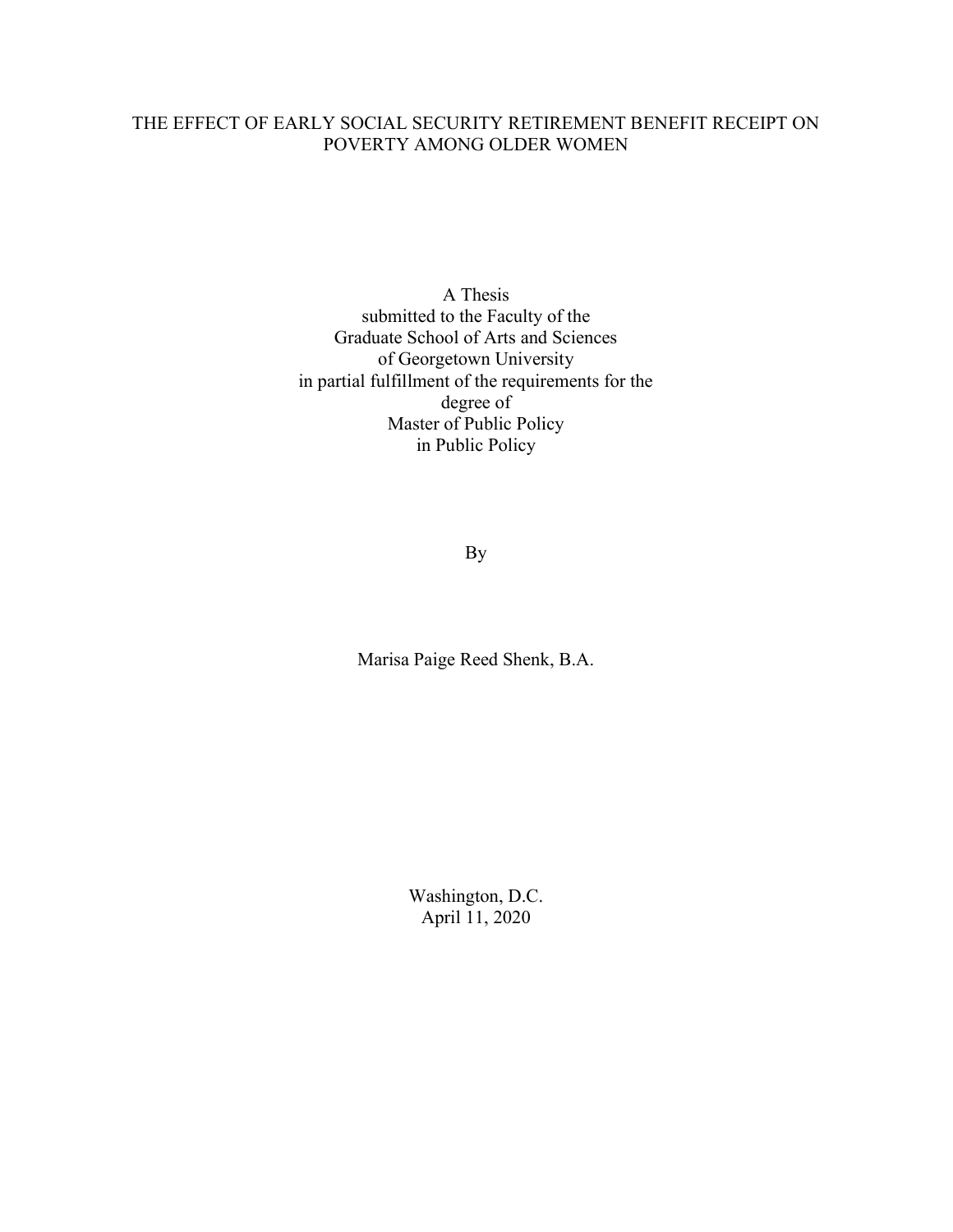Copyright 2020 by Marisa Paige Reed Shenk All Rights Reserved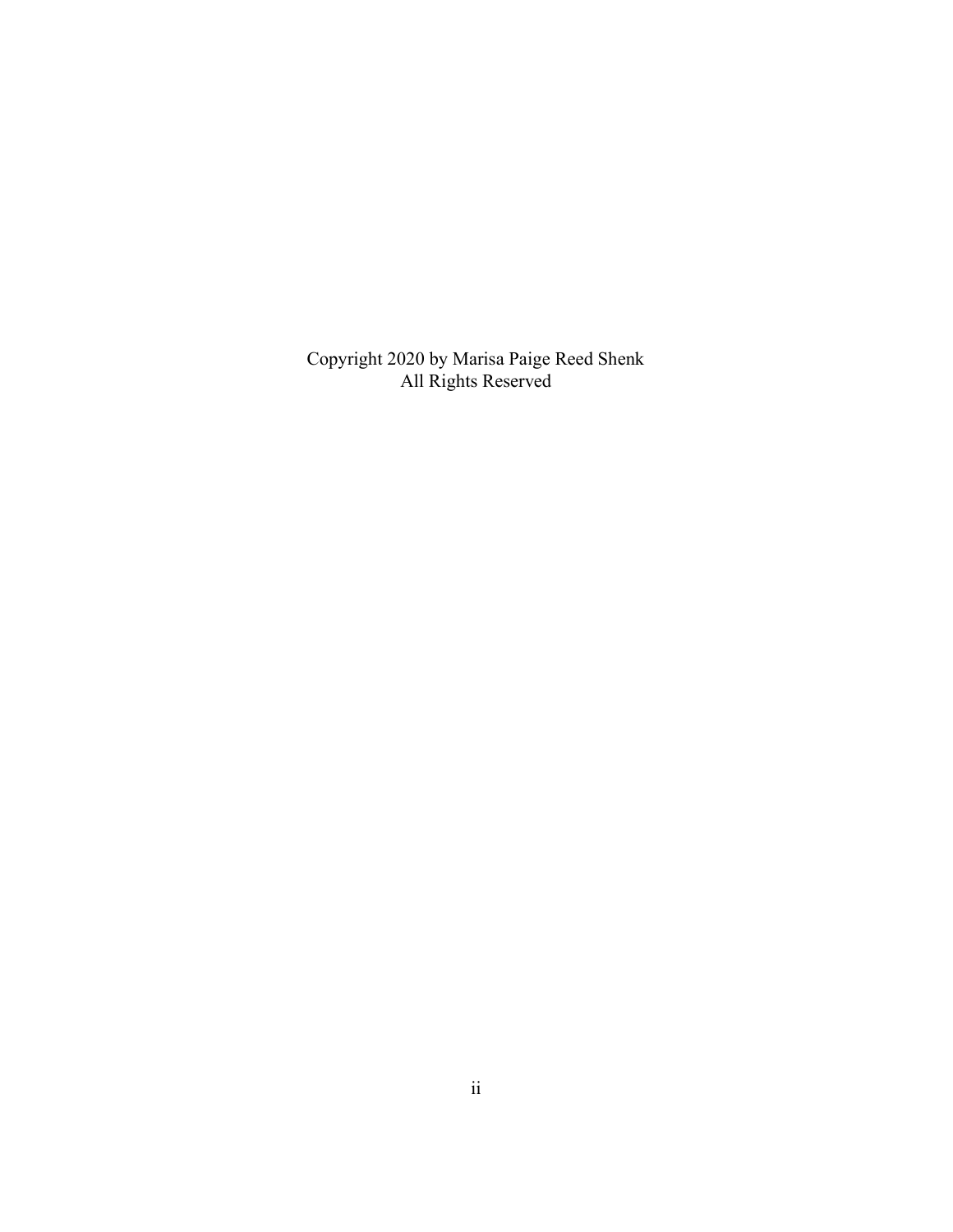## THE EFFECT OF EARLY SOCIAL SECURITY RETIREMENT BENEFIT RECEIPT ON POVERTY AMONG OLDER WOMEN

Marisa Paige Reed Shenk, B.A.

Thesis Advisor: Eliane Catilina, Ph.D.

## **ABSTRACT**

 This paper estimates the effect of early receipt of Social Security retirement benefits on poverty among older women using data from the RAND version of the Health and Retirement Study (HRS). Women are particularly vulnerable to poverty in old age due to their longer projected lifespans and often shorter earnings histories and lower retirement benefits compared to men. Women are also more likely than men to provide informal care to aging family members, and widows and divorcees may face additional disadvantages. Building on cumulative disadvantage theory, this paper focuses on older women and considers the interactions of health, caregiving responsibilities, and early Social Security receipt decisions on subsequent incomes relative to poverty 12 to 24 years after entering the HRS survey. I find that older women who received Social Security retirement benefits before reaching their full retirement age have lower household income relative to poverty in the last five of the seven survey years examined. Although there is no significant relationship for the full sample in the first two outcome years examined, I find that older women in certain disadvantaged groups who received benefits early have lower household income relative to poverty.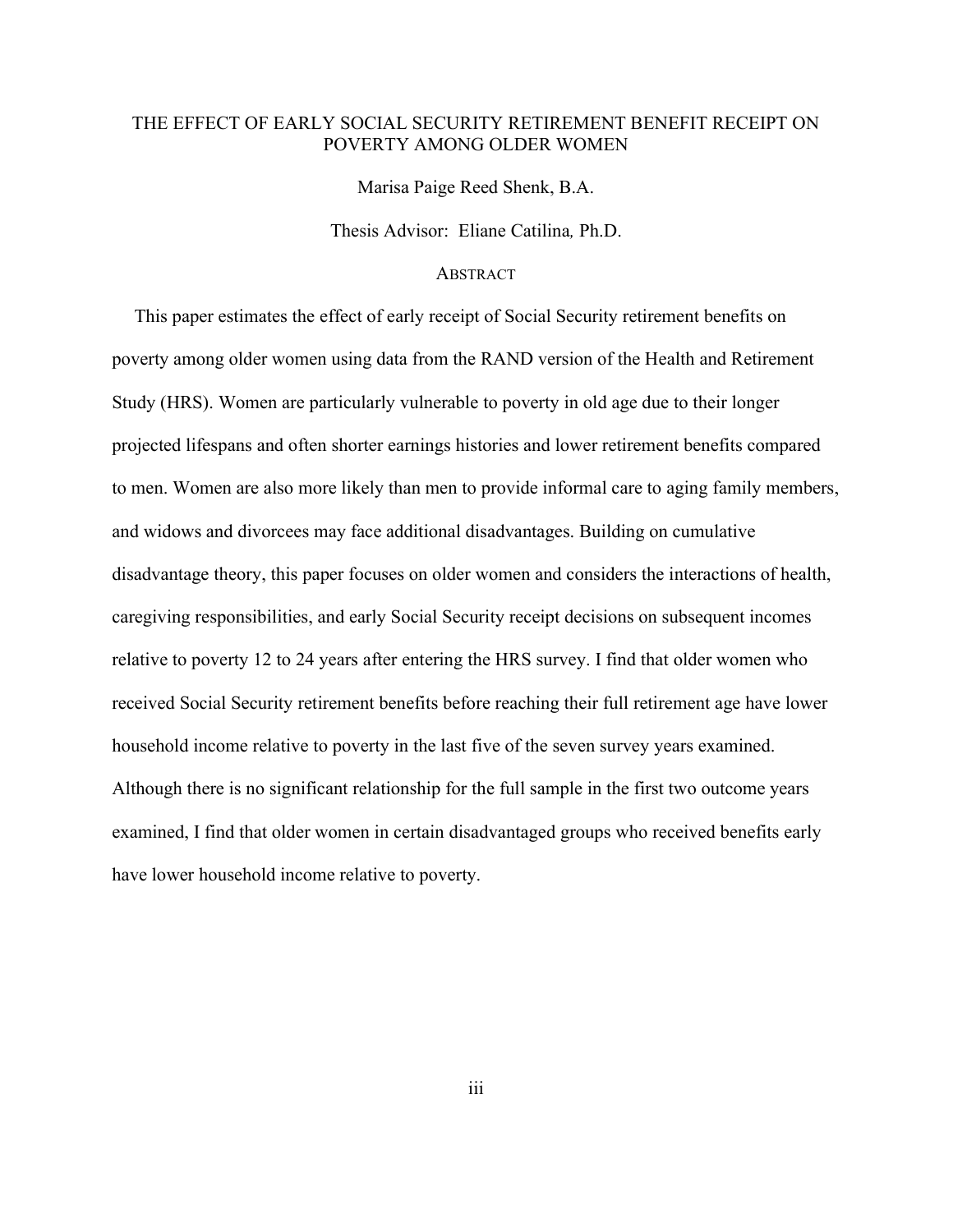# **ACKNOWLEDGEMENTS**

This thesis is dedicated to the many researchers who have shaped my perspectives on aging and entitlement policy and guided me to be a better researcher, as well as to those caregivers who have enriched my life and asked for nothing in return.

> With gratitude and love, Marisa Paige Reed Shenk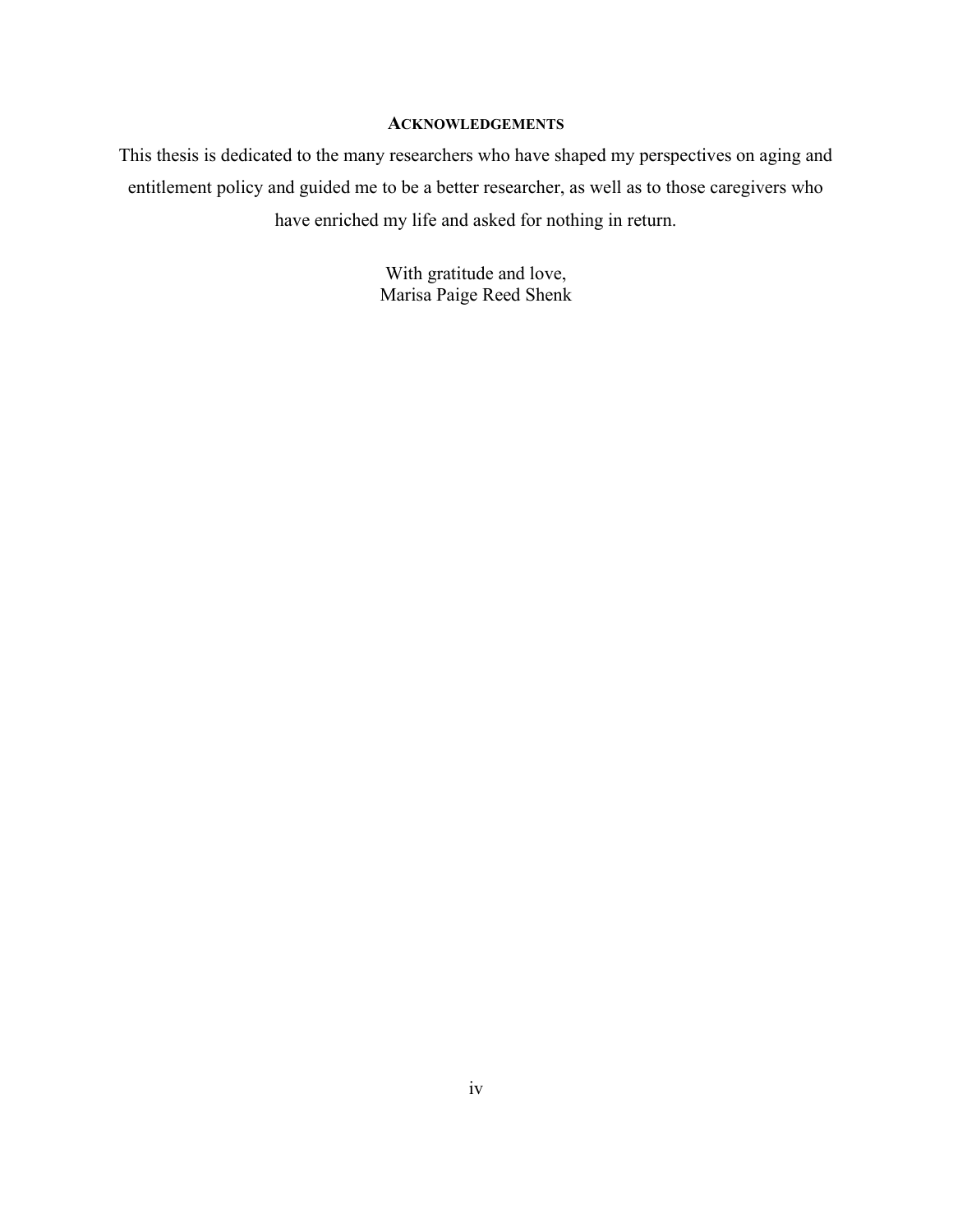# **TABLE OF CONTENTS**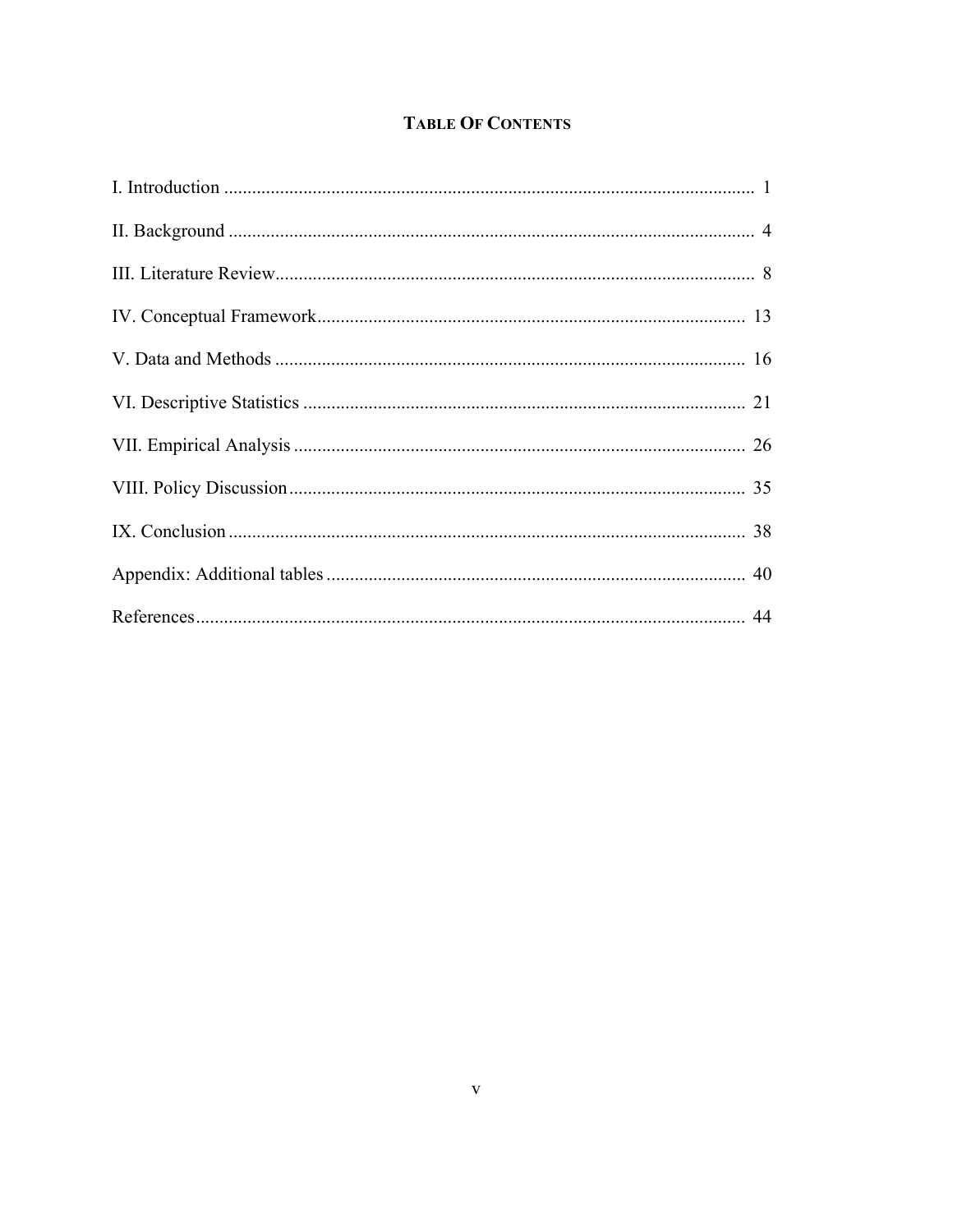# LIST OF TABLES

| Table VI.3. Characteristics by receipt of early Social Security retirement benefits over time25     |
|-----------------------------------------------------------------------------------------------------|
|                                                                                                     |
|                                                                                                     |
| Table VII.3. Coefficients on receipt of early Social Security retirement benefits' relationship     |
| Table A.1. Baseline characteristics (received Social Security retirement benefits early)  40        |
| Table A.2. Baseline characteristics (did not receive Social Security retirement benefits early) 41  |
| Table A.3 Characteristics of initial cohort over time (received Social Security retirement benefits |
| Table A.4. Characteristics of initial cohort over time (did not receive Social Security retirement  |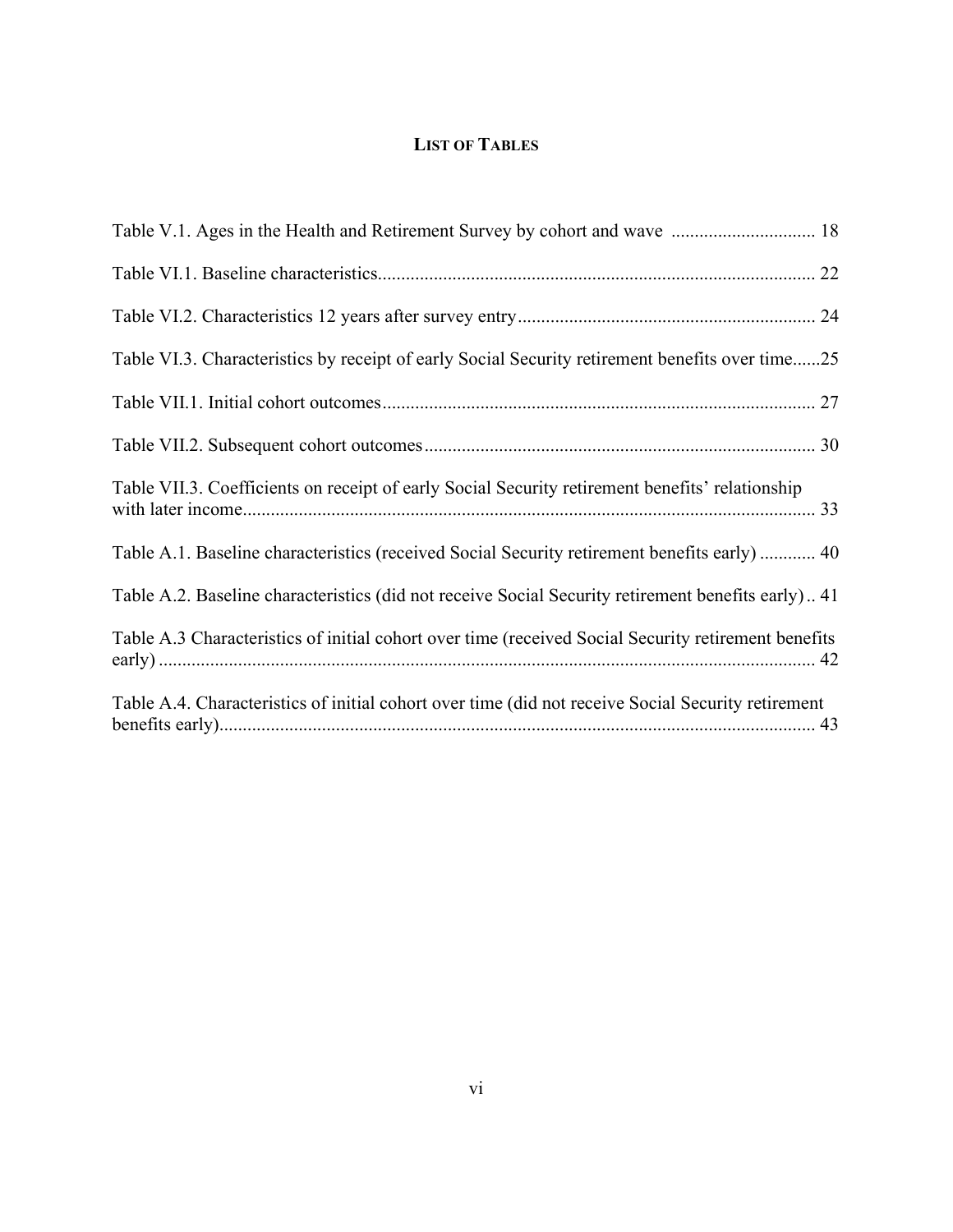#### I. INTRODUCTION

 As many as 1 in 7 adults age 65 and older lived in poverty in the U.S. in 2017 (Cubanski et al., 2018). Women are especially likely to experience poverty in their old age, partially exacerbated by their higher likelihoods to provide informal care outside of the labor market, become widowed, and live longer lives than men. Building on cumulative disadvantage theory, this thesis examines whether early receipt of Social Security retirement benefits predicts lower incomes among older women. Because the goal of Social Security is to alleviate poverty conditions, paired with the facts that individuals who receive benefits early may do so due to relieve economic hardship and that the U.S. population is aging rapidly, this is an important question to understand. The interactions of early receipt and other characteristics may also suggest the need for more progressive benefits or ways to recognize informal caregiving in social welfare and social insurance policy.

 Older adults face rising health care costs and diminishing purchasing power as they use up private savings but lack new sources of income, and may be forced to rely on their personal networks or public benefits for support. Although Medicare covers basic health expenses, it does not cover long-term services and supports, which are an increasing need for adults who live longer lives and require assistance with activities of daily living. For older adults without access to large private savings or family members who can provide unpaid support, a growing number of functional limitations can drive this population into unexpected poverty in the last years of their lives. This is an increasing concern for the U.S., as adults age 65 and older are projected to account for more than 20 percent of the population by 2030 (U.S. Census Bureau, 2018).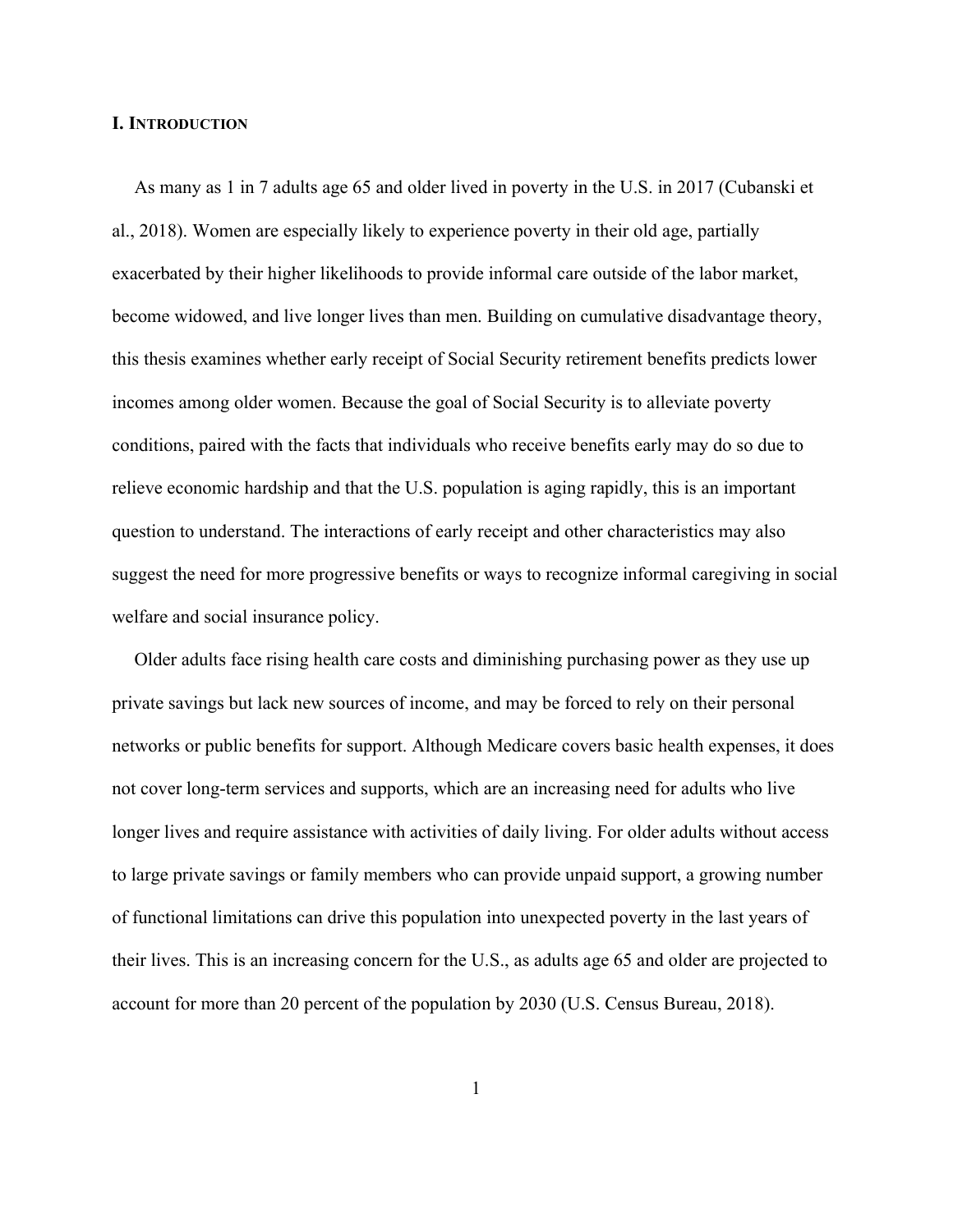Women are particularly vulnerable to poverty in old age due to their longer projected lifespans and often shorter (and lower) earnings histories which entitle them to lower retirement benefits. Since women earn, on average, less than men over their lifetimes, many women collect spousal benefits because those are higher than their own retirement benefits. Women are also more likely than men to provide informal care to aging family members, which can put more strain on limited resources in pre- or post-retirement years. Widows and divorcees may face additional disadvantages, having planned on their spouse's income and benefits to sustain their income later in life – although they are eligible for survivor benefits, this income replaces both their spouse's retirement benefits and their own spousal benefits.

 Economic pressures and failing health conditions may lead older adults to begin claiming Social Security benefits as early as 62, three to five years short of the full retirement age. Claiming benefits early guarantees that every subsequent month of benefits will be reduced, even if the worker lives several more decades. Thus, although access to early retirement benefits may be necessary in the short-term, claiming benefits early will lead to a permanent reduction in income in the future. This may be particularly harmful to women. Many women have taken more time out of the formal labor market for caregiving than men, which means they are less likely to have a full 35 years' worth of earnings to count toward their retirement calculation, and thus each year they retire early means including another zero-earnings year in their benefit calculation. It can also have adverse effects on African Americans, whose life expectancy is lower than life expectancy among non-Hispanic whites.<sup>a</sup> In general, older workers in poor health or with shorter life expectancies may be disadvantaged because they may claim benefits early in

<sup>&</sup>lt;sup>a</sup> In 2017, black males at 65 had a life expectancy of 16.4 more years (81.4) while white females had a life expectancy of 20.6 more years (85.6) (Centers for Disease Control and Prevention [CDC], 2017).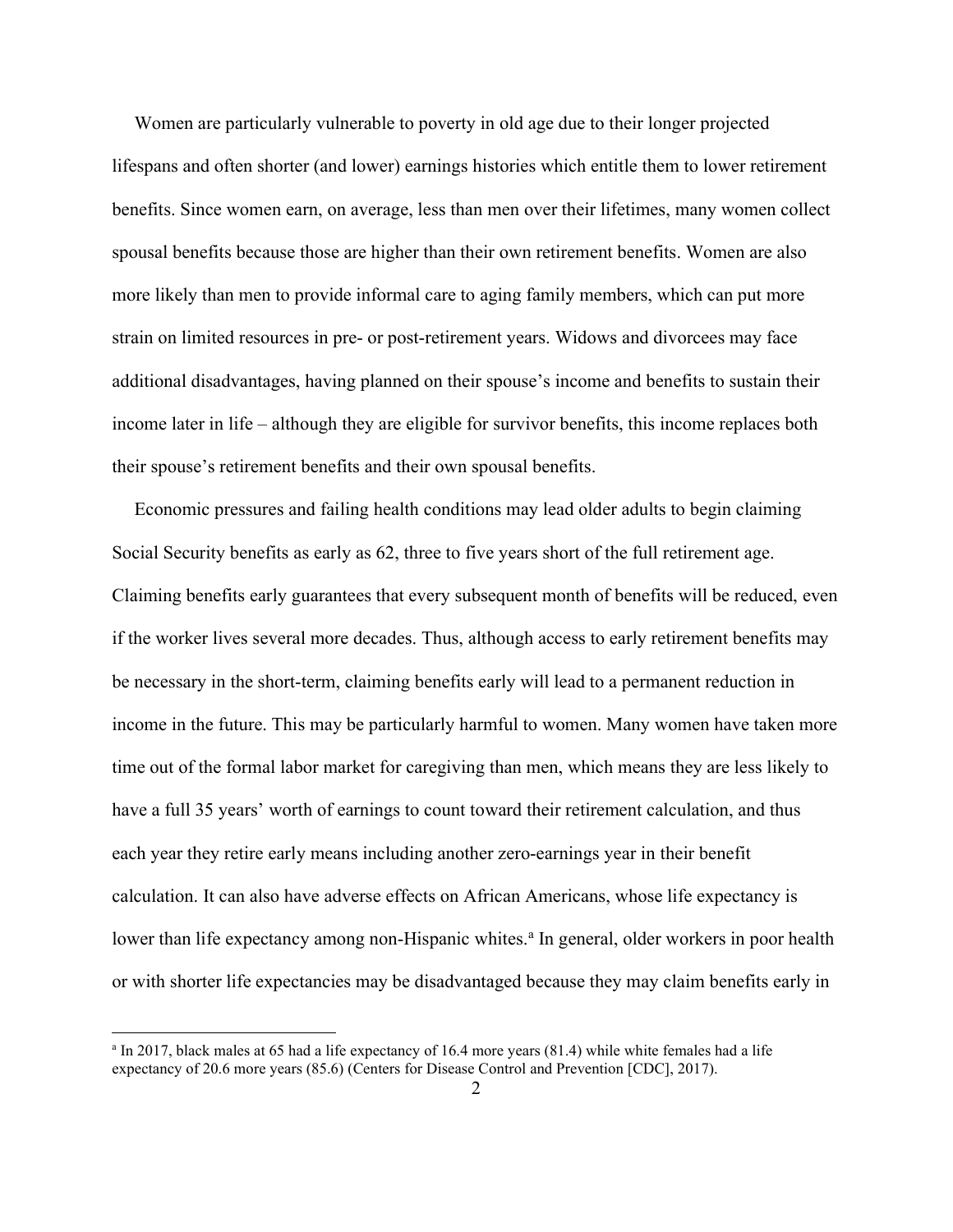order to access needed Social Security income, and then either accept lower retirement benefits themselves or leave a widowed spouse with permanently lowered survivor benefits.

 This thesis will examine whether early receipt of Social Security benefits leads to lower incomes among older women. For younger retirees, early retirement benefits may alleviate poverty by providing earlier access to a new income stream. However, as retirees age the lower benefit amounts are expected to be less effective at lifting them out of poverty. Early receipt of retirement benefits may be especially harmful to women who have taken more time out of the formal labor market, whether on the intensive margin (decreased hours worked) or extensive margin (not working), due to providing informal care. Research has shown that caregiving may increase the probability of experiencing poverty by intensifying the negative effects on income of stopping work and declining health (Wakabayashi & Donato, 2006). This thesis builds on that research by examining whether the effect of receiving retirement benefits early is intensified among caregivers, those who experience unexpected health shocks later in life, and women who become widowed or divorced late in life.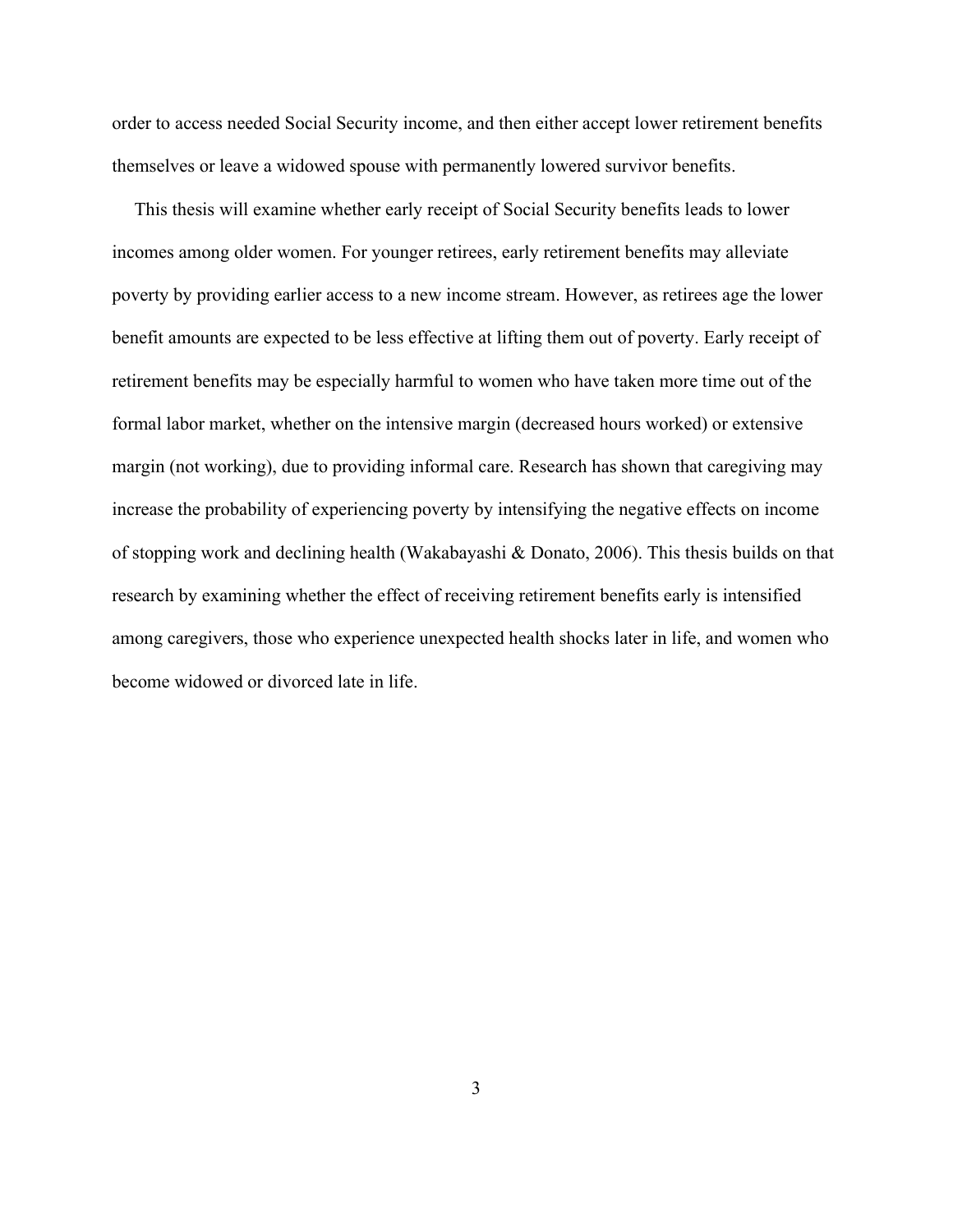#### II. BACKGROUND

## Social Security

 The Social Security Act was passed in 1935 to provide older adults with a type of social insurance, an entitlement which all workers are guaranteed to receive if they meet the eligibility criteria. Survivor benefits and the disability insurance program were later added in 1939 and 1954, respectively. In 1983, Congress passed legislation inching up the full retirement age from 65 to 67 for those born between 1938 and 1960. The increase in the full retirement age reflects a financial need for both more workers and fewer retirees in the program. The program has long faced concerns of insolvency due to its pay-as-you-go structure: each month's benefits are paid in part from a trust fund and in part from taxes collected from current workers. The Old-Age and Survivors Insurance (OASI) Trust Fund is currently projected to run out in 2034, though it could be bolstered through a variety of changes such as increasing taxes or incentivizing more workers to join the workforce or delay retirement. Cuts to benefits may be necessary if these changes do not occur, which could leave more older adults in unexpected poverty.

 Social Security was initially developed to provide a social safety net to retirees whose savings had been wiped out by the Great Depression, and it has continued to play a large role in protecting older Americans from poverty; the Center on Budget and Policy Priorities estimates that Social Security lifted 15 million adults age 65 and older out of poverty in 2017 (Romig, 2019). The average monthly benefit (around \$1,500 a month) helps the majority of retirees pay for their basic living expenses. The replacement rate (which measures benefits relative to preretirement income) in the U.S. is lower than in many other countries, but the benefit calculation is progressive and designed to protect lower income workers: workers with lower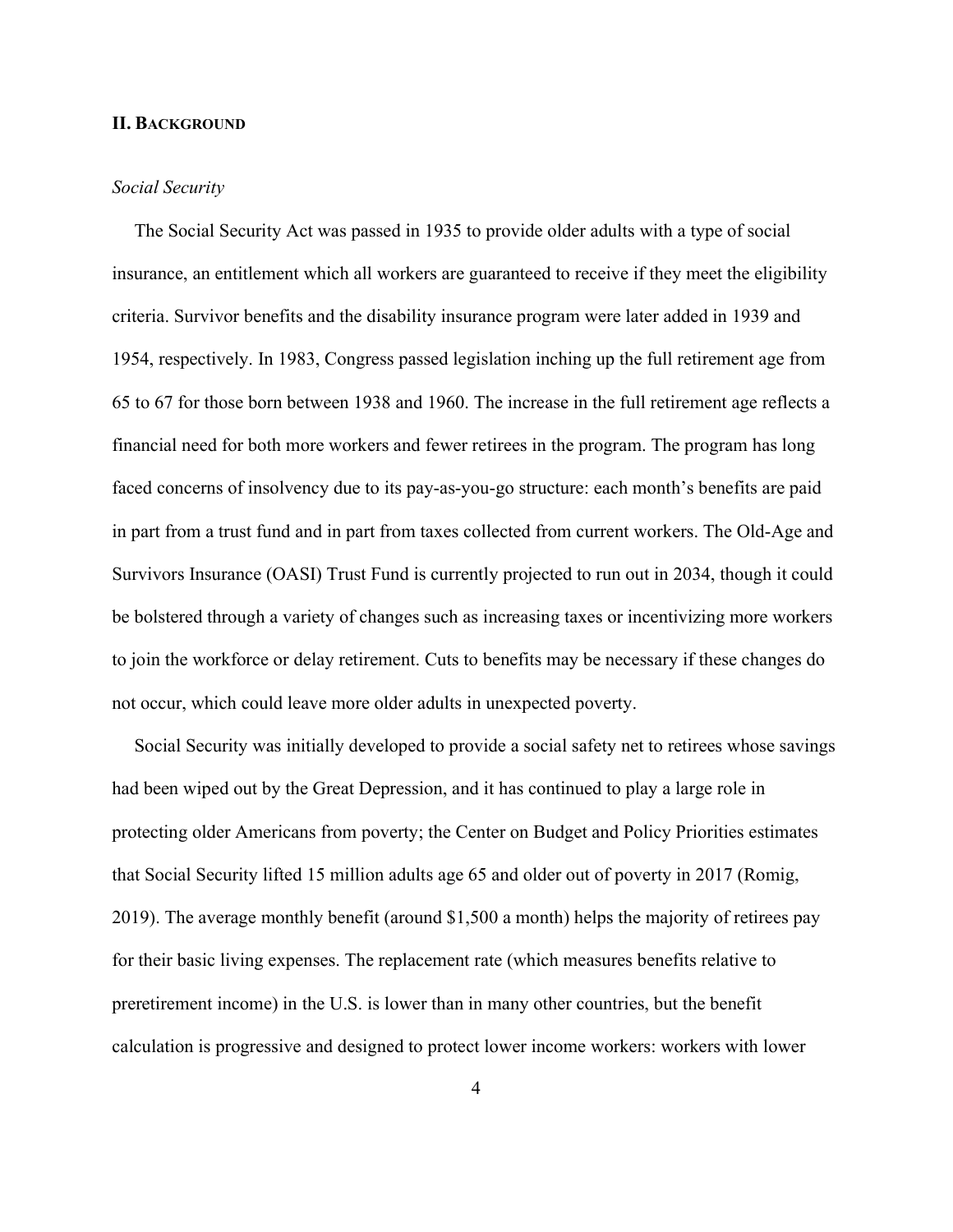lifetime incomes have a higher replacement rate. The tax that funds Social Security benefits, however, is regressive, taking a flat 6.2 percent from workers' income up to \$132,900 after which additional income is not taxed.

 Workers may choose to receive retirement benefits as early as age 62 if they are not already receiving disability benefits, which convert to retirement benefits automatically when the individual reaches full retirement age. For each month between actual retirement age and full retirement age, benefits are reduced by 5/9 of a percent for the first 36 months (adding up to 20 percent) and then 5/12 of a percent for any additional months (adding up to 10 percent for workers whose full retirement age is 67). Workers may also delay receipt of retirement benefits, earning additional credits for each month between full retirement age and age 70; credits range from 3 to 8 percent per year (based on birth cohort), leading to as big a bonus as 32 percent for those born between 1943 and 1954 who retire at age 70 or later. Most workers, however, claim retirement benefits upon reaching either the early or the full retirement age.

 Married individuals are entitled to spousal benefits if they exceed their own retirement benefits. Spousal benefits are generally 50 percent of the spouse's full retirement amount. If the spouse retired early, spousal benefits are reduced by 25/36 of a percent for the first 36 months (adding up to 25 percent) and then 5/12 of a percent for any additional months, similar to retirement benefits. Thus, spousal benefits may range from 32.5 to 50 percent of the spouse's full benefit amount. Spousal benefits are not affected by the timing of the worker's retirement, but survivor benefits, which exactly replace the worker's retirement benefits if higher than the surviving spouse's, are permanently reduced if the worker retired early.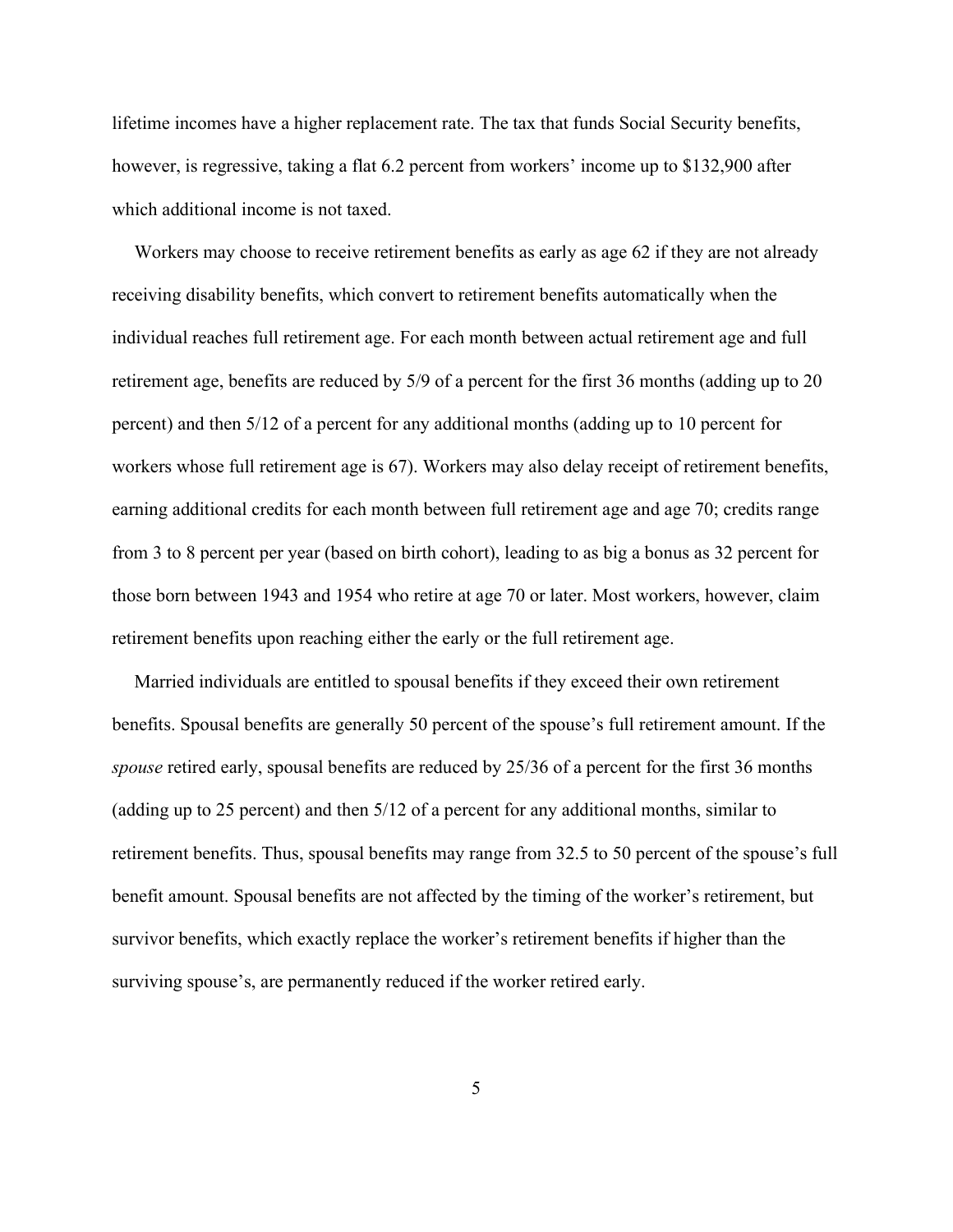Workers may continue earning income after claiming retirement benefits, but their benefits are reduced based on a percentage of income if the worker is below full retirement age. Although the withheld payment is paid back after the worker reaches full retirement age, and thus claiming retirement benefits may not coincide with fully retiring, I generally refer to "retirement" as the time when retirement benefits are claimed.

 This thesis will examine the effects of either a worker or her spouse "retiring" before their full retirement age. Although a secondary earner's benefits may not be reduced if only the primary earner claimed benefits early, I am including either spouse because women are more likely to become widowed and claim survivor benefits and because income relative to poverty, my main outcome, is measured on the household level.

#### Caregiving and cumulative disadvantage theory

 Cumulative disadvantage (or cumulative advantage) theory refers to the accumulation of disadvantages (or advantages) such as education, income, and other factors over time that helps explain divergences in life outcomes. A pair of researchers have used this framework to examine income inequality among older adults in the 1980s and 2010, though it has also been applied to health and other outcomes including disparities by gender and race (for a more comprehensive overview of this research, see Crystal, Shea, & Reyes, 2017). They have found evidence that education in particular leads to large differences in income among older adults, despite the progressive distribution of Social Security benefits. This thesis examines several characteristics that could contribute to poverty in old age.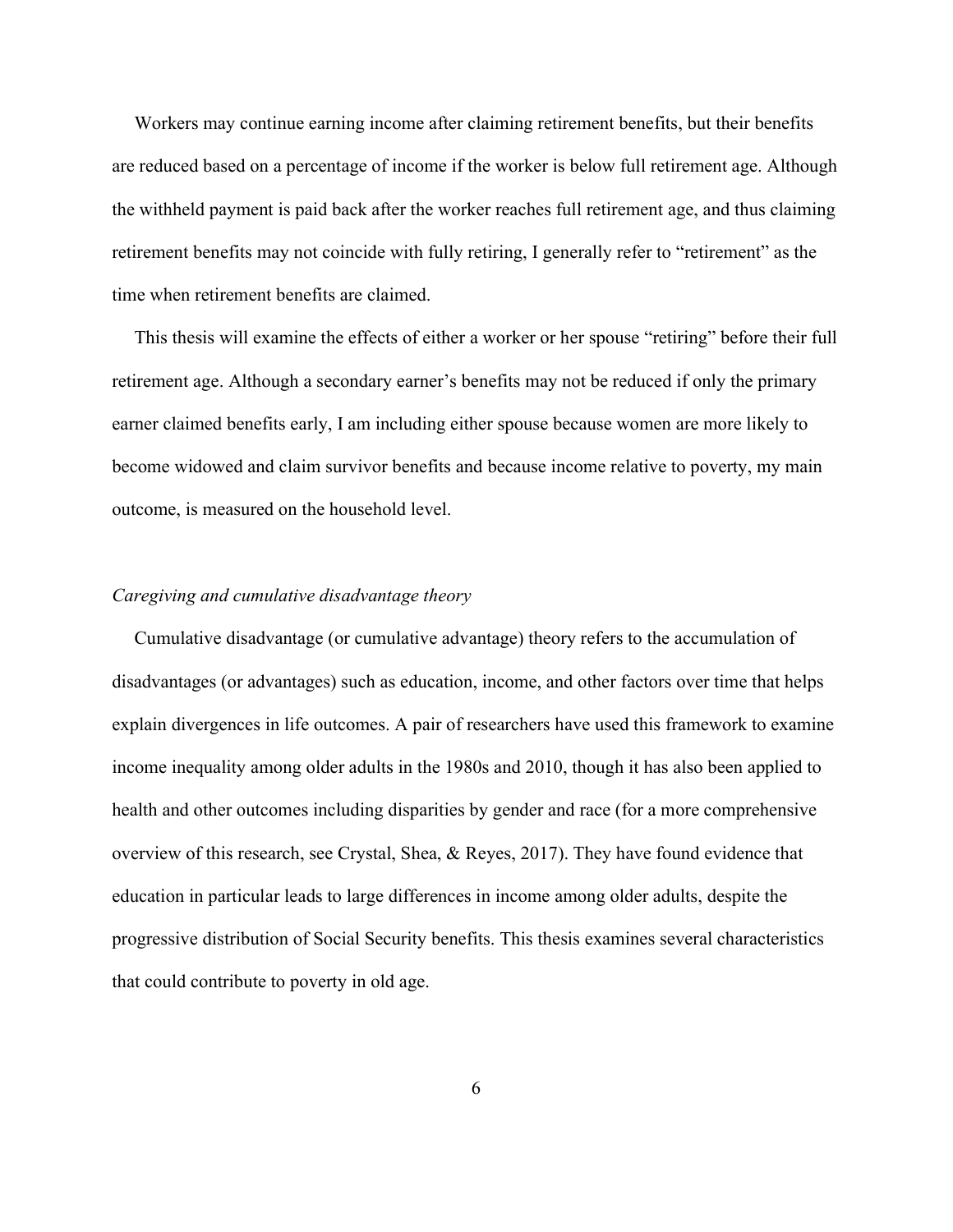In line with Crystal and Shea's work, this thesis includes education and income from earlier in life, which can work in tandem to create disparate outcomes. It also includes health and mental health, which can result from differences in health and socioeconomic measures earlier in life and can also contribute to disparate earnings in pre-retirement years. In addition, it focuses on characteristics that may uniquely disadvantage older women: caregiving and widowhood or divorce. For example, women are more likely than men to provide informal care, and to spend more time providing care on average than male caregivers (AARP, 2015). Although the poverty rate has declined for widows from nearly 20 percent to 13 percent between 1994 and 2014, it remains several times higher than the poverty rate among married women (Munnell, Sanzenbacher, & Zulkarnain, 2019). Much of this change in poverty can be attributed to increases in education and work among women, leaving older women with the least education or work experience still at high risk for experiencing poverty.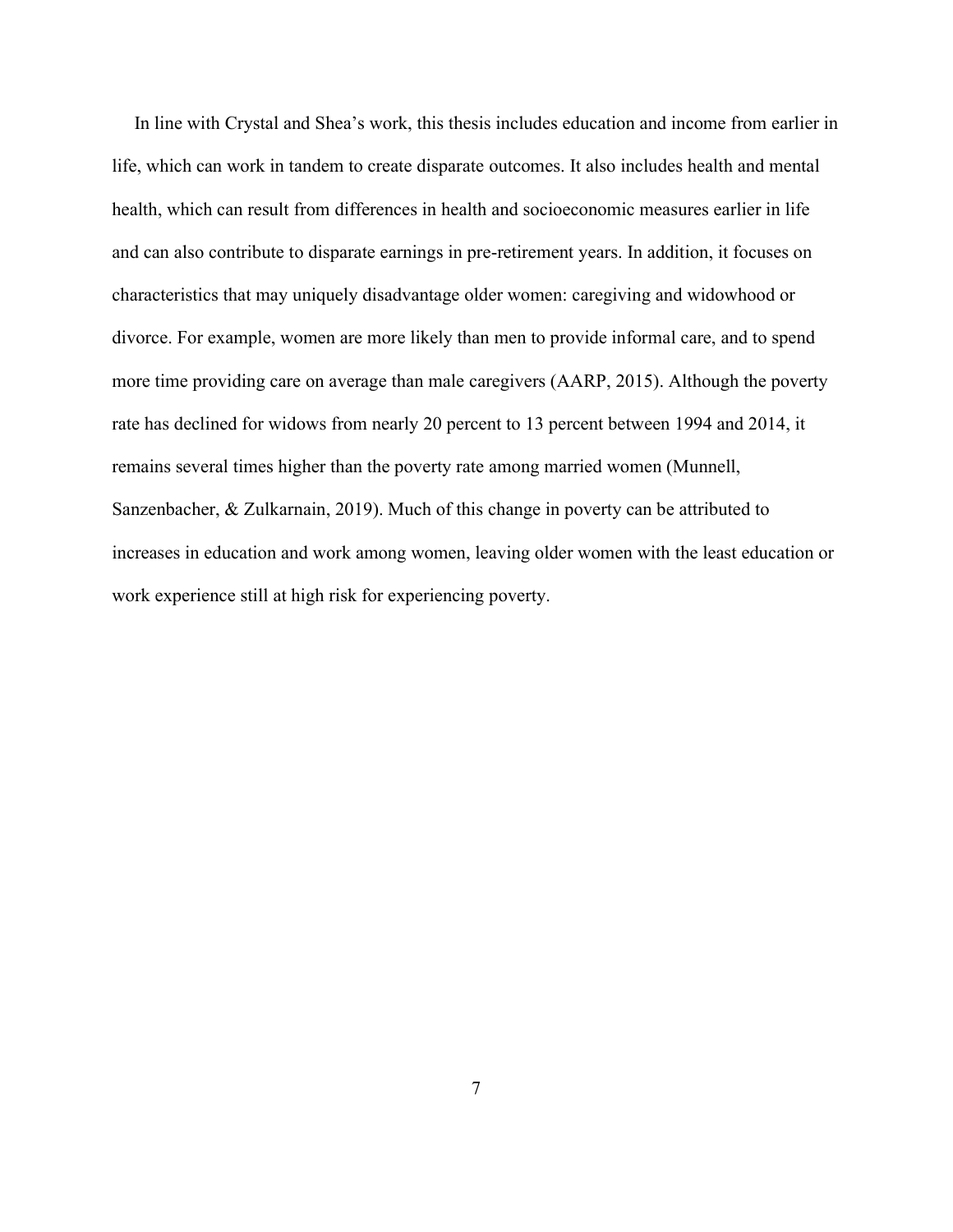#### III. LITERATURE REVIEW

 There is a large body of evidence examining the determinants of retirement decisions, focusing on both health and financial incentives. Access to health insurance or Social Security retirement benefits can either induce workers to stay in the labor force or transition to retirement (Boskin & Hurd, 1977; Karoly & Rogowski, 1994; Nyce et al., 2013). Changes in self-reported health of self or spouse can also affect retirement age (McGarry, 2004; van den Berg, Elders, & Burdorf, 2010). Some evidence suggests that economic variables may be more important than health (Bazzoli, 1985). Shultz, Morton, and Weckerle (1998) examine both push (negative) and pull (positive) factors that induce older adults into voluntary or involuntary early retirement. Using a subsample from the 1992 wave of the Health and Retirement Study (HRS), Shultz et al. found that push factors including poor health were the most important factors for involuntary retirement, while voluntary retirees were more likely to cite a desire to spend time with their spouses or otherwise pursue leisure. The retirees who considered themselves voluntarily retired reported higher incomes before retiring and better health after retiring.

 However, there exists a much smaller literature on family composition and health and the consequent effects on retirement decisions. For example, Kubicek et al. (2011) developed a model of work and family predictors of early retirement for married older adults, finding evidence that in addition to economic and health factors, marital satisfaction was a strong predictor of early retirement.

 Caregiving responsibilities, both for aging parents and spouses, have traditionally fallen disproportionately to women. This thesis thus focuses on older women and considers the interactions of health, caregiving responsibilities, spouse's health or mortality, and early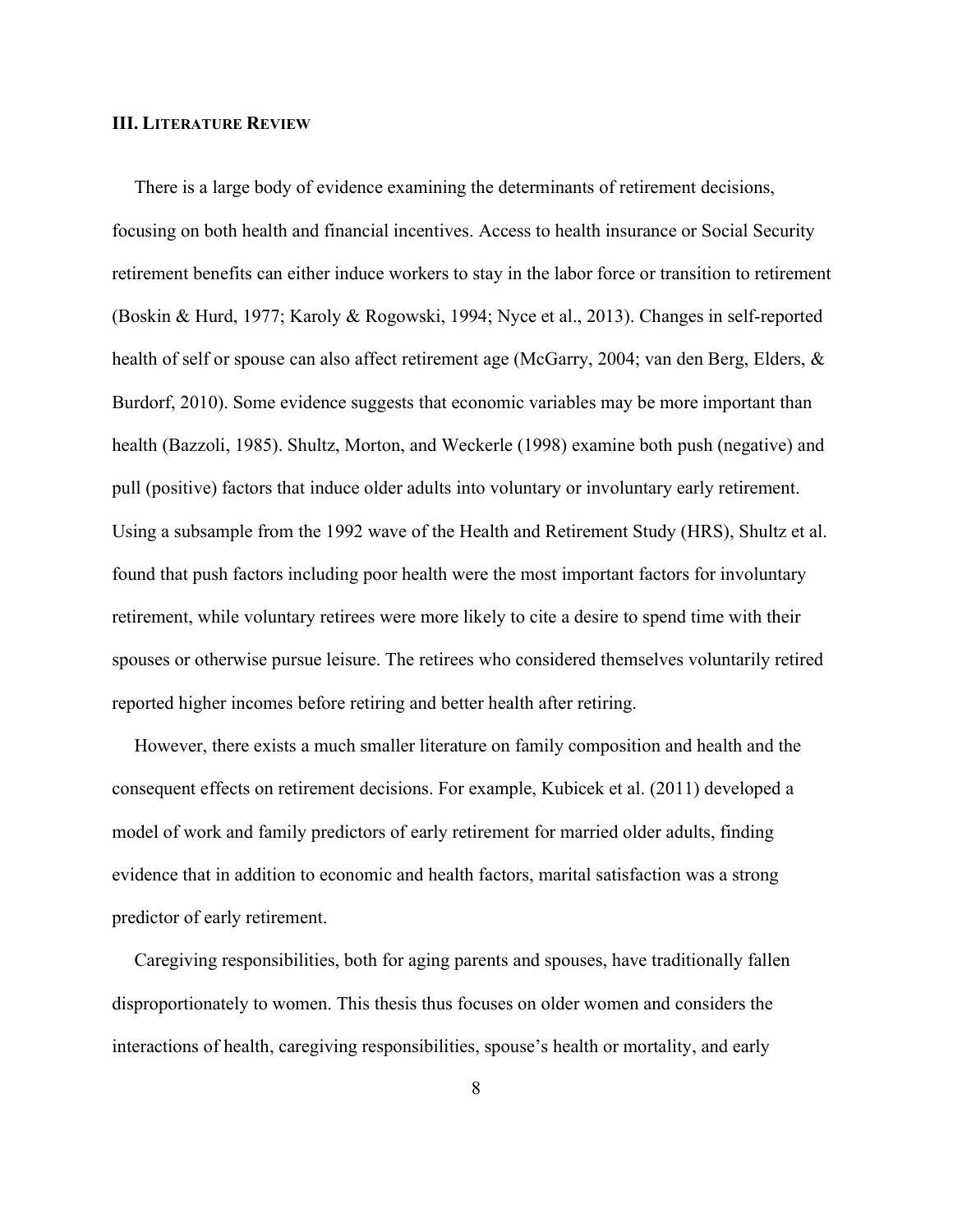retirement decisions on the subsequent probability of experiencing poverty. Below I discuss three relevant streams of literature, focusing first on caregiving and its interactions with the labor force, next on the connection between health, caregiving, and poverty, and finally on a smaller literature on early retirement and poverty.

#### Informal caregiving and labor force participation

 Many studies have covered the tradeoffs between informal caregiving and formal labor force participation. Caregiving and employment are often seen as substitutes. However, Lilly, Laporte, and Coyte (2007) conducted a systematic review of caregiving in the U.S. and other developed countries and found that caregivers do not differ from non-caregivers in their labor force participation, though the intensity of caregiving is associated with reduced work hours or dropping out of the labor market entirely.

 This effect may be especially true for women. Using the HRS, Lee and Tang (2013) found that women who provided care to elderly parents had a lower employment probability than noncaregivers, and Johnson and Lo Sasso (2006) found that middle-aged female caregivers had reduced working hours. Wakabayashi and Donato (2005) used the National Survey of Families and Households and found that new female caregivers reduced their weekly hours and annual earnings. Pavalko and Henderson (2006) examined female caregivers using the National Longitudinal Survey of Young Women. They found that caregivers with flexible work hours or unpaid leave were more likely to remain employed, but still had high psychological distress.

 There is also a growing literature on the causality between caregiving and retirement decisions for older women. For example, using the National Survey of Older Americans Act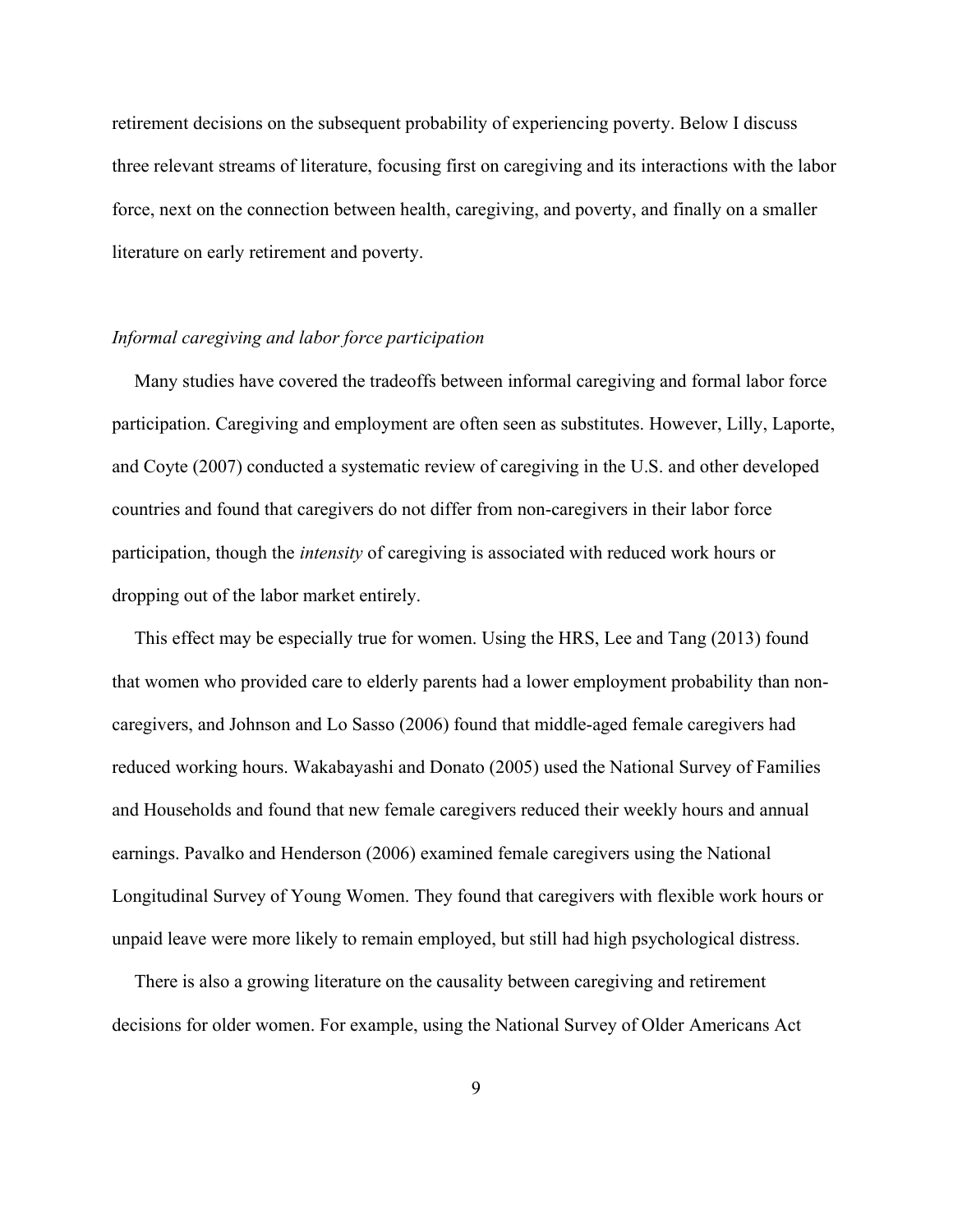(OAA) program participants, Longacre et al. (2017) found that many nonworking caregivers reportedly exited the labor market due to caregiving demands. Working caregivers who reported that caregiving interfered with their work also reported higher levels of emotional stress.

 Several studies on this topic have utilized longitudinal data, particularly the HRS. Using the HRS, studies have shown that providing care to spouses lowers the probability that women return to work after retirement (Gonzales, Lee, & Brown, 2017) and that the arrival of a new grandchild is associated with an increase in retirement (Lumsdaine & Vermeer, 2014). Pavalko and Artis (1997), using the National Longitudinal Study of Mature Women (NLSMW), found that women aged 45 to 62 were equally likely to become caregivers of ill or disabled family members or friends in 1987 regardless of their employment status in 1984 – but that caregivers were more likely to reduce their work hours and exit the labor force than non-caregivers. However, they also found that characteristics associated with leaving the labor force did not differ much between caregivers and non-caregivers, suggesting that caregiving may merely accelerate exit among the female population least attached to the labor force. Using the same data source, Jacobs et al. (2017) found that women who provide informal care are more likely to retire and provided evidence that caregiving can be treated as exogenous to retirement decisions. As Jacobs et al. (2017) found, including care for spouses and other family members rather than only parental care seems to increase the connection between caregiving and retirement. Thus, where possible, this thesis includes care for parents, spouses, and grandchildren.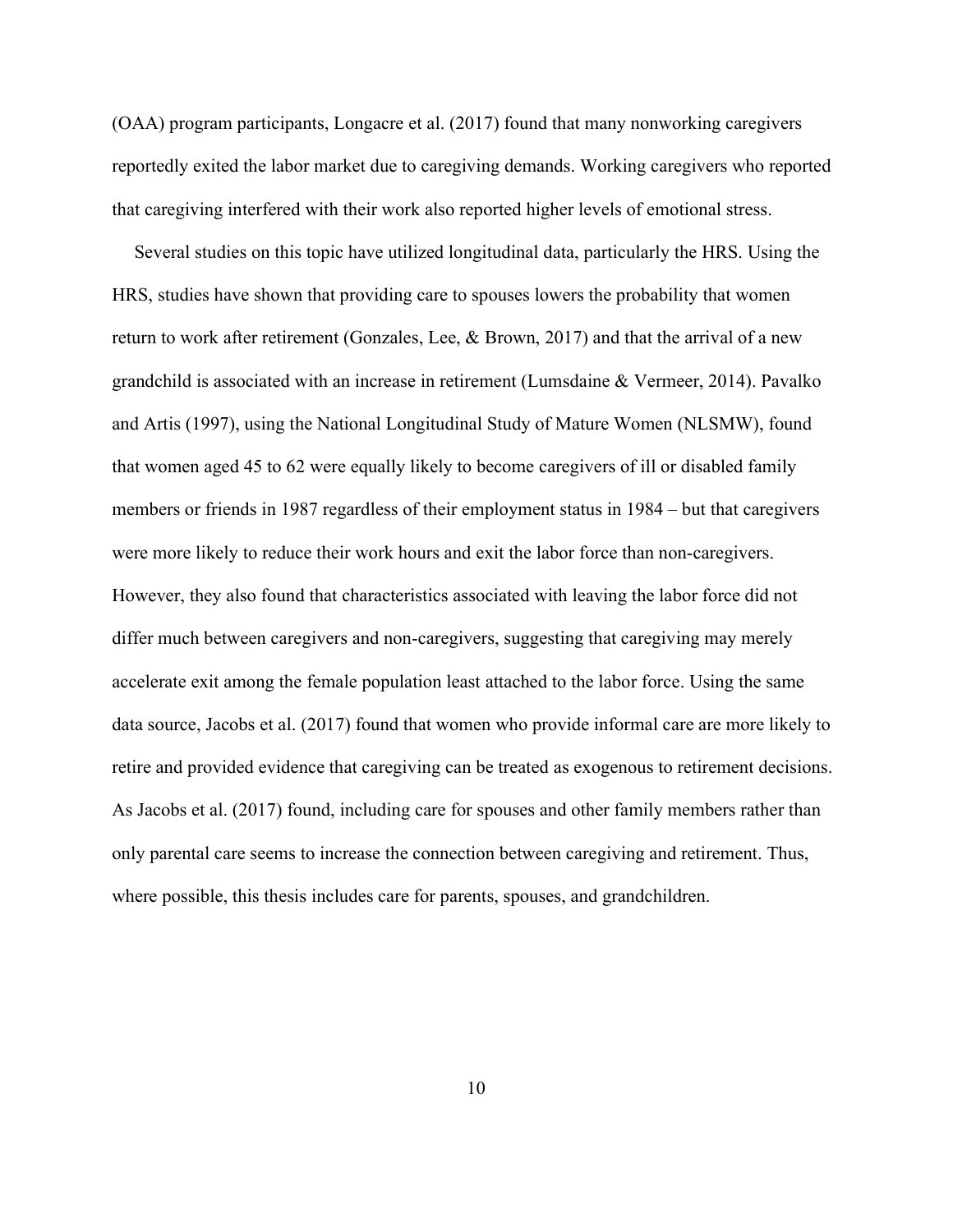#### Health, caregiving, and poverty

 The need for informal care of aging parents may be linked to income inequality through multiple pathways, since lower income may both necessitate unpaid care – which could lead to reduced work and income for the caregiver – and lead to lower transfers of wealth to children. Combining the 1992 and 2000 HRS waves, Wakabayashi and Donato (2006) found that women living in poverty in 2000 were more likely to have been parental caregivers in 1992. Parental caregivers were more likely to report declining health and stopping work over the next eight years, all of which likely contributed to their higher observed poverty rates and public assistance in the 2000 wave. Similarly, using the HRS waves from 2006 to 2010, another study found evidence both that female caregivers of elderly parents were more likely to be in lower-income households later in life and that women in lower-income households were more likely to give parental care later in life (Lee, Tang, Kim, & Albert, 2014). Poverty and poor health are also strongly associated with each other (Kahn & Pearlin, 2006; McDonough & Berglund, 2003).

 Similarly, the need for informal care of a spouse could lead to poverty through the spouse's early exit from the labor market (resulting in decreased income and Social Security benefits), increased medical costs borne by the couple, or through the caregiver's reduced labor force participation. To the best of my knowledge, no studies have attempted to disentangle these avenues to poverty.

#### Early retirement and poverty

 There is a small literature on the effects of retirement decisions on poverty among older households. Although it is difficult to disentangle health, income, family, and retirement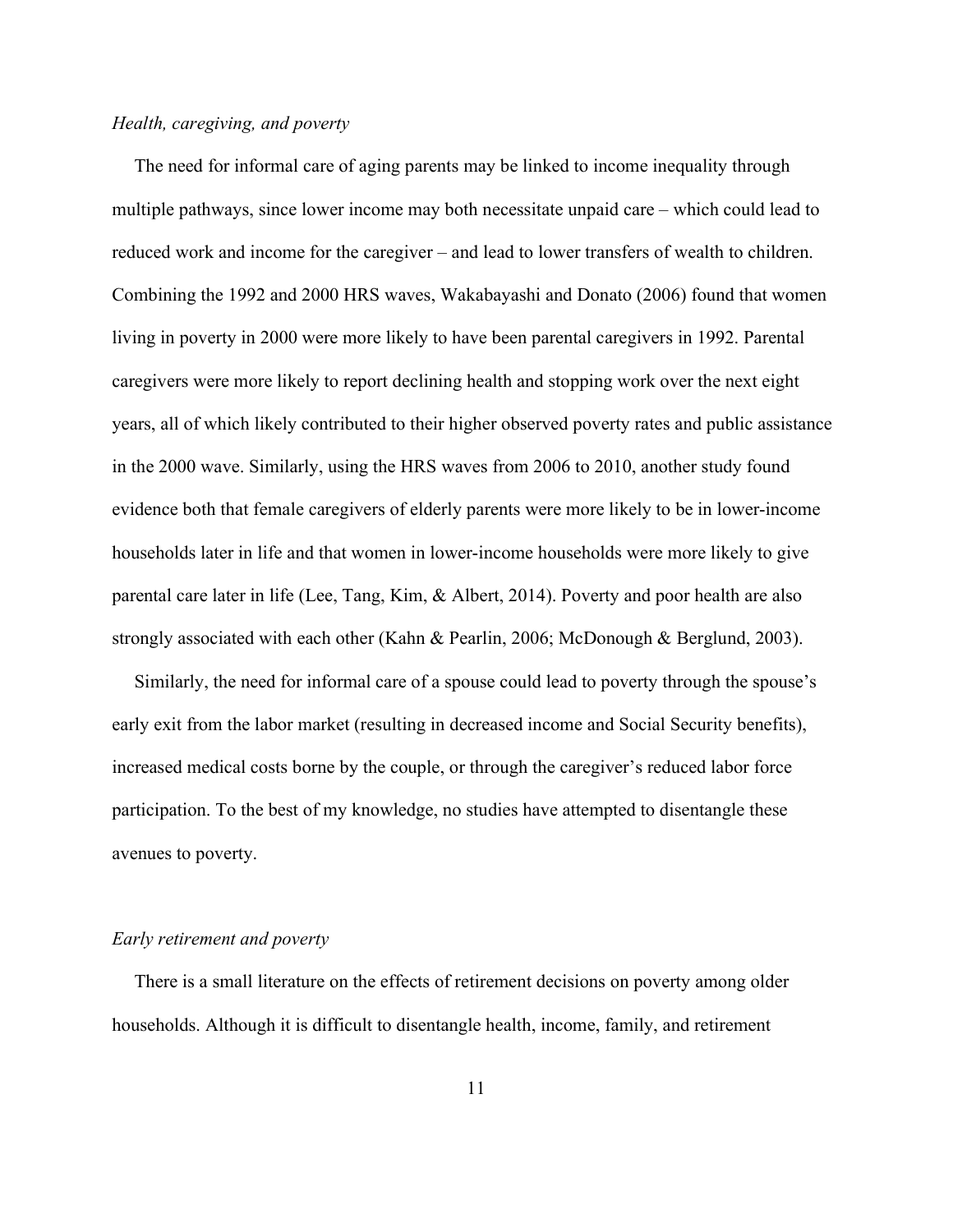characteristics and decisions from each other and determine an effect on poverty status, a few studies have examined the effects of retirement age on elderly household poverty. However, most of these studies have been outside of the U.S. (Cremer & Pestieau, 2003; Cribb & Emerson, 2019). A closely related paper by Diebold, Moulton, and Scott (2017) using the HRS found that married men who delayed claiming retirement benefits reduced the risk of their widows entering poverty. Choudhury and Leonesio (1997) used the NLSMW and found that long-term economic status, rather than adverse events such as widowhood in later years, was more important for predicting poverty in older women in 1991-1992. Although Social Security benefits are associated with a reduction in elderly poverty in the U.S. (Engelhardt & Gruber, 2004), the introduction of early claiming before the full retirement age was associated with an increase in elderly poverty by about one percentage point (Engelhardt, Gruber, & Kumar, 2018). Further, Sass, Sun, and Webb (2013) report that married men often claim Social Security earlier than would maximize their household benefits, reducing survivor benefits and potentially exposing widows to poverty. Additionally, Coile et al. (2002) examined older men and found that although many men received benefits earlier than would be optimal, many early retirees actually delayed their receipt of Social Security retirement benefits.

 This thesis aims to fill the gap in the literature by focusing directly on the relationship between early retirement benefit receipt and poverty among older women. However, because many other factors impact both retirement decisions and poverty rates, my approach relies on a cumulative disadvantage framework that incorporates caregiving, health, and other characteristics.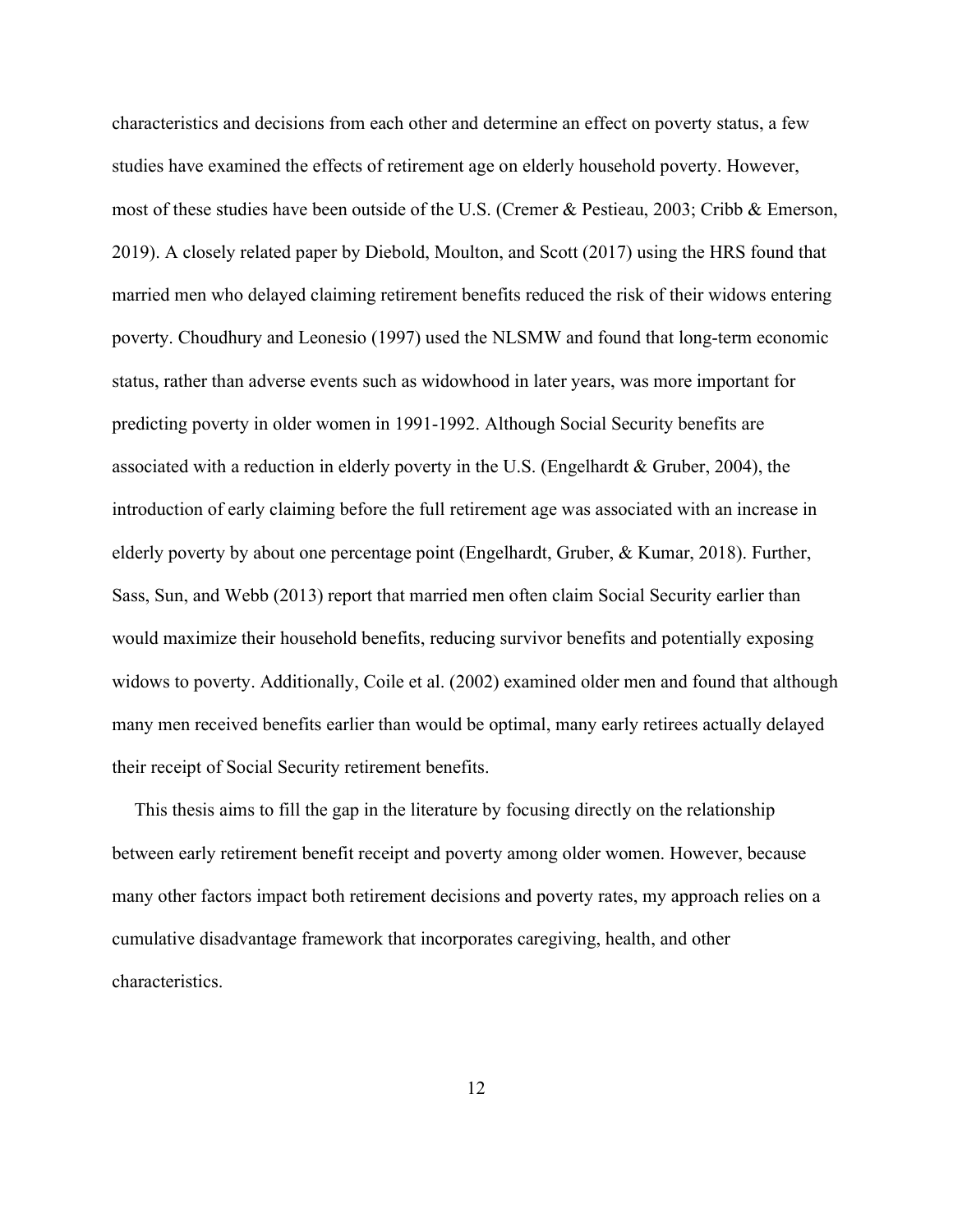## IV. CONCEPTUAL FRAMEWORK

 As discussed in previous chapters, this thesis investigates the relationship between early receipt of Social Security benefits and poverty among older women. Because people between age 62 and full retirement age who collect retirement benefits early may face additional challenges and may receive greater economic security through Social Security benefits due to their health, work history, and other characteristics, I expect that those who collect benefits early may see an immediate increase in income and decrease in their likelihood of experiencing poverty. Older workers who face the prospect of low wages or high medical bills may choose to receive benefits early in order to access a new income stream and keep themselves out of poverty. In the longer run, I expect to see a mildly negative relationship between early receipt and income due to the reduced benefit levels accruing to older adults, especially those who may have faced additional disadvantages. Specifically, I will test whether receiving Social Security benefits early leads to decreased income relative to poverty among women after retirement age, controlling for individual characteristics as well as caregiving activities prior to retirement age.

 There are three major decisions that each older adult must make in my framework, and several exogenous shocks that could impact both their decisions and their outcomes. The decisions include the age at which to receive Social Security retirement benefits, whether to work or retire at each age, and whether to provide unpaid care to a family member. For some individuals, these decisions may be made involuntarily, such as when work is unavailable or a spouse requires care that is not covered by insurance. Nonetheless, these three decisions may be nested within each other and each is expected to impact the likelihood of experiencing poverty in old age. For example, the longer one works and delays receiving retirement benefits, the lower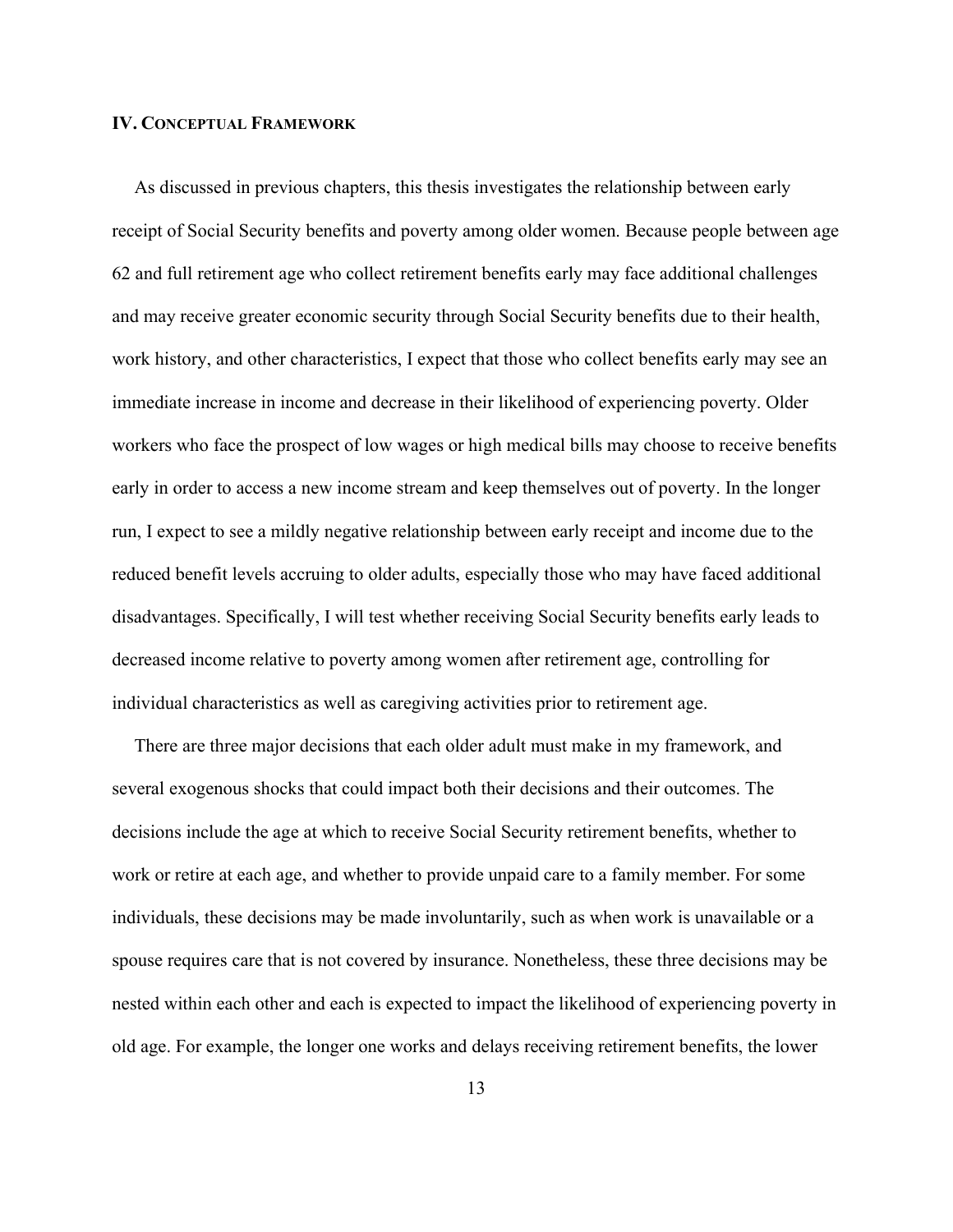the predicted likelihood of poverty. The more unpaid care given during working years, the less income earned and the higher the predicted likelihood of poverty.

 Caregiving and work or retirement decisions are assumed to be jointly determined among older women and thus must be controlled for in my model. This is mostly true on the intensive margin. For example, there is evidence that caregivers are likely to reduce their work hours, and that caregivers who provided more care were more likely to retire (Jacobs et al., 2017; Johnson & Lo Sasso, 2006; Lee & Tang, 2013; Lilly, Laporte, & Coyte, 2007; Wakabayashi & Donato, 2005). Providing care for a family member or friend may reflect financial need among one's network of support, a commitment to family or community, or weak labor force prospects. Once providing care, caregivers may reduce their work hours, drop out of the labor force, or remain working longer depending on their financial situation. Because providing care to a family member such as a spouse or parent could have effects on retirement income aside from its effects on the caregiver's work decisions and income in the present and Social Security retirement benefits in the future, it is important to control for it in the model relating retirement to future income. The model also controls for other characteristics that could affect the decision to provide unpaid care or receive retirement benefits early as well as later poverty status, including marital status, health, and income. Because there are many other factors that could affect both the decisions to provide informal care or receive retirement benefits before the full retirement age and the likelihood of experiencing poverty that are intrinsic to a person or their work history, the model controls for other personal characteristics as well as income and work history.

 Income relative to poverty will be examined for all women in the HRS sample who reach their full retirement age or older. Earlier in life, poverty is expected to be lower since older adults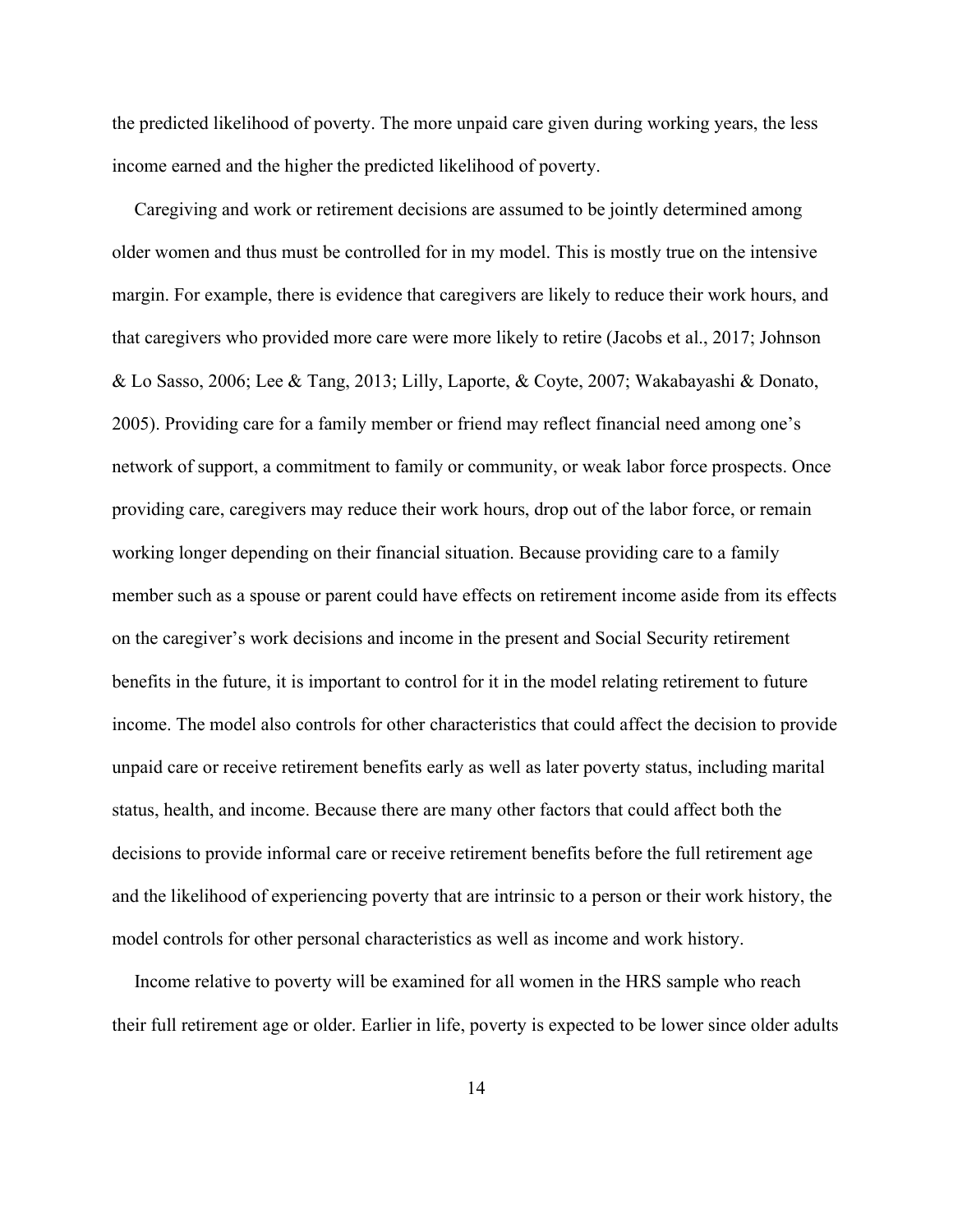may have access to pensions, Social Security benefits, and their own or their spouse's income. Later into retirement, poverty is expected to be higher. However, there will be a smaller pool of people who reach the oldest age groups, so the results will be less generalizable. Early receipt of Social Security benefits is expected to increase poverty among the oldest age groups who are expected to have fewer sources of income and will rely more on Social Security; for this group, a lower Social Security check is expected to have a larger effect on experiencing poverty compared to the younger groups. The interaction with informal caregiving or a negative health shock is expected to intensify the negative relationship between early retirement and later income.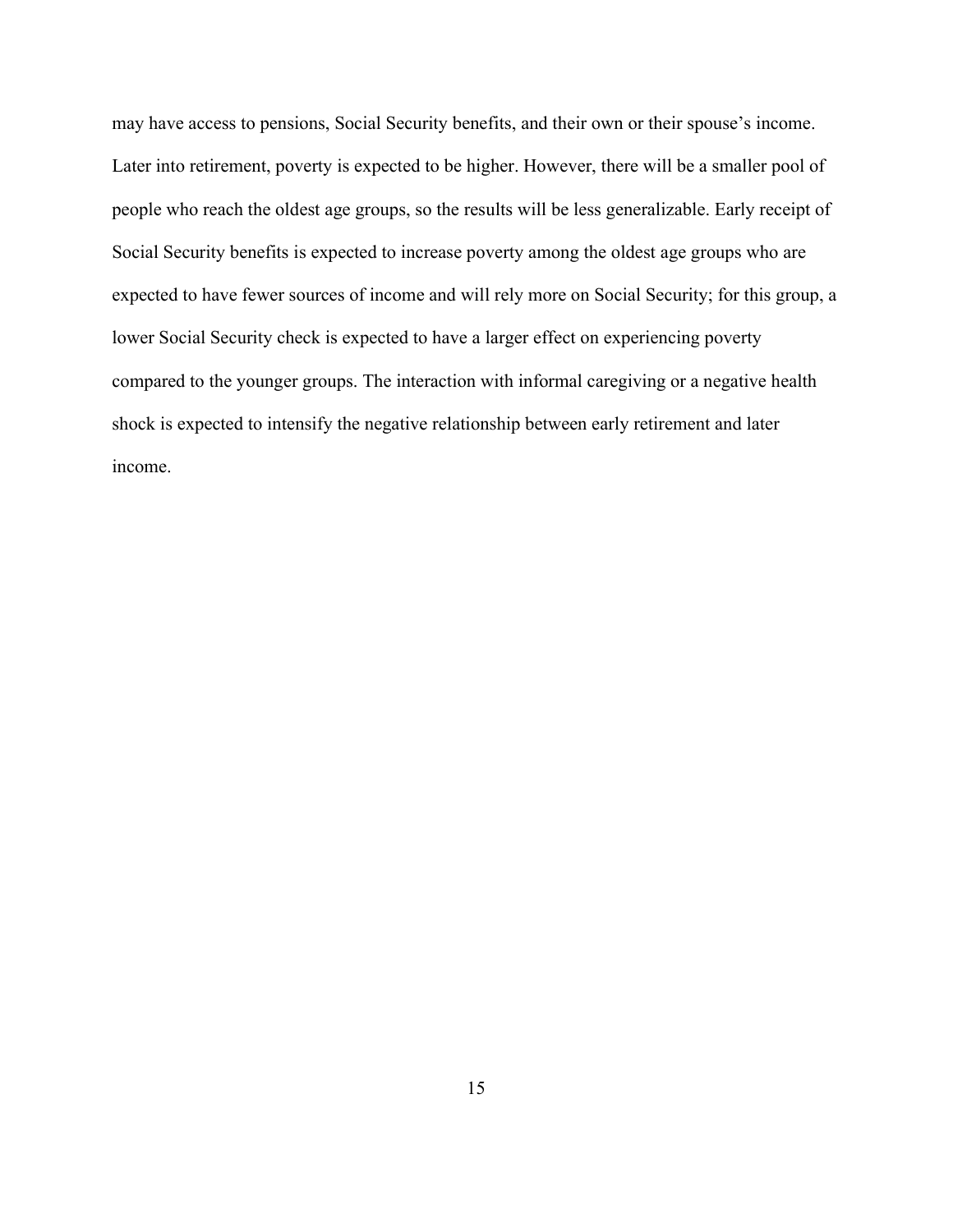#### V. DATA AND METHODS

## Sample

 This research relies on data from the Health and Retirement Study (HRS). The RAND HRS Longitudinal data file includes 13 waves from 1992 to 2016. The RAND HRS Family data file is also longitudinal and contains data from 1992 to 2014. The Longitudinal file contains core demographic, economic, and health information and the Family file contains detailed information about spouses, children, and grandchildren, including information about informal caregiving. The RAND HRS Fat Files include information about spousal caregiving that was not included in the longitudinal files.

 In order to focus on older women's retirement decisions, I will include women who receive Social Security benefits at or after age 62. Those who received benefits prior to age 62 are likely recipients of disability benefits that are converted to retirement benefits upon reaching retirement age. Women in three of the seven cohorts reach age 65 prior to 2016 and were sampled prior to age 62 and are thus included in the analysis (see table V.1). The initial cohort, born between 1931 and 1941, have been interviewed every other year starting in 1992, thus there is full information on this sample between the ages of 61 and 75. War babies (born 1942-1947) were interviewed starting in 1998 and have full information between the ages of 56 and 69. Early baby boomers (born 1948-1953) have been interviewed since 2004 and thus only have full information from age 56 to 63. Women born before 1930 were sampled starting with the Asset and Health Dynamics Among the Oldest Old (AHEAD) study (in 1993 and 1995) and then merged with the HRS starting in 1998. Thus, this sample has information on older women but does not have information about their characteristics prior to age 68, so they are excluded.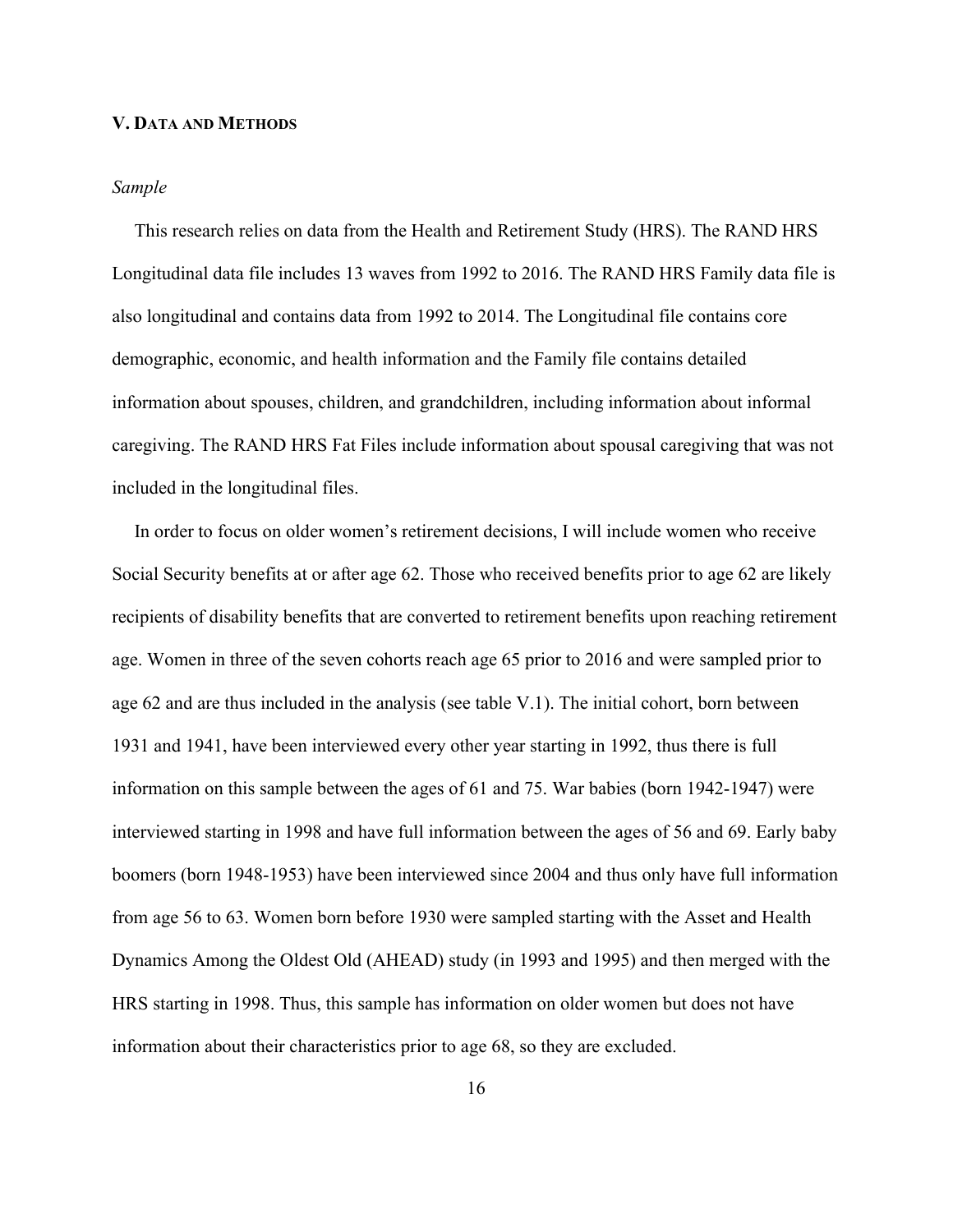| Wave | Year of interview | Initial cohort<br>$(1931 - 1941)$ | War babies<br>$(1942 - 1947)$ | Early baby boomers<br>$(1948-1953)$ |
|------|-------------------|-----------------------------------|-------------------------------|-------------------------------------|
|      | 1992              | 51-61                             |                               |                                     |
| 2    | 1993/1994         | $53 - 63$                         |                               |                                     |
| 3    | 1995/1996         | $55 - 65$                         |                               |                                     |
| 4    | 1998              | 57-67                             | 51-56                         |                                     |
| 5    | 2000              | 59-69                             | $53 - 58$                     |                                     |
| 6    | 2002              | 61-71                             | 55-60                         |                                     |
|      | 2004              | 63-73                             | $57 - 62$                     | $51 - 56$                           |
| 8    | 2006              | 65-75                             | 59-64                         | $53 - 58$                           |
| 9    | 2008              | 67-77                             | 61-66                         | 55-60                               |
| 10   | 2010              | 69-79                             | 63-68                         | $57 - 62$                           |
| 11   | 2012              | 71-81                             | 65-70                         | 59-64                               |
| 12   | 2014              | 73-83                             | 67-72                         | 61-66                               |
| 13   | 2016              | 75-85                             | 69-74                         | 63-68                               |

Table V.1. Ages in the Health and Retirement Survey by cohort and wave

Notes: Older and younger individuals are observed in each wave and cohort because spouses of respondents are also included in the survey regardless of age, but only the ages of the primary eligible spouses are displayed. Grayed boxes indicate years that are not included in the analysis because the majority of respondents were younger than the full retirement age.

## Model

 This thesis examines income relative to poverty using an ordinary least squares model, which will estimate the marginal effect of early Social Security retirement benefit receipt on income. Household income is used to measure poverty consistent with how means-tested government programs assess eligibility. The federal poverty line is adjusted every year, and thus it varies depending on the year in which income is observed. The income to poverty ratio is constructed based on household income, the number of people in the household, and the appropriate poverty threshold for each particular year and size of household.

 The key independent variable is an indicator of whether or not a woman or her spouse received Social Security between age 62 and the worker's full retirement age (in months). For those born in 1937 or earlier, full retirement age is 65. For those born between 1938 and 1942,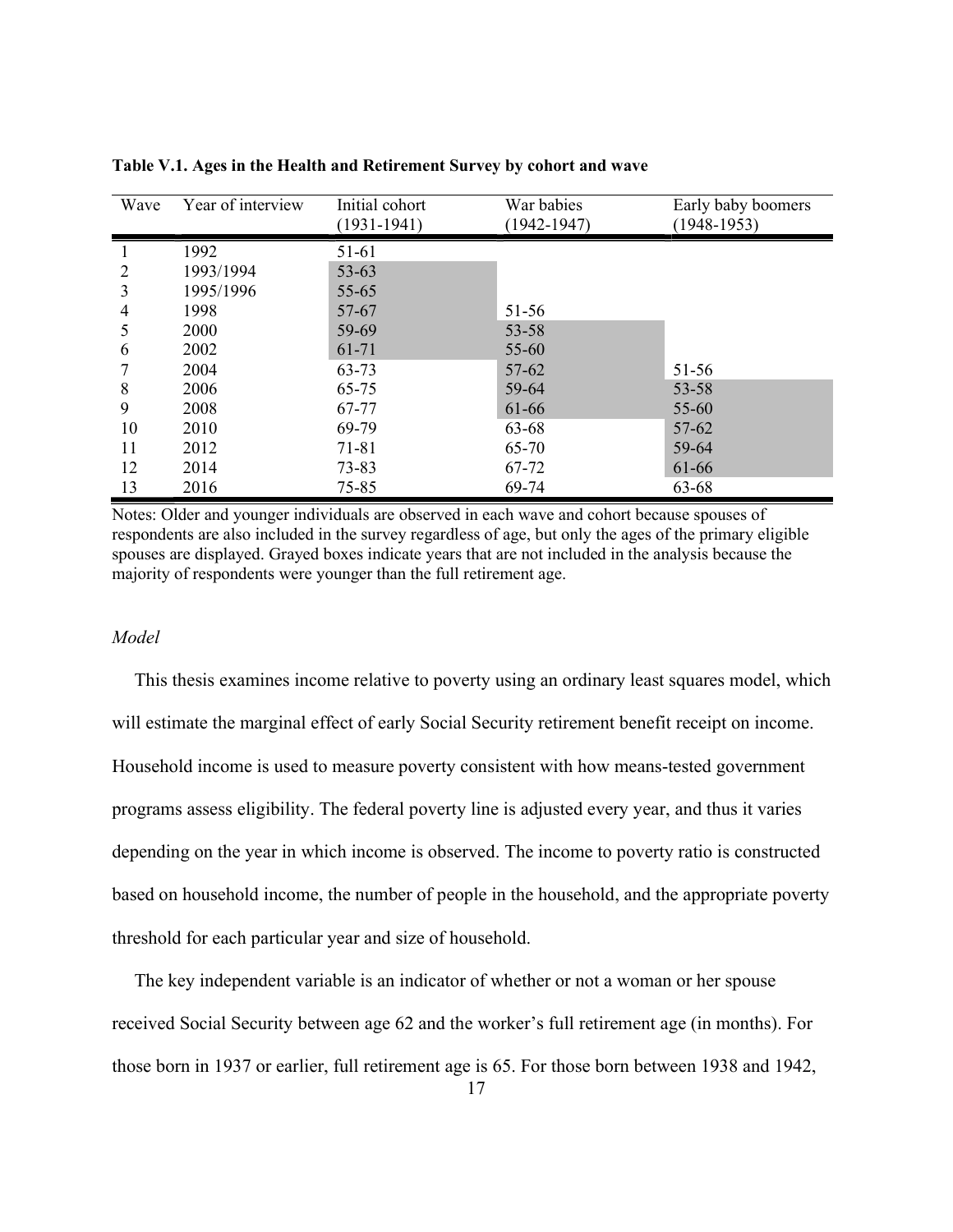full retirement age increased by 2 months for each year of birth. For those born between 1943 and 1954 (which covers the rest of the sample), full retirement age is 66.

 To control for variation in prior income and work history, I include usual work hours, predicted household Social Security retirement income, and retirement indicators. Usual work hours is a continuous variable that is set to 0 if the respondent is not working. Respondents missing usual work hours are excluded. For 1992, 1998, 2004, and 2010, the HRS constructed prospective Social Security wealth measures for pre-retirees based on employment and earnings records. I use the household-level predicted Social Security retirement income constructed by RAND, which includes retirement benefits, spousal benefits, and survival benefits for the respondent and their spouse. Because it only includes respondents who have not started receiving Social Security benefits, I include it in the first interview period for each cohort only. These predicted retirement income measures should control for all earnings history prior to the first interview. Finally, I include an indicator for whether the respondent considers herself "retired" in later waves, which is separate from Social Security receipt.

 I include an indicator of whether the respondent was a caregiver during the first interview period. Caregiving includes any unpaid care to spouses, parents, or grandchildren. In the initial cohort, there is no information about care provided to spouses to include, but in later cohorts it includes assistance with basic personal needs or activities of daily living (ADLs) and instrumental activities of daily living (IADLs). ADLs include dressing, eating, and bathing while IADLs cover a broader spectrum of assistance with errands, household chores, and transportation. The HRS asks who provided help with these activities, if anyone; if the respondent's spouse names them, I count the respondent as a caregiver. Parents include the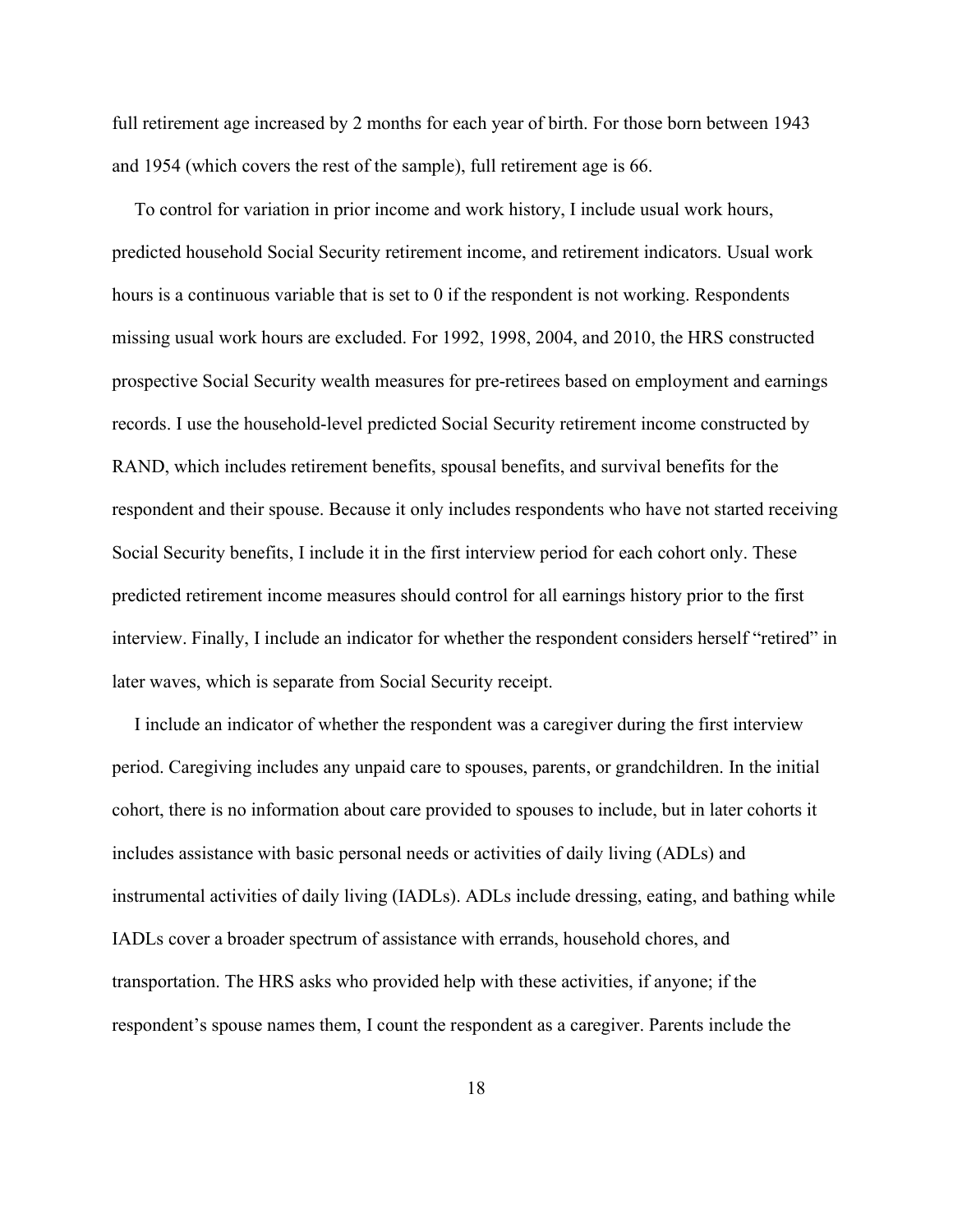respondent's parents as well as the spouse's parents, and care for any of these parents includes assistance with ADLs or IADLs. The HRS asks about the hours of care given per year to grandchildren. The HRS does not ask about unpaid care given to adult children or other nonfamily members, so these types of caregiving are not included in my model.

 Other controls include health, marital status, number of children, and age. Health plays an important role in employment and retirement decisions; poor health can also increase the likelihood of experiencing poverty by exhausting a person's savings or decreasing their ability to take on additional employment in retirement. Self-reported measures of health have been shown to be inconsistent and subjective both between and within individuals. I thus include number of ADLs, number of IADLs, number of conditions, a mental health score, and indicators for having a BMI above 30 or ever smoking. The first wave did not ask as many questions about health, so in that model I use a self-reported health status rather than ADLs or IADLs. For marital status, I include widowed; divorced or separated; never married; and married or partnered (excluded category). I also include age and number of children ever born.

 The model uses random effects rather than fixed effects because the key independent variable does not vary over time. The HRS includes a rich set of variables to control for individual characteristics that could influence the key independent and dependent variables. Thus, I also control for unchanging characteristics among older women including education, race, and employment history. I model each cohort separately due to changes in variables and the economy that could bias my results. Additionally, the initial cohort contains a larger sample with different ages than the later cohorts.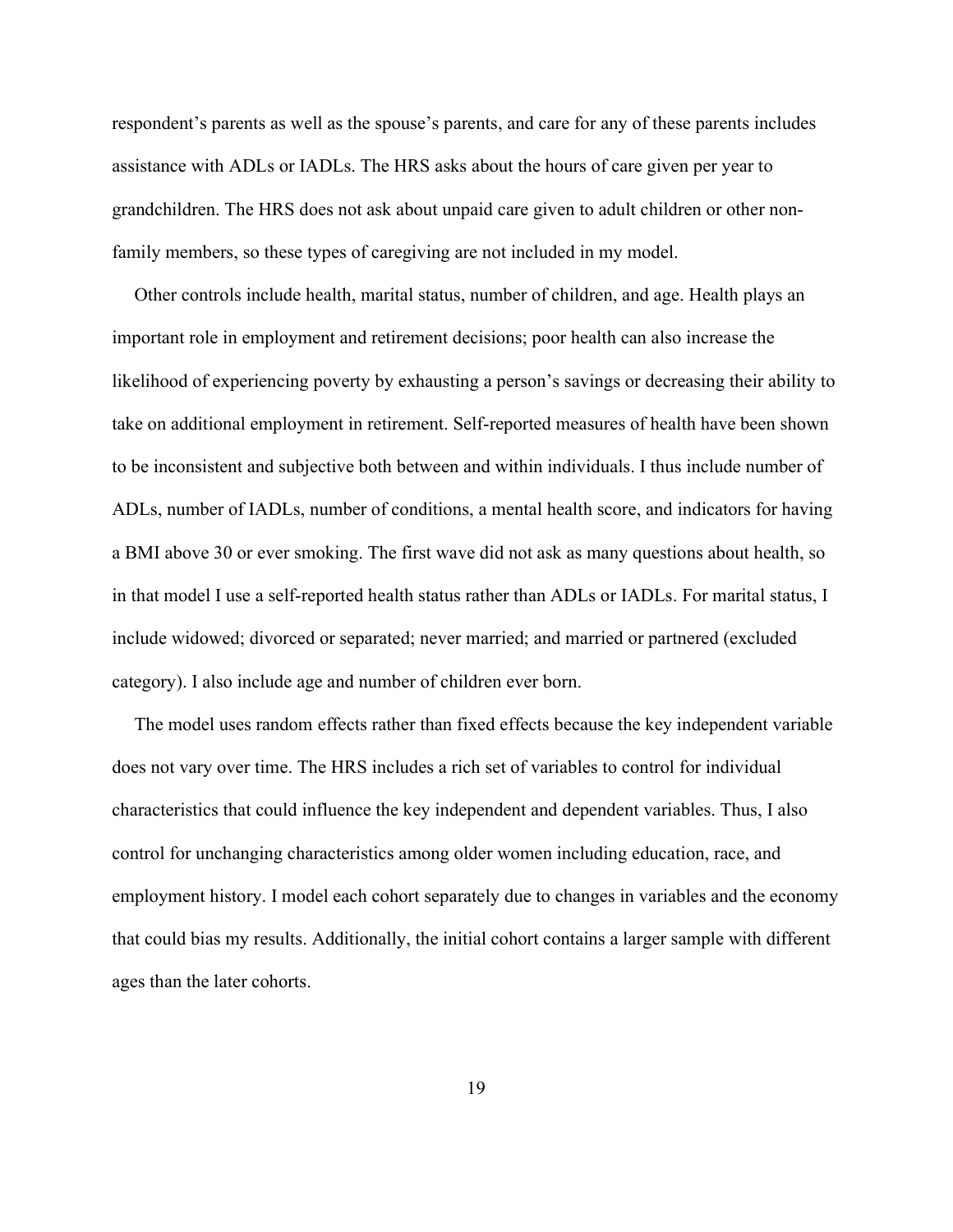income relative to poverty $_{it}$ 

- $= \beta_0 + \beta_1$ household early receipt of SS benefits<sub>i</sub> +  $\beta_2$ caregiver<sub>i1</sub>
- +  $\beta_3$ health<sub>it</sub> +  $\beta_4$ health<sub>i1</sub> +  $\beta_5$ marital status<sub>it</sub> +  $\beta_6$ marital status<sub>i1</sub>
- +  $\beta_7$ age<sub>it</sub> +  $\beta_8$ age<sub>i1</sub> +  $\beta_9$ education<sub>i</sub> +  $\beta_{10}$ race<sub>i</sub> +  $\beta_{11}$ work hours<sub>i1</sub>
- +  $\beta_{12}$ work hours<sub>it</sub> +  $\beta_{13}$ predicted household SS income<sub>i1</sub> +  $\beta_{14}$ retired<sub>it</sub>
- +  $\beta_{15}$ number of children<sub>i</sub> +  $u_{it}$  +  $\varepsilon_{it}$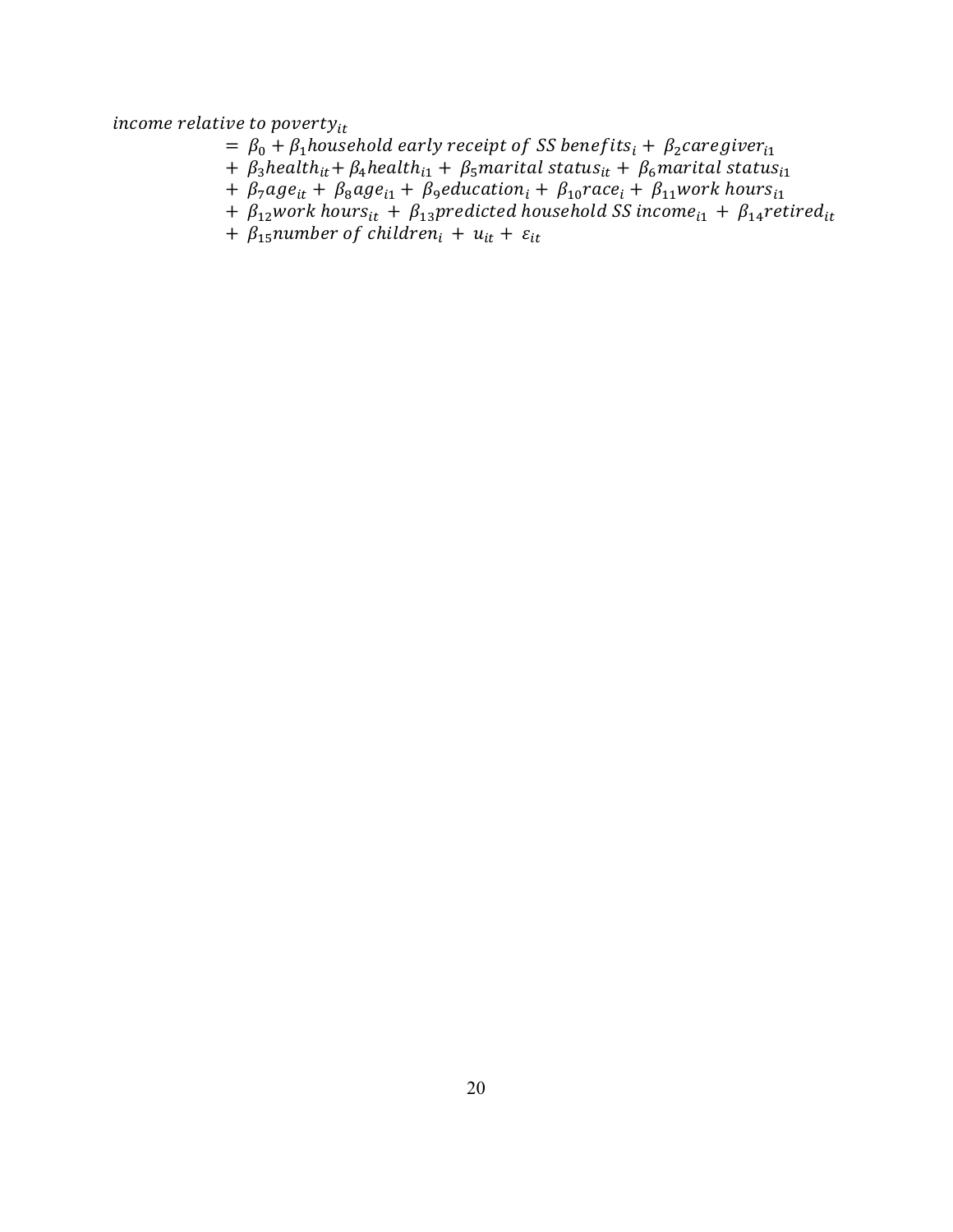## VI. DESCRIPTIVE STATISTICS

 Table VI.1 shows the baseline characteristics of the individuals included in the model, together and by cohort. Across all three cohorts, the average age in the first period was 55, and 85 percent were white. Just under half of the sample (48 percent) had some college or a college degree, and almost three-quarters (72 percent) were married or living with their partner. Only 14 percent reported being in fair or poor health and the mean number of chronic health conditions was 1.1 (out of 8 conditions: hypertension, diabetes, cancer, lung disease, heart problems, stroke, psychological problems, and arthritis). In the first period, about 7 percent of the sample provided assistance with activities of daily living (ADLs) to one of their parents or a spouse's parent.

 The cohorts were similar in many respects, though they differed in the ages included due to the survey's design. The initial cohort sampled individuals age 51 to 61 in 1992, while the war babies and early baby boomers cohorts sampled individuals age 51 to 56 (in 1998 and 2004, respectively). The later cohorts also had higher levels of education, and were more likely to provide care to a parent or grandchild (instrumental activities of daily living or IADLs and care to grandchildren were not asked about in the first wave). The appendix includes full baseline characteristics of women by cohort and by whether or not they received Social Security retirement benefits early (Appendix Tables A.1-A.2).

 In the second period examined, 12 years after the initial interview, the average age was 68 (Table VI.2). By design, all the individuals in the analysis sample had already reached their full retirement age. Although still in the majority, fewer women were married or living with their partner (63 percent), and 15 percent were widowed. About one in five women reported being in fair or poor health and the average number of chronic conditions was 2.1, both increases from the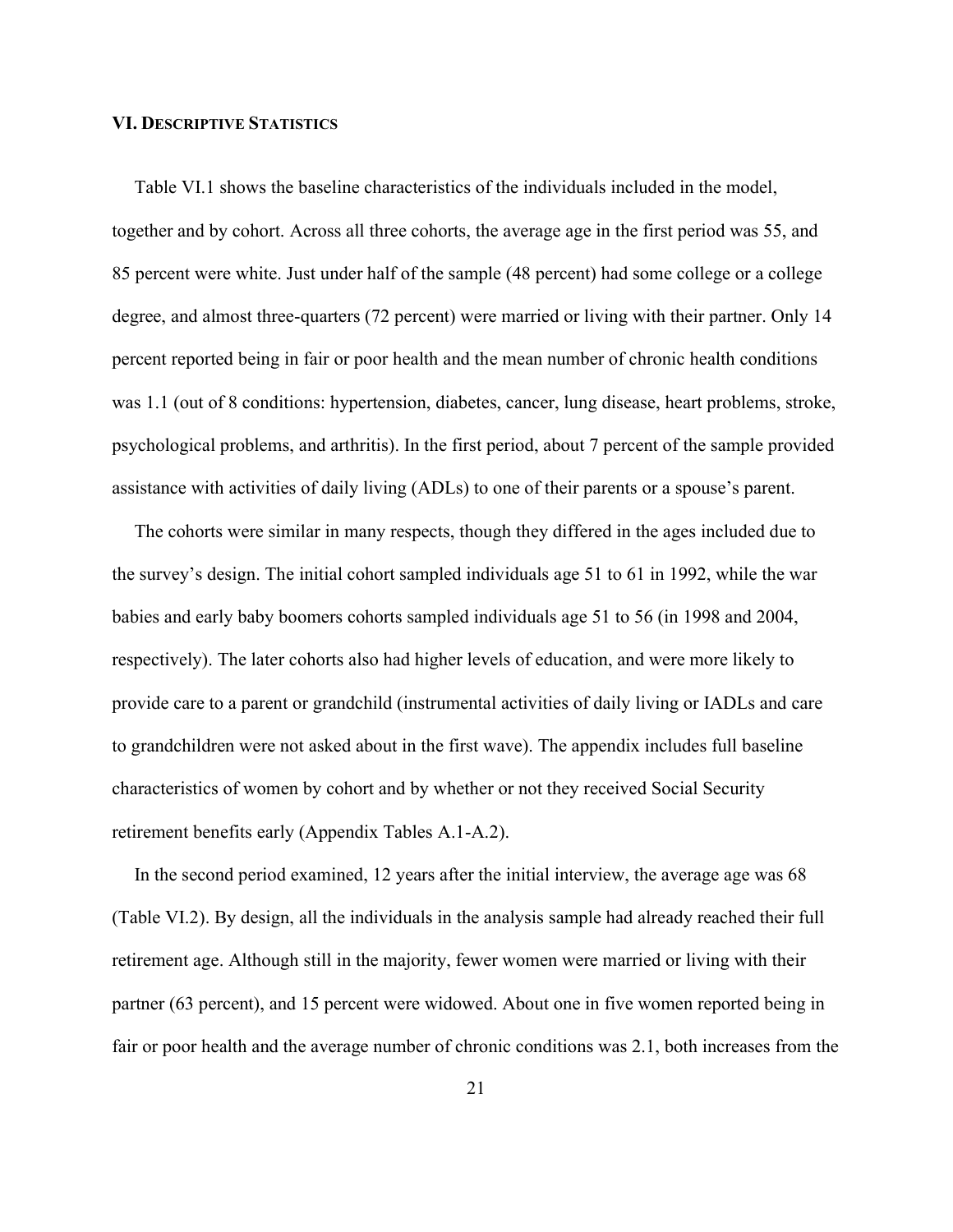| Variable                                            | All three | Initial | War babies | Early baby |
|-----------------------------------------------------|-----------|---------|------------|------------|
|                                                     | cohorts   | cohort  |            | boomers    |
| Female                                              | 100.0     | 100.0   | 100.0      | 100.0      |
| Age (mean)                                          | 54.8      | 55.8    | 53.0       | 54.6       |
| Caregiving                                          | 21.5      | 6.0     | 40.0       | 46.1       |
| Provided care (IADL or ADL) to                      |           |         |            |            |
| parent or spouse's parent                           | N/A       | N/A     | 26.7       | 28.1       |
| Provided care (ADL only) to parent or               |           |         |            |            |
| spouse's parent                                     | 6.9       | 6.0     | 8.1        | 8.1        |
| Provided care to grandchild or great-               |           |         |            |            |
| grandchild                                          | N/A       | N/A     | 13.6       | 20.8       |
| Provided care to spouse                             | N/A       | N/A     | 3.2        | 0.7        |
| Less than HS                                        | 15.2      | 18.9    | 11.3       | 8.5        |
| HS or GED                                           | 36.7      | 42.0    | 31.6       | 25.1       |
| Some college or college degree                      | 48.1      | 39.1    | 57.2       | 66.4       |
| White                                               | 85.4      | 87.6    | 84.0       | 78.8       |
| <b>Black</b>                                        | 10.4      | 9.3     | 10.9       | 13.8       |
| Other race                                          | 4.3       | 3.1     | 5.1        | 7.4        |
| Married or partnered                                | 72.3      | 76.8    | 67.9       | 62.3       |
| Divorced                                            | 19.0      | 15.1    | 22.8       | 27.1       |
| Widowed<br>Never married                            | 4.3       | 4.6     | 3.6        | 4.9        |
|                                                     | 4.4       | 3.4     | 5.7        | 5.8        |
| Number of children ever born (mean)                 | 2.7       | 3.0     | 2.4        | 2.3        |
| Usual work hours (mean)                             | 27.7      | 24.8    | 31.5       | 31.7       |
| Fair or poor health (self-reported)                 | 13.8      | 12.6    | 14.2       | 18.9       |
| Number of chronic conditions (mean)                 | 1.1       | 1.1     | 1.0        | 1.2        |
| Obese                                               | 24.5      | 21.5    | 27.6       | 30.4       |
| Ever smoked                                         | 49.4      | 50.7    | 50.3       | 41.1       |
| Depression score (mean)                             | 0.6       | 0.0     | 1.4        | 1.3        |
| Predicted lifetime Social Security income<br>$(\$)$ |           |         |            |            |
| if retired at 62                                    |           |         |            |            |
|                                                     |           | 133,821 | 135,054    | 213,852    |
| if retired at FRA                                   |           |         |            |            |
|                                                     |           | 157,459 | 152,325    | 228,976    |
| if retired at 70                                    |           |         |            |            |
|                                                     |           | 159,058 | 165,675    | 236,017    |
| Year of survey                                      |           | 1992    | 1998       | 2004       |
| Sample size                                         | 3,581     | 2,788   | 533        | 260        |

#### Table VI.1. Baseline characteristics

Source: RAND HRS Longitudinal File and RAND HRS Family Data File.

Notes: ADLs = activities of daily living; BMI = body-mass index; GED = general educational development;  $HS = high school$ ;  $IADLs = instrumental$  activities of daily living.  $N/A = not available due$ to limitations in the data. Average predicted lifetime Social Security income across years not displayed because it is measured in nominal terms.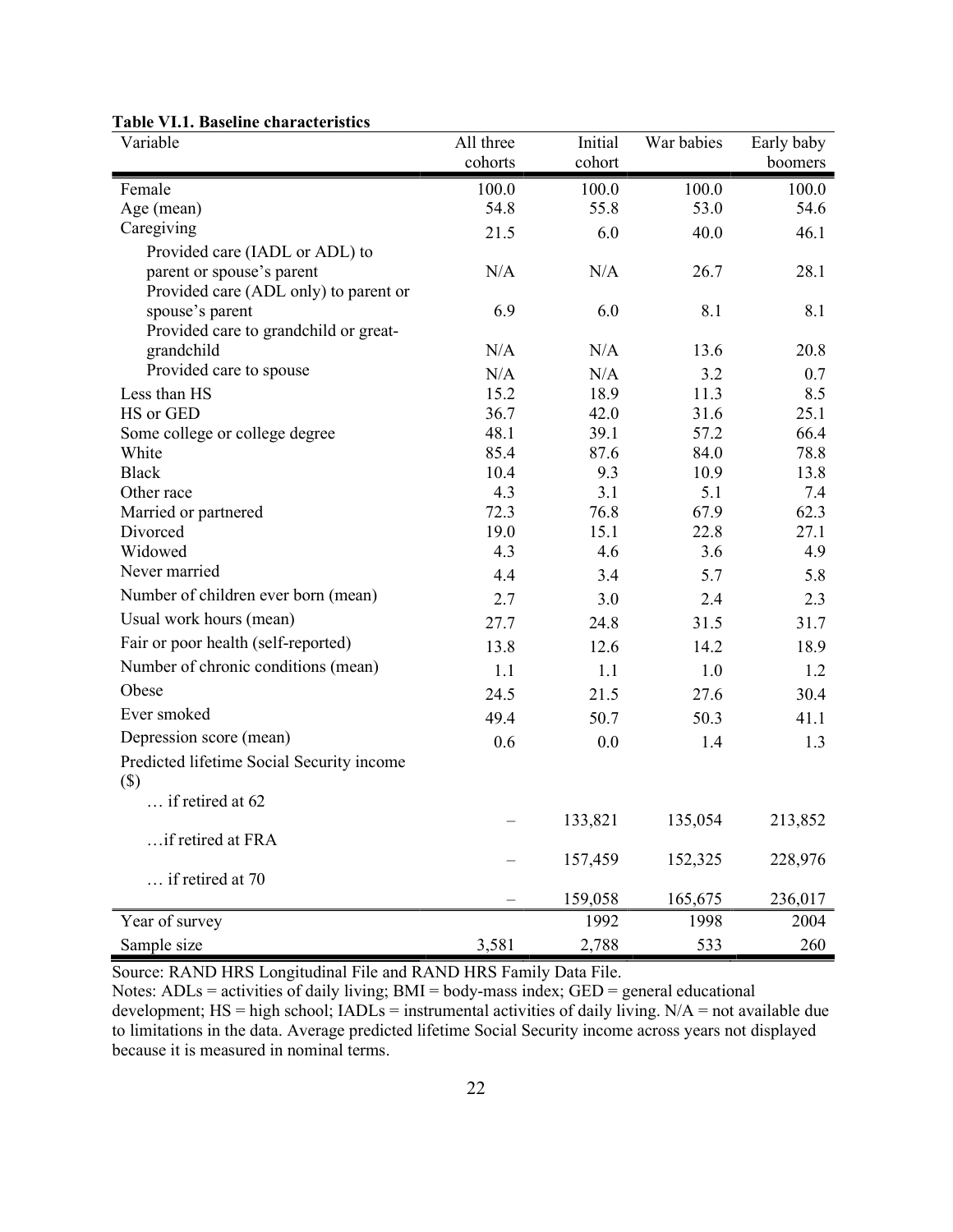baseline survey. About 16 percent of the sample received Social Security retirement benefits at or after their full retirement age, and 76 percent of women or their spouses received benefits before their full retirement age. Overall, about 5 percent of households were below the poverty line in the second period.

 There were large observed differences in the cohorts. More than 80 percent of the initial cohort received benefits early, compared to only 55 percent of the early baby boomers cohort. Women in the initial cohort were more likely to consider themselves retired (64 percent) compared to women in the later cohorts (25 and 7 percent). Household income and assets, which are not inflation-adjusted because the years are not pooled in the analysis, were higher in later cohorts.

 In later periods, 12 to 18 years after entering the survey, there are striking differences between women who received Social Security retirement benefits early and those who did not (Table VI.3). Women who waited to claim benefits until their full retirement age or later were more likely to be a caregiver, have a college degree, be non-white, be divorced or never married, and be below the poverty threshold but have a higher average income to poverty ratio than women who received benefits early. The difference in poverty rates increases over time, from 3.3 to 8.9 percentage points between 12 and 18 years after survey entry. The appendix includes full characteristics of the initial cohort by year and by whether or not they received Social Security retirement benefits early (Appendix Tables A.3-A.4).

 The correlation coefficient between receiving SS retirement benefits early and experiencing poverty 12 years after entering the survey sample is -0.05. Not controlling for any other characteristics, this weak relationship is expected because the purpose of Social Security benefits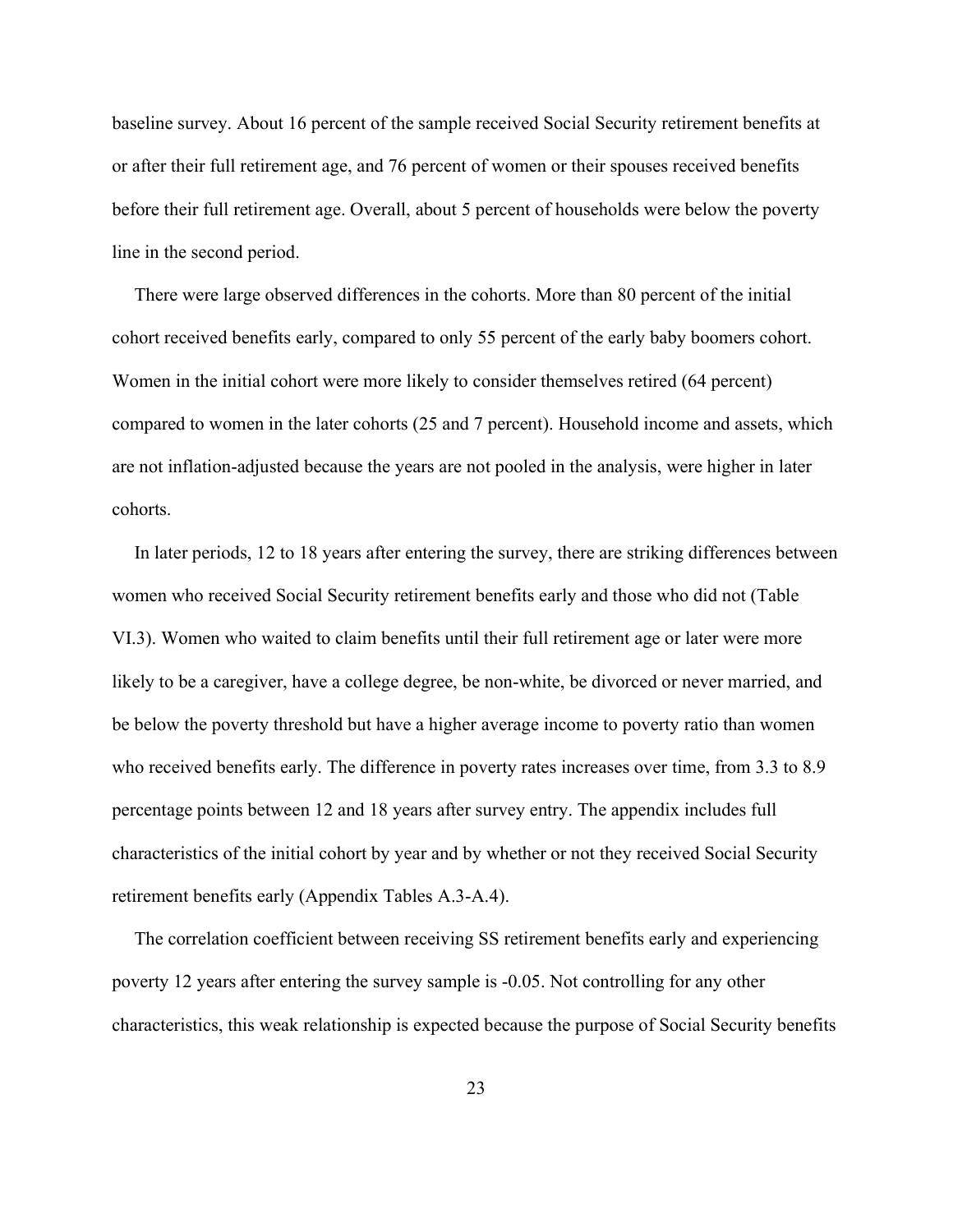|                                      | Women | Initial | War babies | Early baby |
|--------------------------------------|-------|---------|------------|------------|
|                                      |       | cohort  |            | boomers    |
| Age (mean)                           | 68.4  | 69.3    | 67.0       | 66.8       |
| Married with partner                 | 63.3  | 66.4    | 50.0       | 64.8       |
| Divorced                             | 16.7  | 12.4    | 28.2       | 21.3       |
| Widowed                              | 15.2  | 17.8    | 12.9       | 7.7        |
| Never married                        | 4.8   | 3.3     | 8.8        | 6.2        |
| Usual work hours                     | 8.3   | 6.7     | 9.4        | 13.2       |
| Considered retired                   | 47.2  | 64.2    | 24.8       | 6.8        |
| Fair or poor health (self-reported)  | 20.3  | 22.2    | 19.3       | 14.1       |
| Number of ADLs (mean)                | 0.2   | 0.2     | 0.2        | 0.1        |
| Number of IADLs (mean)               | 0.2   | 0.3     | 0.3        | 0.1        |
| Number of chronic conditions (mean)  | 2.1   | 2.1     | 2.3        | 2.1        |
| Obese                                | 30.6  | 27.0    | 37.0       | 37.6       |
| Ever smoked                          | 49.6  | 50.5    | 53.2       | 42.8       |
| Depression score (mean)              | 1.2   | 1.3     | 1.0        | 1.1        |
| Key variables                        |       |         |            |            |
| Respondent or spouse received SS     |       |         |            |            |
| benefits before FRA (early receipt)  | 75.5  | 81.4    | 74.6       | 54.8       |
| Received SS benefits at or after FRA | 16.1  | 14.7    | 15.3       | 21.8       |
| Did not begin receiving SS benefits  | 8.4   | 3.8     | 10.2       | 23.4       |
| Age at which respondent started      | 63.5  | 63.3    | 63.8       | 64.4       |
| receiving SS benefits (if ever)      |       |         |            |            |
| Households below poverty threshold   | 5.0   | 5.2     | 5.7        | 3.6        |
| Household income to poverty ratio    |       |         |            |            |
| (mean)                               | 5.98  | 5.41    | 6.72       | 7.31       |
| Household income (mean)              |       |         |            |            |
|                                      |       | 56,293  | 83,286     | 101,320    |
| Household assets (mean)              |       |         |            |            |
|                                      |       | 524,690 | 638,232    | 518,102    |
| Survey year                          |       | 2004    | 2010       | 2016       |
| Sample size                          | 2,465 | 2,009   | 196        | 260        |

#### Table VI.2. Characteristics 12 years after survey entry

Source: RAND HRS Longitudinal File and RAND HRS Family Data File.

Notes:  $ADLs =$  activities of daily living;  $BMI =$  body-mass index;  $FRA =$  full retirement age;  $IADLs =$ instrumental activities of daily living; SS benefits = Social Security retirement benefits. Average household income and assets across years not displayed because they are measured in nominal terms.

is to reduce the prevalence of poverty among older households. Having access to this income early can lift low-income households out of poverty (leading to a negative correlation) or can have long-term impacts on poverty by reducing income (leading to a positive correlation). However, since this time period only observes women a few years after their full retirement age,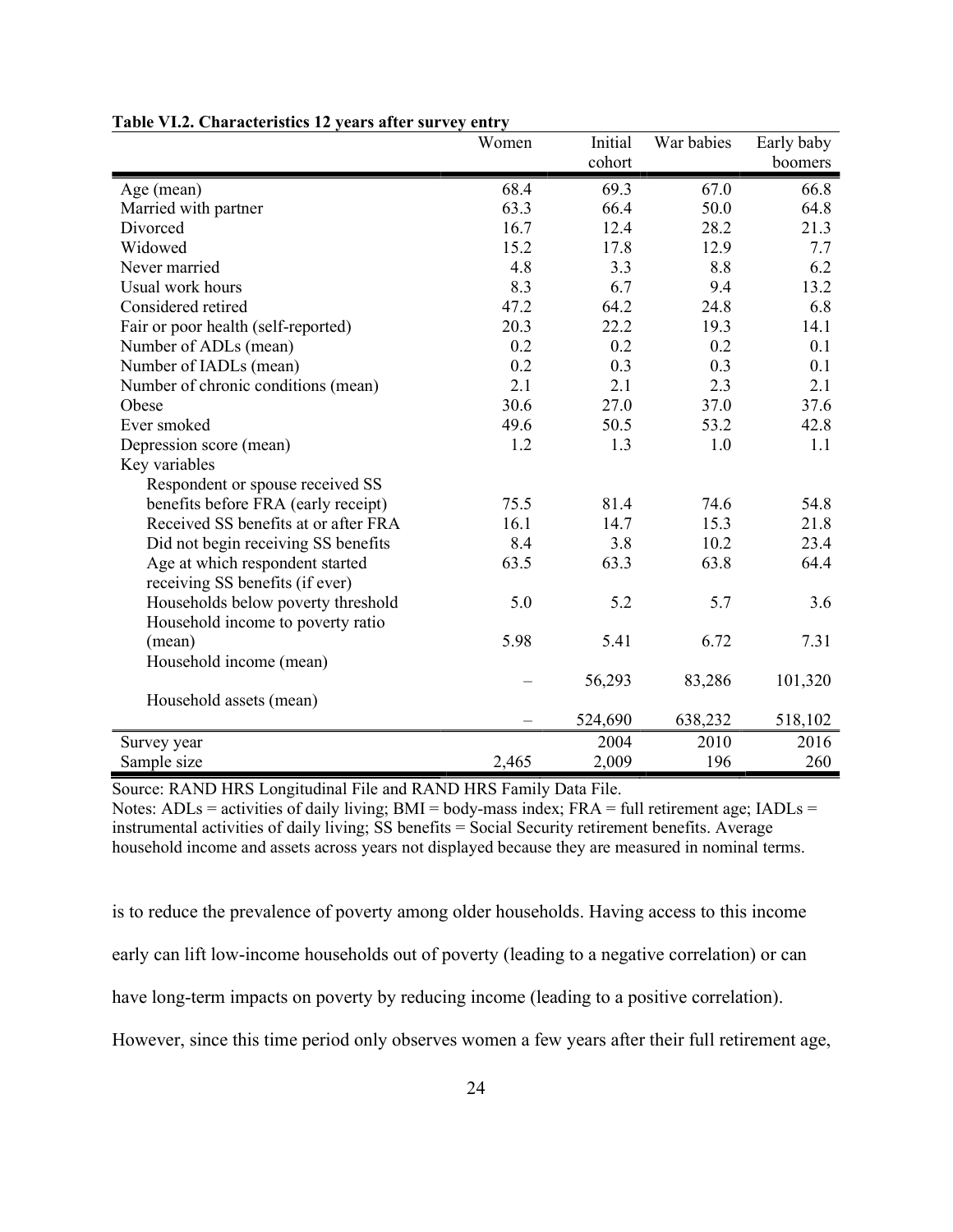|                                             | Received<br>early | Did not<br>receive | Received<br>early | Did not<br>receive | Received<br>early | Did not<br>receive | Received<br>early | Did not<br>receive |
|---------------------------------------------|-------------------|--------------------|-------------------|--------------------|-------------------|--------------------|-------------------|--------------------|
|                                             |                   | early              |                   | early              |                   | early              |                   | early              |
|                                             | 12 years          |                    | 14 years          |                    | 16 years          |                    | 18 years          |                    |
| Age<br>received<br>SS benefits<br>(if ever) | 63.0              | 66.0               | 63.1              | 65.9               | 63.1              | 66.1               | 63.1              | 66.3               |
| Caregiver                                   | 18.3              | 25.2               | 15.1              | 19.3               | 17.4              | 21.9               | 18.3              | 21.5               |
| Less than<br><b>HS</b>                      | 15.8              | 15.3               | 16.9              | 20.5               | 14.9              | 19.2               | 14.0              | 18.9               |
| HS or GED<br>Some                           | 42.4              | 21.9               | 42.2              | 26.3               | 41.6              | 26.4               | 41.2              | 25.7               |
| college or<br>college<br>degree             | 41.8              | 62.8               | 40.9              | 53.2               | 43.5              | 54.4               | 44.8              | 55.4               |
| White                                       | 88.8              | 82.1               | 88.8              | 77.9               | 88.6              | 79.1               | 88.7              | 78.7               |
| <b>Black</b>                                | 7.7               | 12.1               | 7.9               | 16.5               | 7.7               | 14.6               | 7.7               | 15.7               |
| Other race                                  | 3.6               | 5.8                | 3.2               | 5.6                | 3.6               | 6.3                | 3.6               | 5.6                |
| Married or<br>partnered                     | 66.5              | 53.2               | 65.1              | 47.4               | 62.9              | 43.6               | 60.1              | 41.3               |
| Divorced                                    | 13.5              | 26.6               | 12.5              | 26.8               | 13.8              | 27.1               | 13.0              | 26.7               |
| Widowed                                     | 15.5              | 14.2               | 18.6              | 17.8               | 19.4              | 19.1               | 22.6              | 20.8               |
| Never<br>married                            | 4.4               | 6.0                | 3.8               | 7.9                | 3.9               | 10.2               | 4.3               | 11.1               |
| Household<br>below<br>poverty<br>threshold  | 4.3               | 7.0                | 4.6               | 11.1               | 4.5               | 10.5               | 4.6               | 13.5               |
| Household<br>income to<br>poverty<br>ratio  | 5.6               | 7.1                | 5.1               | 5.7                | 5.2               | 7.0                | 4.8               | 5.6                |
| Sample<br>size                              | 1,932             | 533                | 2,238             | 526                | 2,409             | 576                | 2,222             | 521                |

|  |  | Table VI.3. Characteristics by receipt of early Social Security retirement benefits over time |
|--|--|-----------------------------------------------------------------------------------------------|
|  |  |                                                                                               |

Notes: FRA = full retirement age; SS benefits = Social Security retirement benefit

analyzing the longer-term relationship between early benefits receipt and poverty will allow me

to examine changes over time and interactions with other contributors to low economic status.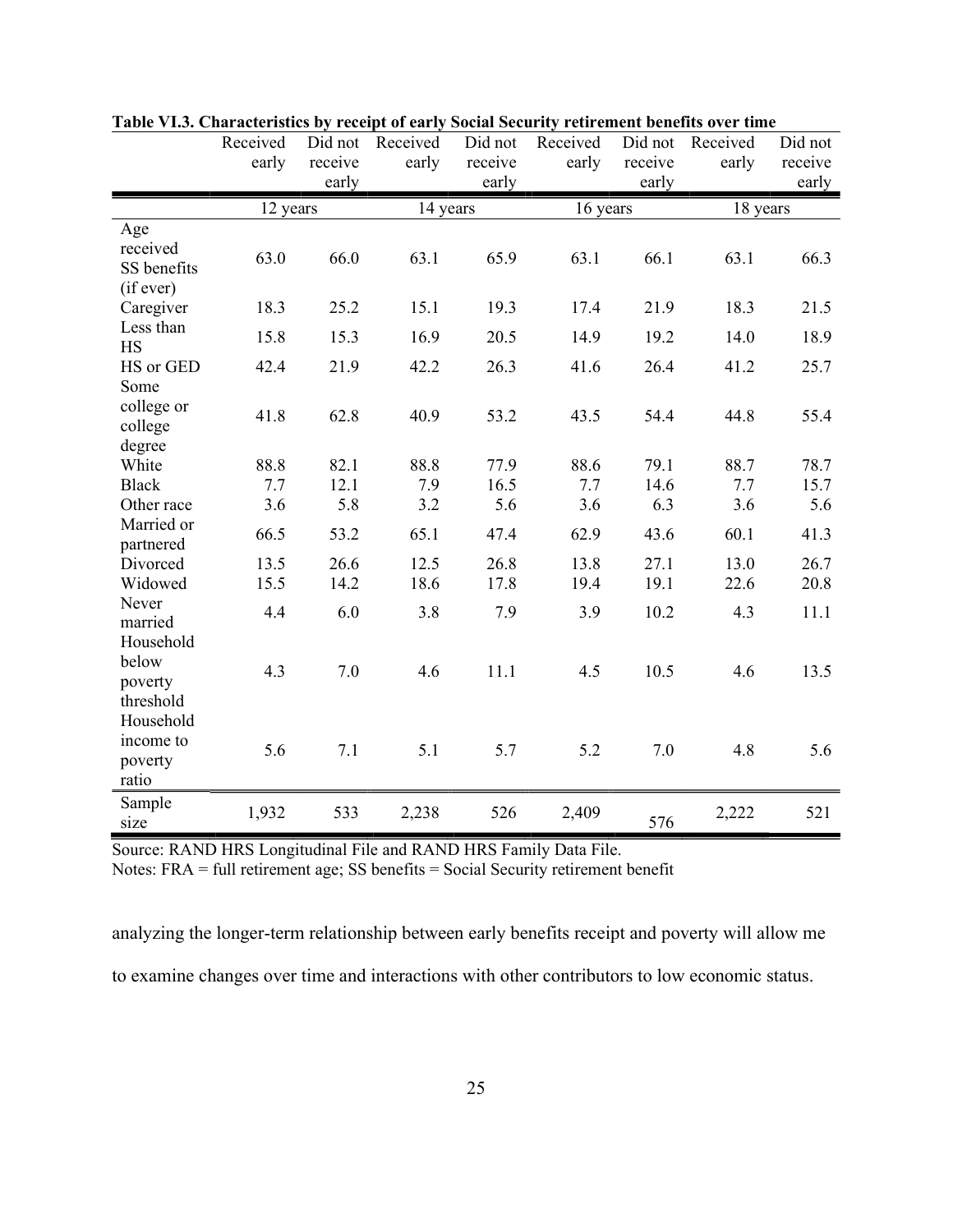#### VII. EMPIRICAL ANALYSIS

 Using ordinary least squares models, I examine the relationship between early Social Security retirement benefit receipt and household income to poverty ratios. By controlling for differences in earnings history through predicted Social Security wealth as well as other characteristics that could influence income later in life such as marital status and health, I attempt to isolate the relationship between early retirement and later income. The results support my hypothesis that there is a negative relationship between receiving Social Security retirement benefits early and income scaled to the poverty ratio later in life, though it does not necessarily intensify over time, and it may be too early or the data may be too limited to tell whether older women in the war babies or early baby boomers cohorts will experience the same patterns as the initial HRS cohort.

#### Initial cohort

 Table VII.1 shows the results of my regression estimates for the initial cohort in the 12 to 24 years after survey entry. The top half of the table includes estimates of the relationships between baseline characteristics and subsequent household income to poverty ratios, and the bottom half of the table includes characteristics concurrently measured with the outcome. The variance in baseline characteristics is partially due to changes in the sample (as women age into the sample or leave the survey), but there are still several consistent patterns. Of the baseline characteristics, education and race are consistently associated with household income to poverty ratios. Women with college degrees have significantly higher income to poverty ratios than women with less than high school or a GED (about 200 to 300 percentage points higher, since an income to poverty ratio of 100 is normalized as 1 here). Women who are black or otherwise non-white have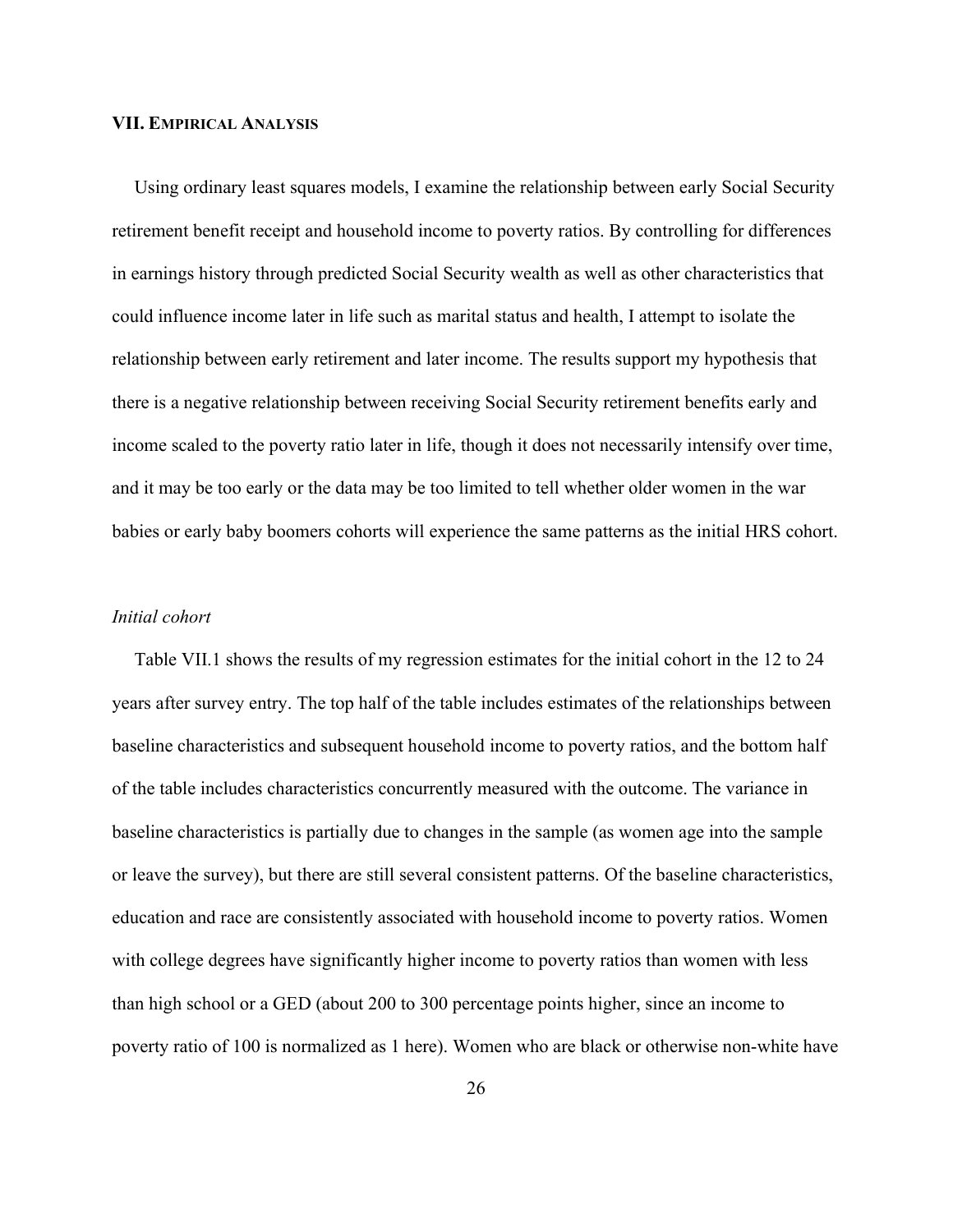significantly lower income to poverty ratios (about 100 percentage points). Caregiving, number of children, and marital status at baseline do not have strong relationships with income to poverty, and self-reported poor health is the only health variable with a moderately consistent (and negative) relationship with income to poverty.

| Survey year     | , min muua conor coucomes<br>2002 | 2004       | 2006       | 2010       | 2012      | 2014       | 2016       |
|-----------------|-----------------------------------|------------|------------|------------|-----------|------------|------------|
| <b>Baseline</b> |                                   |            |            |            |           |            |            |
| characteristic  |                                   |            |            |            |           |            |            |
| Age             | 0.21                              | $-0.20$    | $-0.33$    | $-0.29$    | $-0.26$   | 0.57       | $-0.57**$  |
|                 | (0.60)                            | (0.35)     | (0.22)     | (0.36)     | (0.22)    | (0.50)     | (0.22)     |
| Caregiver       | $-0.12$                           | 0.56       | $-1.04***$ | 0.18       | 0.23      | $-0.16$    | 1.14       |
|                 | (0.58)                            | (0.84)     | (0.36)     | (0.74)     | (0.79)    | (0.73)     | (1.01)     |
| HS or GED       | 0.41                              | 0.20       | 0.78       | 0.025      | $0.66***$ | $0.62**$   | 0.15       |
|                 | (0.35)                            | (0.27)     | (0.57)     | (0.26)     | (0.20)    | (0.29)     | (0.42)     |
| College         | $3.76***$                         | $3.23***$  | $2.74***$  | $2.48***$  | $2.61***$ | $2.79***$  | $2.17***$  |
|                 | (0.69)                            | (0.58)     | (0.41)     | (0.54)     | (0.34)    | (0.43)     | (0.47)     |
| <b>Black</b>    | $-0.36$                           | $-1.12***$ | $-0.79**$  | $-1.01***$ | $-0.61**$ | $-0.85***$ | $-0.64**$  |
|                 | (0.30)                            | (0.34)     | (0.37)     | (0.28)     | (0.26)    | (0.30)     | (0.24)     |
| Other race      | $-1.02**$                         | $-0.55$    | $-0.23$    | $-0.27$    | $-0.40$   | $-0.50$    | $-0.84*$   |
|                 | (0.48)                            | (0.81)     | (0.51)     | (0.90)     | (0.41)    | (0.72)     | (0.47)     |
| Number of       | $-0.16$                           | $-0.073$   | 0.024      | 0.0071     | 0.025     | $-0.097$   | $-0.073$   |
| children        | (0.12)                            | (0.089)    | (0.078)    | (0.077)    | (0.072)   | (0.096)    | (0.065)    |
| Widowed         | 0.047                             | 1.13       | 0.32       | $-0.25$    | 0.26      | 0.44       | $-0.33$    |
|                 | (0.74)                            | (2.14)     | (0.47)     | (1.02)     | (0.46)    | (1.18)     | (0.65)     |
| Divorced        | 0.061                             | 0.035      | 0.034      | $-0.58$    | $0.57**$  | $-0.079$   | 0.27       |
|                 | (0.61)                            | (0.98)     | (0.38)     | (0.48)     | (0.27)    | (0.64)     | (0.74)     |
| Never married   | $-0.15$                           | $-0.31$    | 3.56       | $-3.22$    | 1.40      | $-0.43$    | $-0.062$   |
|                 | (1.00)                            | (1.53)     | (2.44)     | (2.59)     | (1.17)    | (1.09)     | (0.93)     |
| Usual work      | $-0.012$                          | $-0.0077$  | 0.0061     | 0.0070     | $-0.0021$ | 0.0069     | $-0.0057$  |
| hours           | (0.0095)                          | (0.0077)   | (0.0095)   | (0.0058)   | (0.0045)  | (0.0073)   | (0.0078)   |
| Poor health     | $-1.36*$                          | $-0.39$    | 0.14       | $-0.53*$   | $-0.46**$ | $-0.86**$  | $-1.08***$ |
|                 | (0.70)                            | (0.29)     | (0.68)     | (0.30)     | (0.22)    | (0.33)     | (0.34)     |
| Conditions      | 0.25                              | 0.10       | 0.26       | $-0.047$   | $-0.020$  | $-0.040$   | 0.15       |
|                 | (0.23)                            | (0.17)     | (0.29)     | (0.14)     | (0.13)    | (0.16)     | (0.19)     |
| <b>BMI</b>      | $-0.76*$                          | $-0.20$    | $-0.23$    | $-0.86*$   | $-0.32$   | $-0.35$    | $-0.84***$ |
|                 | (0.43)                            | (0.35)     | (0.33)     | (0.51)     | (0.26)    | (0.43)     | (0.27)     |
| Smoke           | $-7.80$                           | 1.30       | $1.30*$    | $2.25***$  | $1.27**$  | 0.85       | $-0.022$   |
|                 | (7.57)                            | (1.42)     | (0.77)     | (0.79)     | (0.47)    | (1.13)     | (0.92)     |
| Mental health   | $-0.39$                           | $-0.18$    | 0.59       | $-0.70$    | $-0.25$   | $-0.13$    | 3.57       |
|                 | (0.40)                            | (0.30)     | (1.26)     | (0.63)     | (0.36)    | (0.67)     | (3.39)     |

Table VII.1. Initial cohort outcomes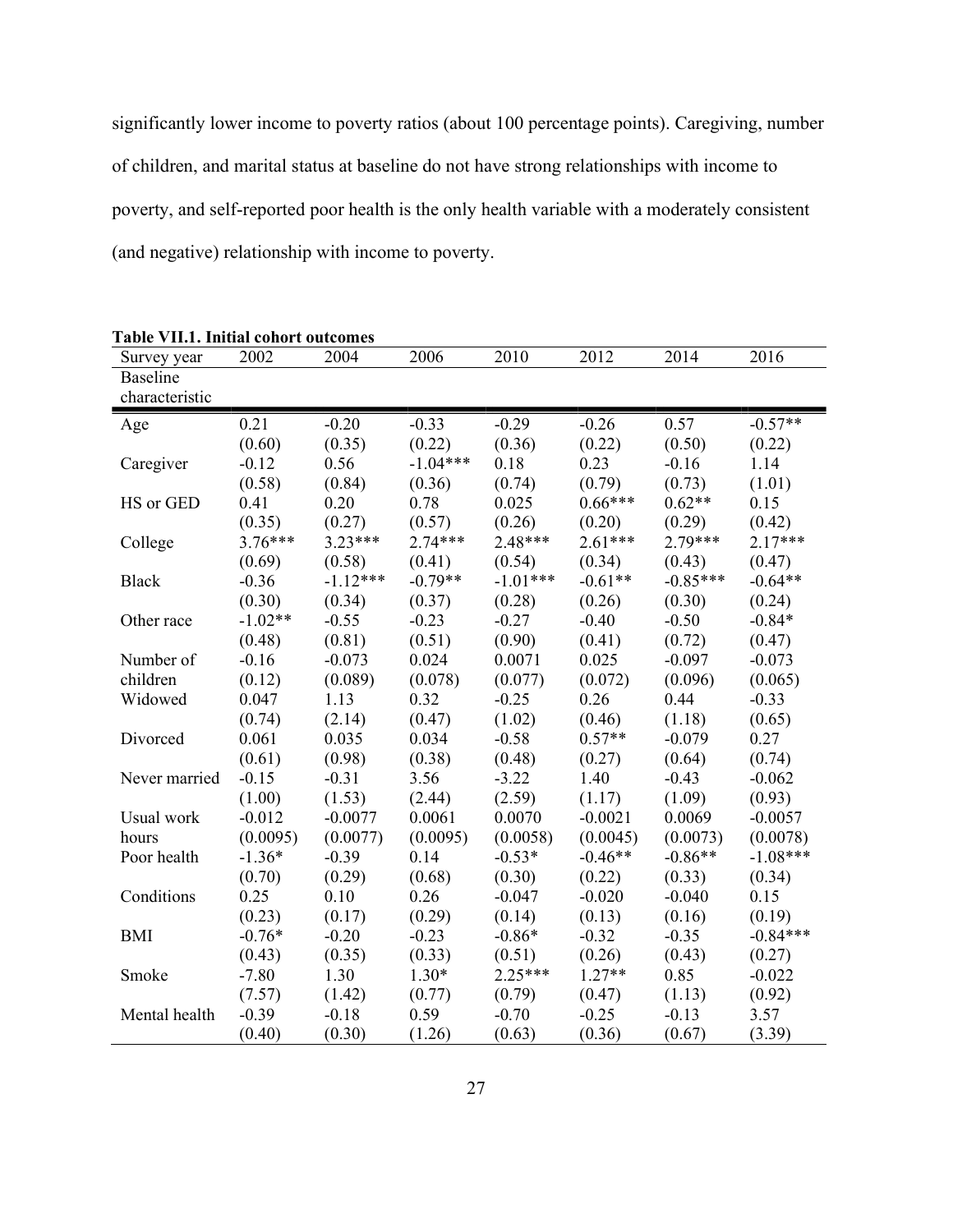| Survey year    | 2002       | 2004      | 2006       | 2010      | 2012       | 2014       | 2016      |
|----------------|------------|-----------|------------|-----------|------------|------------|-----------|
| Current        |            |           |            |           |            |            |           |
| characteristic |            |           |            |           |            |            |           |
| Early SS       | $-0.55$    | $-0.46$   | $-1.85**$  | $-1.03**$ | $-0.88***$ | $-0.72**$  | $-1.07**$ |
| benefits       | (0.43)     | (0.39)    | (0.70)     | (0.44)    | (0.27)     | (0.27)     | (0.42)    |
| Age            | $-0.30$    | 0.076     | 0.28       | 0.26      | 0.16       | $-0.66$    | $0.43**$  |
|                | (0.57)     | (0.32)    | (0.24)     | (0.40)    | (0.22)     | (0.53)     | (0.21)    |
| Widowed        | $-1.44**$  | $-0.15$   | $-1.99***$ | $-0.24$   | $-1.51***$ | $-0.97*$   | $-1.29**$ |
|                | (0.68)     | (1.59)    | (0.31)     | (0.87)    | (0.26)     | (0.52)     | (0.53)    |
| Divorced       | $-1.96***$ | $-1.57**$ | $-2.50***$ | $-1.44**$ | $-2.35***$ | $-2.08***$ | $-1.88**$ |
|                | (0.52)     | (0.71)    | (0.35)     | (0.56)    | (0.36)     | (0.43)     | (0.73)    |
| Never married  | $-2.62***$ | $-1.93$   | $-1.75$    | 1.77      | $-2.22*$   | $-2.38***$ | $-1.67*$  |
|                | (0.97)     | (1.36)    | (1.41)     | (2.73)    | (1.26)     | (0.83)     | (0.99)    |
| Usual work     | $0.063***$ | $0.069*$  | $0.031**$  | 0.069     | $0.041**$  | $0.046**$  | 0.029     |
| hours          | (0.018)    | (0.036)   | (0.014)    | (0.055)   | (0.019)    | (0.020)    | (0.020)   |
| Retired        | $-0.87$    | 0.21      | $-0.61*$   | $-0.25$   | $-0.87*$   | $-0.75$    | $-0.24$   |
|                | (0.65)     | (0.83)    | (0.35)     | (0.70)    | (0.47)     | (0.50)     | (0.56)    |
| Poor health    | 0.039      | $-0.84**$ | $-0.83***$ | 0.44      | $-0.086$   | 0.16       | $-0.54$   |
|                | (0.62)     | (0.32)    | (0.18)     | (0.75)    | (0.38)     | (0.43)     | (0.40)    |
| <b>ADLs</b>    | 0.30       | $-0.11$   | $-0.093$   | 0.55      | 0.013      | 0.11       | $-0.12$   |
|                | (0.49)     | (0.13)    | (0.26)     | (0.53)    | (0.081)    | (0.13)     | (0.13)    |
| <b>IADLs</b>   | 0.040      | 0.049     | $-0.12$    | $-0.21$   | $-0.047$   | $-0.015$   | 0.0026    |
|                | (0.22)     | (0.16)    | (0.24)     | (0.29)    | (0.083)    | (0.12)     | (0.16)    |
| Conditions     | $-0.18$    | $-0.21$   | 0.11       | $-0.30$   | $-0.066$   | 0.047      | 0.12      |
|                | (0.19)     | (0.24)    | (0.18)     | (0.25)    | (0.084)    | (0.13)     | (0.18)    |
| <b>BMI</b>     | 0.23       | $-0.23$   | $-0.45$    | 0.39      | 0.21       | $-0.45$    | $-0.043$  |
|                | (0.55)     | (0.33)    | (0.37)     | (0.70)    | (0.29)     | (0.37)     | (0.42)    |
| Smoke          | 7.85       | $-1.73$   | $-0.54$    | $-1.76**$ | $-0.99**$  | $-0.46$    | 0.84      |
|                | (7.69)     | (1.36)    | (0.81)     | (0.68)    | (0.47)     | (1.05)     | (0.89)    |
| Mental health  | 0.022      | 0.068     | $-0.031$   | $-0.23**$ | $-0.12**$  | $-0.26***$ | $-0.12*$  |
|                | (0.11)     | (0.13)    | (0.11)     | (0.11)    | (0.053)    | (0.086)    | (0.072)   |
| Predicted SS   | Yes        | Yes       | Yes        | Yes       | Yes        | Yes        | Yes       |
| income         |            |           |            |           |            |            |           |
| Sample size    | 2,009      | 2,406     | 2,495      | 2,291     | 2,146      | 1,916      | 1,638     |
| R-squared      | 0.088      | 0.038     | 0.095      | 0.085     | 0.139      | 0.079      | 0.094     |

Notes: benefits = Social Security retirement benefit. Robust standard errors in parentheses. \*\*\* p<0.01, \*\* p<0.05, \* p<0.1

 In the later periods, other characteristics have strong relationships with income relative to poverty. Early Social Security benefit receipt is negatively associated with income to poverty 16 to 24 years after entering the survey. In 2008 (16 years), women who received Social Security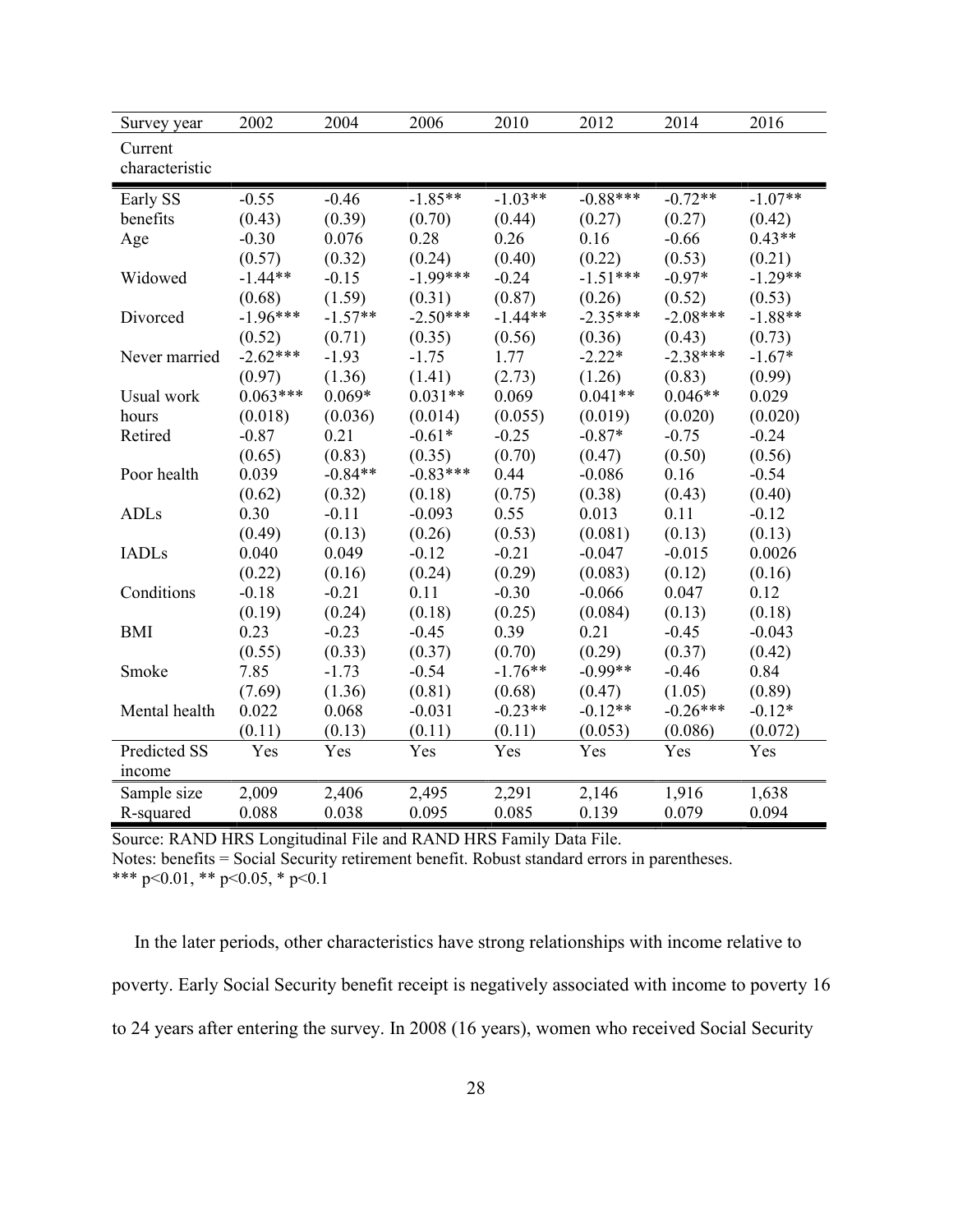retirement benefits early had 185 percentage points lower income to poverty ratios than those who did not receive benefits early. Although in later years the relationship is less negative, it is still statistically significant. Marital status has a consistent relationship with income to poverty, with women who are divorced experiencing much lower ratios (144 to 250) and women who are widowed or who never married also generally having lower ratios compared to still-married women. Continuing to work (usual work hours) has a small positive relationship with income to poverty in most years, while poor health or mental health have moderate negative relationships with income to poverty, though the signs change between years, indicating a more nuanced or varying relationship.

#### Subsequent cohorts

 Table VII.2 shows the regression results for the war babies and early baby boomers cohorts. There are few consistent patterns in the relationships between baseline characteristics and income to poverty ratios. While college education has a positive relationship with income to poverty, it is only statistically significant for the early baby boomers cohort. Similarly, women who are black or otherwise non-white have lower income to poverty ratios, though the relationship is only statistically significant in later years. Most of the marital status and health characteristics change signs between years or have no statistically significant relationship with income to poverty ratios.

 Some patterns become clearer between current characteristics and income to poverty ratios. Divorcees and widows have significantly lower income to poverty ratios than still-married women. Poor health is also negatively related to income to poverty for war babies, especially in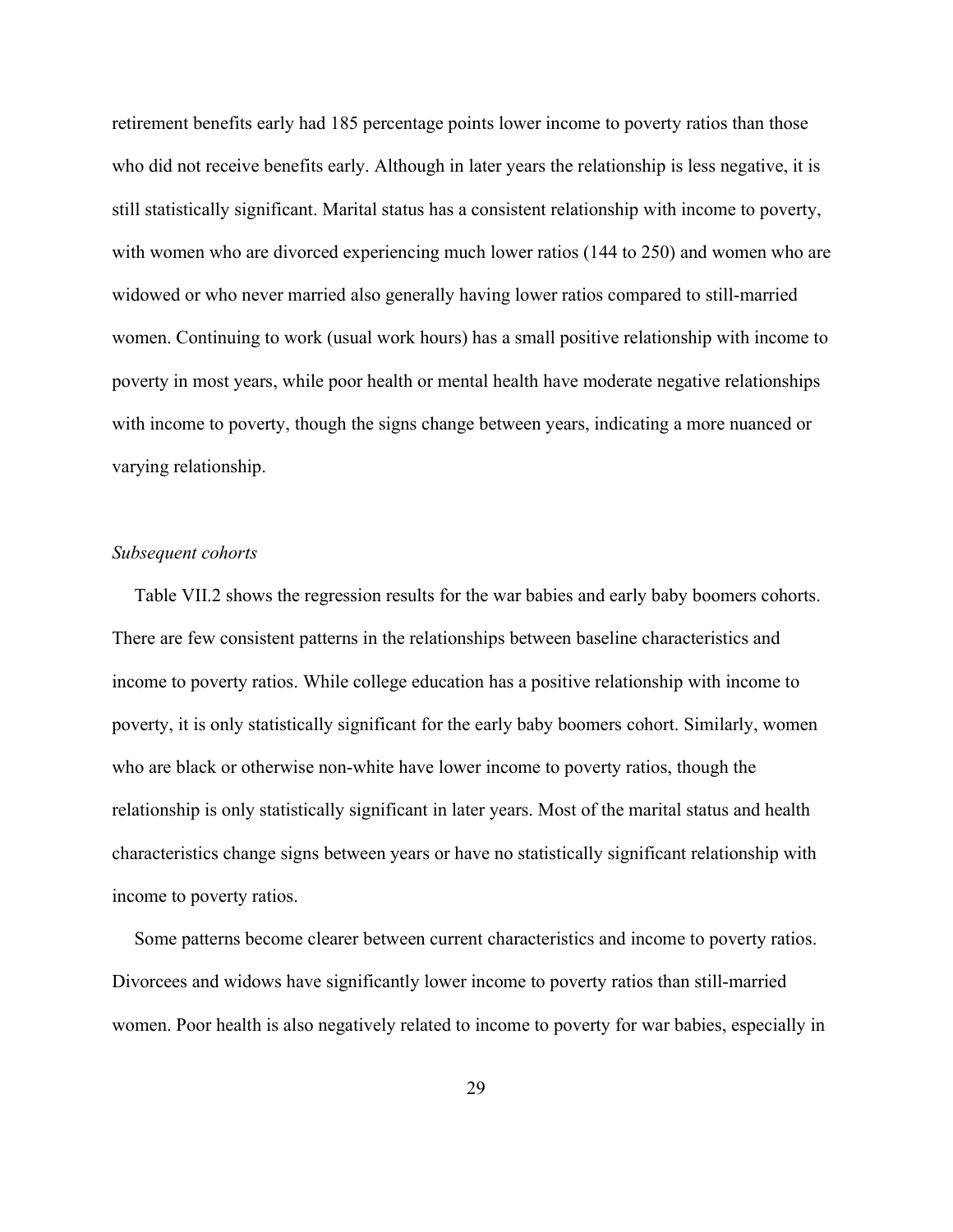later years. Although only statistically significant for war babies in 2012, there is a consistently negative relationship between receiving Social Security retirement benefits early and income relative to poverty. Early baby boomers have a particularly large negative relationship, though it is not statistically significant.

|                 |          | Early baby boomers |           |            |          |
|-----------------|----------|--------------------|-----------|------------|----------|
| Survey year     | 2010     | 2012               | 2014      | 2016       | 2016     |
| <b>Baseline</b> | 1998     | 1998               | 1998      | 1998       | 2004     |
| characteristic  |          |                    |           |            |          |
| Age             | 0.21     | 0.81               | 0.17      | 0.29       | $-0.43$  |
|                 | (1.53)   | (0.63)             | (0.73)    | (0.47)     | (1.25)   |
| Caregiver       | 0.60     | 0.52               | $-1.10$   | $-0.13$    | $-2.27*$ |
|                 | (1.66)   | (0.54)             | (0.89)    | (0.67)     | (1.28)   |
| HS or GED       | $-1.34$  | $-0.71$            | $-0.41$   | 0.022      | 2.34     |
|                 | (2.18)   | (1.04)             | (1.35)    | (1.11)     | (1.77)   |
| College         | 2.49     | 0.91               | $1.78*$   | 1.49       | $3.07**$ |
|                 | (2.24)   | (0.97)             | (1.05)    | (0.99)     | (1.35)   |
| <b>Black</b>    | $-1.22$  | $-0.77$            | $-1.65**$ | $-1.78***$ | $-1.74$  |
|                 | (1.35)   | (0.52)             | (0.75)    | (0.63)     | (1.13)   |
| Other race      | 2.06     | $-1.29$            | $-0.39$   | $-1.20$    | 1.44     |
|                 | (3.05)   | (0.83)             | (1.43)    | (0.83)     | (1.55)   |
| Number of       | $-0.23$  | $-0.23$            | $-0.65$   | $-0.19$    | $-0.088$ |
| children        | (0.36)   | (0.17)             | (0.40)    | (0.19)     | (0.40)   |
| Widowed         | 4.82     | 1.12               | $-1.27$   | $3.07**$   | 5.07     |
|                 | (4.24)   | (0.84)             | (2.23)    | (1.36)     | (3.60)   |
| Divorced        | $7.59**$ | 0.82               | 1.25      | $-0.028$   | 3.99     |
|                 | (3.74)   | (0.96)             | (1.79)    | (0.91)     | (2.51)   |
| Never married   | $-5.51*$ | $-1.31$            | $-2.78$   | $-4.05***$ | 0.47     |
|                 | (2.76)   | (1.44)             | (1.93)    | (1.33)     | (2.49)   |
| Usual work      | 0.039    | $-0.00059$         | 0.031     | 0.026      | 0.035    |
| hours           | (0.047)  | (0.020)            | (0.024)   | (0.018)    | (0.040)  |
| Poor health     | $-0.95$  | $-0.35$            | $-0.051$  | 1.28       | 1.36     |
|                 | (1.36)   | (0.70)             | (1.03)    | (0.80)     | (1.80)   |
| Conditions      | $-0.33$  | $-0.44$            | $-0.21$   | $-0.33$    | $-0.16$  |
|                 | (0.49)   | (0.28)             | (0.37)    | (0.28)     | (0.52)   |
| <b>BMI</b>      | $-0.41$  | $-0.52$            | $-0.84$   | $-1.13$    | $-0.47$  |
|                 | (1.93)   | (0.66)             | (0.66)    | (0.69)     | (1.12)   |
| Smoke           | 2.27     | $-5.02***$         | 2.55      | 0.015      | $-1.14$  |
|                 | (4.00)   | (1.66)             | (2.37)    | (1.39)     | (0.89)   |
| Mental health   | 0.62     | $-0.18*$           | $-0.16$   | $-0.17$    | $-0.85*$ |
|                 | (0.46)   | (0.094)            | (0.21)    | (0.16)     | (0.49)   |

Table VII.2. Subsequent cohort outcomes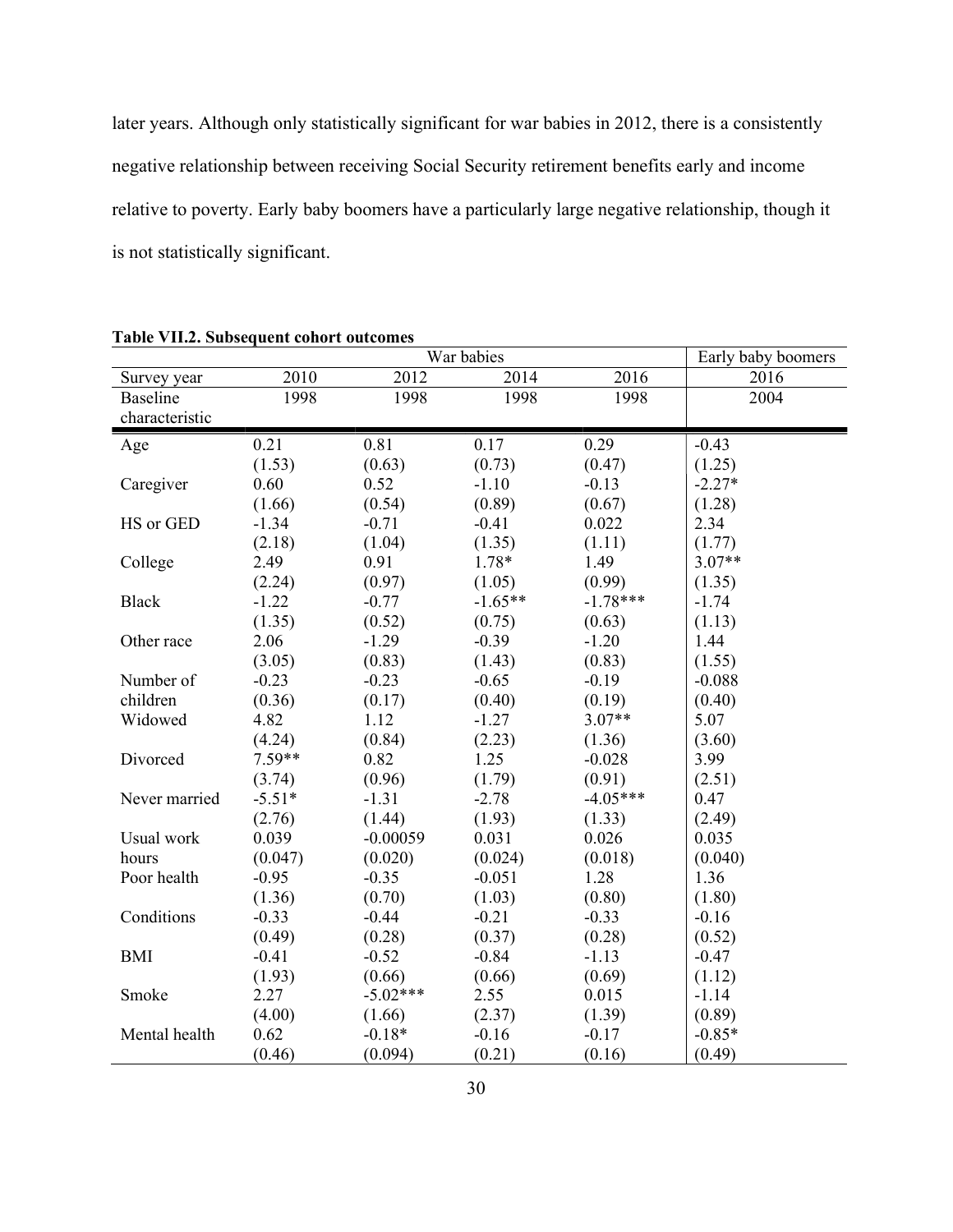|                 | War babies |            |            |            |           |  |
|-----------------|------------|------------|------------|------------|-----------|--|
| Survey year     | 2010       | 2012       | 2014       | 2016       | 2016      |  |
| Current         |            |            |            |            |           |  |
| characteristic  |            |            |            |            |           |  |
| Early SS        |            |            |            |            |           |  |
| retirement      | $-1.78$    | $-1.17*$   | $-2.48$    | $-1.33$    | $-3.00$   |  |
| benefit receipt | (2.53)     | (0.66)     | (1.71)     | (0.89)     | (2.05)    |  |
| Age             | $-0.34$    | $-0.61$    | 0.071      | $-0.15$    | 1.64      |  |
|                 | (1.78)     | (0.61)     | (0.70)     | (0.42)     | (1.61)    |  |
| Widowed         | $-5.41**$  | $-2.83***$ | $-1.19$    | $-2.99***$ | $-3.11$   |  |
|                 | (2.05)     | (0.65)     | (2.14)     | (0.79)     | (2.49)    |  |
| Divorced        | $-11.9***$ | $-3.22***$ | $-3.78**$  | $-2.21**$  | $-4.55**$ |  |
|                 | (3.83)     | (0.73)     | (1.56)     | (0.92)     | (1.80)    |  |
| Never married   | 2.17       | $-1.03$    | $-2.24$    | $2.01*$    | $-0.39$   |  |
|                 | (3.59)     | (1.37)     | (1.35)     | (1.06)     | (1.61)    |  |
| Usual work      | $-0.027$   | 0.037      | 0.0037     | 0.012      | $-0.095*$ |  |
| hours           | (0.046)    | (0.028)    | (0.034)    | (0.036)    | (0.054)   |  |
| Retired         | $-0.95$    | $-0.36$    | $-1.50$    | $-2.57**$  | $-1.35$   |  |
|                 | (1.60)     | (0.90)     | (1.19)     | (1.03)     | (1.34)    |  |
| Poor health     | $-0.29$    | $-0.89$    | $-3.33***$ | $-1.58***$ | 0.40      |  |
|                 | (1.42)     | (0.58)     | (1.14)     | (0.54)     | (1.65)    |  |
| <b>ADLs</b>     | $-0.22$    | 0.075      | 0.92       | $0.63*$    | 0.23      |  |
|                 | (0.52)     | (0.33)     | (1.06)     | (0.32)     | (0.78)    |  |
| <b>IADLs</b>    | $-0.35$    | 0.42       | 2.39       | $-0.45*$   | $-1.17$   |  |
|                 | (0.71)     | (0.36)     | (1.46)     | (0.26)     | (0.73)    |  |
| Conditions      | 0.84       | 0.082      | $-0.37$    | 0.57       | $-0.35$   |  |
|                 | (1.03)     | (0.28)     | (0.46)     | (0.59)     | (0.67)    |  |
| <b>BMI</b>      | $-2.14$    | $-0.18$    | $-0.80$    | $-1.03$    | $-0.14$   |  |
|                 | (1.87)     | (0.70)     | (0.76)     | (0.90)     | (1.08)    |  |
| Smoke           | $-0.78$    | $5.21***$  | $-0.40$    | 1.47       |           |  |
|                 | (2.90)     | (1.67)     | (2.62)     | (1.58)     |           |  |
| Mental health   | $-0.75$    | $-0.17$    | $-0.041$   | $-0.40*$   | $0.91**$  |  |
|                 | (0.49)     | (0.14)     | (0.36)     | (0.23)     | (0.44)    |  |
| Predicted SS    | Yes        | Yes        | Yes        | Yes        | Yes       |  |
| income          |            |            |            |            |           |  |
| Observations    | 191        | 351        | 483        | 446        | 258       |  |
| R-squared       | 0.175      | 0.266      | 0.153      | 0.175      | 0.283     |  |

Source: RAND HRS Longitudinal File and RAND HRS Family Data File. Notes: benefits = Social Security retirement benefit. Robust standard errors in parentheses.

\*\*\* p<0.01, \*\* p<0.05, \* p<0.1

The small sample size of these later cohorts limits the statistical power of these results and may make it difficult to determine the relationship between early Social Security retirement benefit receipt and poverty in the long term.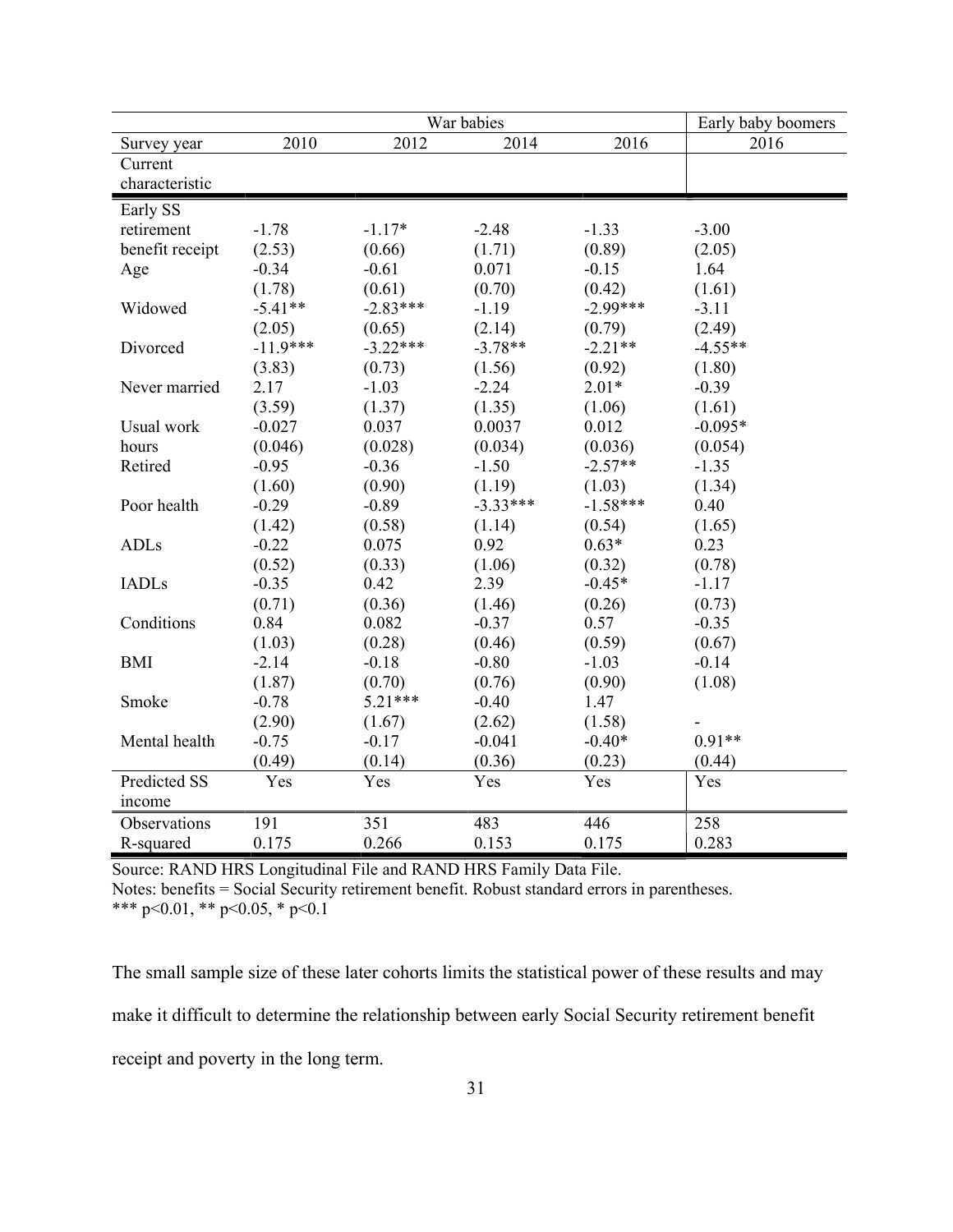## Subgroup analysis

 I also examine the relationship between early Social Security retirement benefit receipt and income in later life by subgroups that may be associated with economic disadvantages. Previous research has shown that caregiving may intensify the effects of negative economic events such as retirement and declining health (Wakabayashi & Donato, 2006). I only examine the initial cohort due to concerns about further splitting the small sample sizes in the later cohorts. I include caregiving, (current) marital status, education, race, and health; the analyses include the same control variables, though only the relationship between early retirement and income is presented (Table VII.3).

 In the first outcome period (2004), both early retirement and caregiving have insignificant negative relationships with later income in the full sample. Among caregivers, however, early retirement is associated with a 300 percentage point lower income to poverty ratio, controlling for other characteristics. Similarly, women who were never married, had less than a high school education, or were black or another non-white race have lower income to poverty ratios if they received Social Security retirement benefits early. The opposite is true for women who reported fair or poor health in the initial survey, though in later years the relationship becomes negative. In 2006, this is true for women who were never married, married, or black. Non-white women have particularly negative relationships in later years, though they are not always statistically significant. The pattern is not as clear in later years (2008-2016), though the full sample shows a negative relationship between early receipt and income in those years.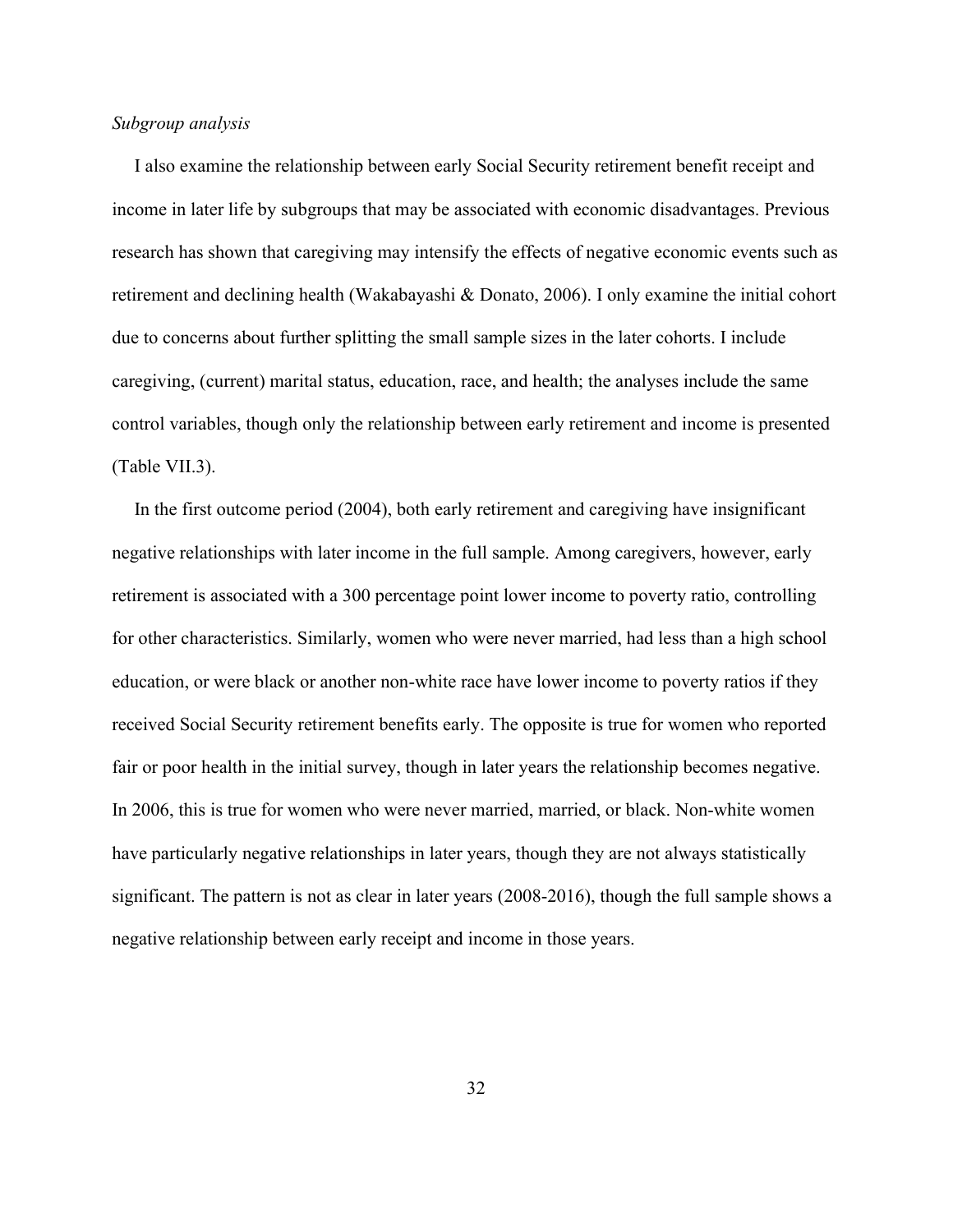| Survey year                        | 2004      | 2006       | 2008       | 2010       | 2012       | 2014       | 2016      |
|------------------------------------|-----------|------------|------------|------------|------------|------------|-----------|
| <b>Baseline</b><br>characteristics |           |            |            |            |            |            |           |
| Caregiving                         | $-3.00**$ | $-0.32$    | 2.27       | $-0.55$    | $-0.16$    | $-1.92**$  | $-1.86$   |
|                                    | (1.45)    | (0.48)     | (2.44)     | (0.43)     | (0.72)     | (0.74)     | (2.82)    |
| No caregiving                      | $-0.32$   | 2.27       | $-0.55$    | $-0.16$    | $-1.92**$  | $-1.86$    | $-0.96**$ |
|                                    | (0.48)    | (2.44)     | (0.43)     | (0.72)     | (0.74)     | (2.82)     | (0.44)    |
| Less than HS                       | $-1.45**$ | $-0.57$    | $-0.66**$  | $-0.27$    | $-0.92**$  | $-0.78**$  | $-0.69$   |
|                                    | (0.61)    | (0.35)     | (0.31)     | (0.27)     | (0.36)     | (0.32)     | (0.48)    |
| HS or GED                          | $-0.14$   | $-0.77$    | $-2.94$    | $-0.87**$  | $-0.040$   | $-0.41$    | 0.035     |
|                                    | (0.34)    | (0.61)     | (1.94)     | (0.42)     | (0.37)     | (0.25)     | (0.36)    |
| College                            | $-0.083$  | $-0.15$    | $-1.50**$  | $-1.45$    | $-1.28**$  | $-0.85$    | $-1.52**$ |
|                                    | (0.93)    | (1.01)     | (0.63)     | (0.90)     | (0.53)     | (0.52)     | (0.68)    |
| White                              | $-0.34$   | $-0.40$    | $-1.98**$  | $-0.89*$   | $-0.83***$ | $-0.67*$   | $-1.13**$ |
|                                    | (0.50)    | (0.44)     | (0.86)     | (0.52)     | (0.29)     | (0.33)     | (0.49)    |
| <b>Black</b>                       | $-1.30**$ | $-0.56***$ | $-0.94***$ | $-1.21***$ | $-0.78*$   | $-0.82**$  | $-0.55$   |
|                                    | (0.59)    | (0.20)     | (0.31)     | (0.33)     | (0.39)     | (0.34)     | (0.36)    |
| Other race                         | $-1.39*$  | $-1.26$    | $-2.67*$   | $-4.57**$  | $-1.97$    | $-3.38*$   | $-0.20$   |
|                                    | (0.78)    | (1.83)     | (1.35)     | (2.02)     | (1.18)     | (1.91)     | (2.28)    |
| Fair or poor                       | $0.47**$  | $-0.23$    | $-3.44$    | $-0.46$    | $-0.49$    | $-0.40$    | $-0.65**$ |
| health                             | (0.23)    | (0.49)     | (2.06)     | (0.86)     | (0.55)     | (0.58)     | (0.31)    |
| Excellent, very                    |           |            |            |            |            |            |           |
| good, or good                      | $-0.62$   | $-0.43$    | $-1.30***$ | $-1.06**$  | $-0.94***$ | $-0.80**$  | $-1.15**$ |
| health                             | (0.51)    | (0.47)     | (0.41)     | (0.53)     | (0.31)     | (0.32)     | (0.47)    |
| Current                            |           |            |            |            |            |            |           |
| characteristics                    |           |            |            |            |            |            |           |
| Widowed                            | $-0.42$   | 2.21       | $-0.74**$  | 0.45       | $-0.16$    | 0.39       | $-0.074$  |
|                                    | (0.54)    | (1.89)     | (0.32)     | (1.19)     | (0.29)     | (0.78)     | (0.41)    |
| Divorced                           | $-0.15$   | 0.24       | $-0.79**$  | $-0.93**$  | $-0.66**$  | $-0.62$    | $-1.63$   |
|                                    | (0.35)    | (0.71)     | (0.34)     | (0.35)     | (0.27)     | (0.49)     | (1.01)    |
| Married or                         | $-0.65$   | $-1.83**$  | $-1.68**$  | $-2.31***$ | $-1.09**$  | $-1.54***$ | $-1.48$   |
| partnered                          | (0.70)    | (0.73)     | (0.63)     | (0.70)     | (0.50)     | (0.50)     | (1.05)    |
| Never married                      | $-1.93**$ | $-1.11*$   | 4.02       | $-0.80$    | $-2.30$    | $-0.25$    | 0.54      |
|                                    | (0.81)    | (0.59)     | (5.26)     | (0.59)     | (1.78)     | (0.35)     | (0.79)    |
| Fair or poor                       | 0.86      | 0.070      | $-1.74$    | $-0.59$    | $-0.29$    | $0.63**$   | $-0.083$  |
| health                             | (1.20)    | (0.37)     | (1.36)     | (0.62)     | (0.33)     | (0.31)     | (0.57)    |
| Excellent, very                    |           |            |            |            |            |            |           |
| good, or good                      | $-0.78$   | $-0.46$    | $-1.44***$ | $-1.28**$  | $-1.16***$ | $-1.16***$ | $-1.46**$ |
| health                             | (0.51)    | (0.56)     | (0.48)     | (0.57)     | (0.34)     | (0.39)     | (0.64)    |

Table VII.3. Coefficients on receipt of early Social Security retirement benefits' relationship with later income

Source: RAND HRS Longitudinal File and RAND HRS Family Data File. Notes: GED = general educational development; HS = high school.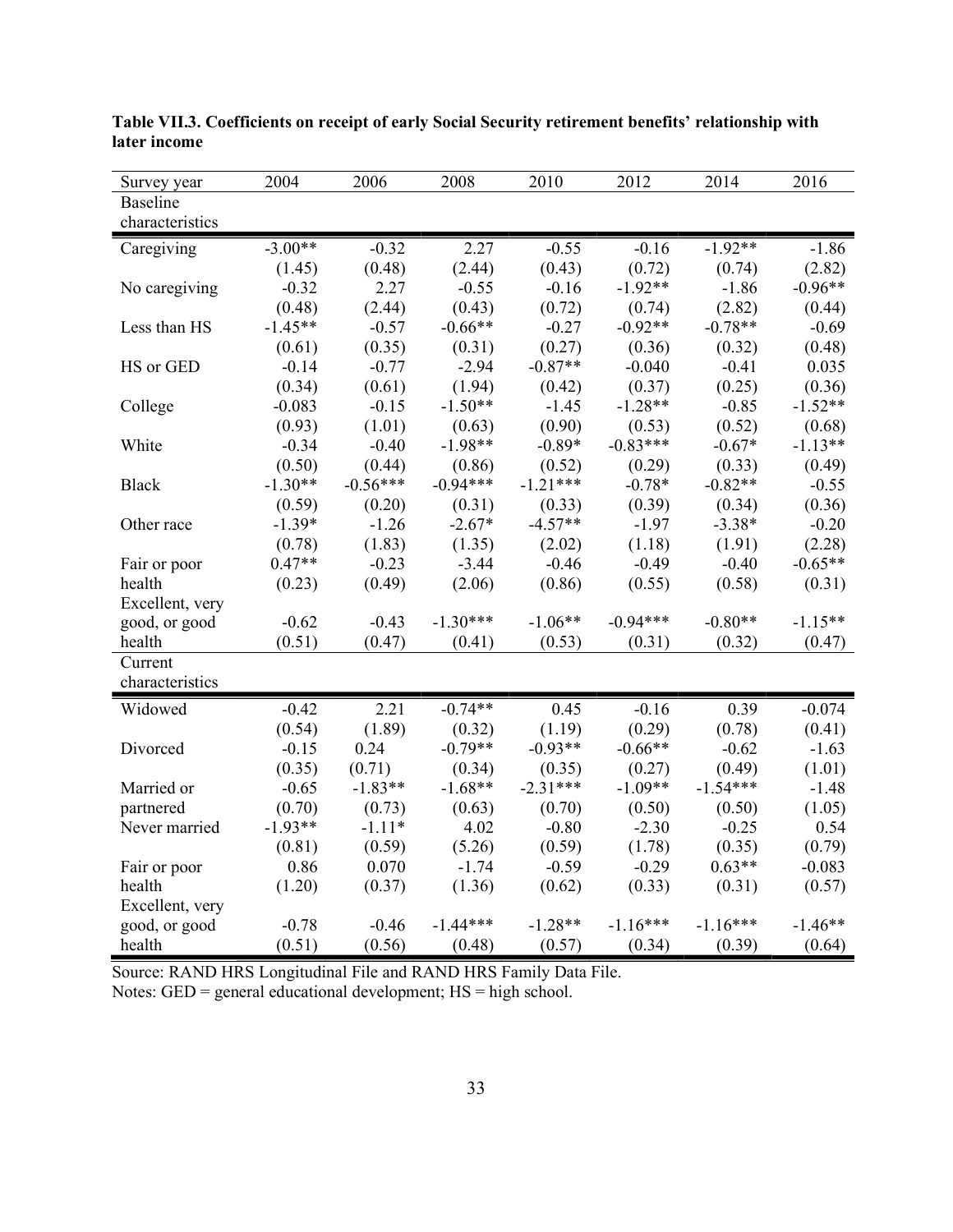## Takeaways from empirical evidence

 In this chapter I presented results over several years. There is no significant relationship between early Social Security retirement benefits and income to poverty ratios 12 years into the survey, when women were on average 69 years old. In 2008-2016, there is a consistently significant negative relationship for the initial cohort, indicating income to poverty ratios between 72 to 185 percentage points lower than for women who did not receive benefits early, controlling for other characteristics.

 The later cohorts consistently have negative relationships between early retirement and income, though they are not statistically significant and have fewer later years to examine. The women were on average only 67 years old 12 years into the survey, two years younger compared to the initial cohort, and the samples are much smaller, making the results difficult to compare.

 Finally, there are interesting differences in the subgroups in the first outcome years. Women who provided care to a parent in the initial survey year and received Social Security retirement benefits early were more likely to have lower income to poverty ratios 12 years into the survey, compared to those who did not receive benefits early. This was also true among women with characteristics associated with disadvantage, including race, education, and marital status, even when the full sample did not have the same result. Among women who reported poor or fair health in 1992, those who received benefits early had higher income to poverty ratios in 2004, but lower ratios in later years.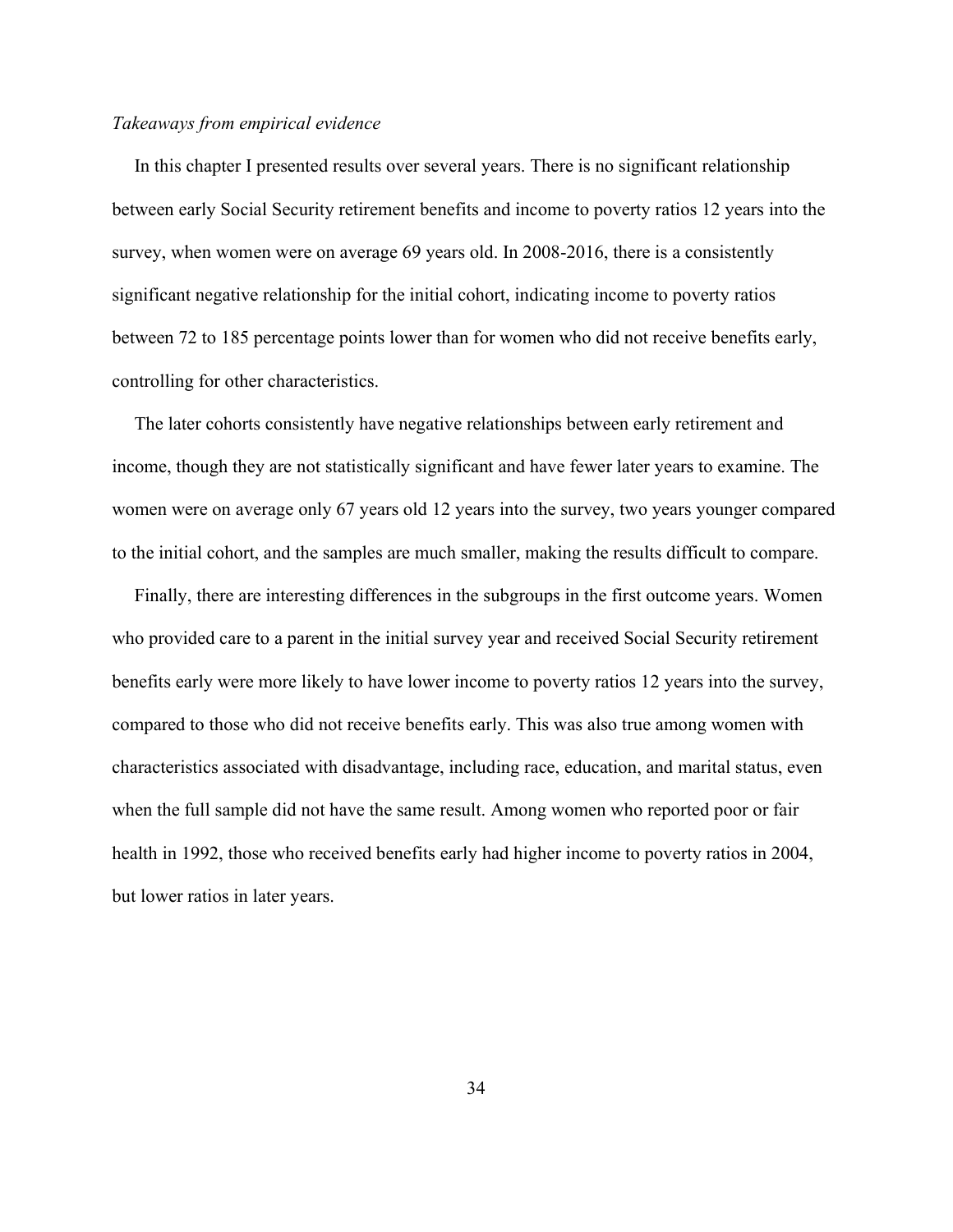#### VIII. POLICY DISCUSSION

 My findings indicate that receiving Social Security retirement benefits before full retirement age is negatively associated with income later in life after controlling for individual characteristics both at entry to the survey and at the time of outcome measurement. This finding persists over the course of the latter 10 years available in the data. Additionally, being nonwhite, having poor health before retirement, not attending college, becoming widowed or divorced, and having a poor mental health score are consistently associated with lower income as the cohort of women ages into their 70s and 80s. These findings suggest that receiving Social Security retirement benefits early may have long-term negative consequences for income inequality, particularly for black women and women reporting good health before retirement. Although being unmarried was associated with lower income compared to being married in the full model, among those who were married at the time of outcome measure, early Social Security retirement benefit receipt was consistently associated with lower incomes. This could reflect the fact that income is measured at the household level, and married women who are splitting lower retirement benefits (as compared to those who started receiving benefits at or after full retirement age) are relatively more disadvantaged than unmarried women who receive lower retirement benefits for themselves.

 There are several policy implications resulting from these findings. First, there are many proposals to reform Social Security aimed at either alleviating poverty or increasing the program's solvency, ranging from increasing benefits to turning the entitlement into a personal savings account under which the earner has the option to choose investment strategies. My findings show an association for older women between income and "disadvantages" including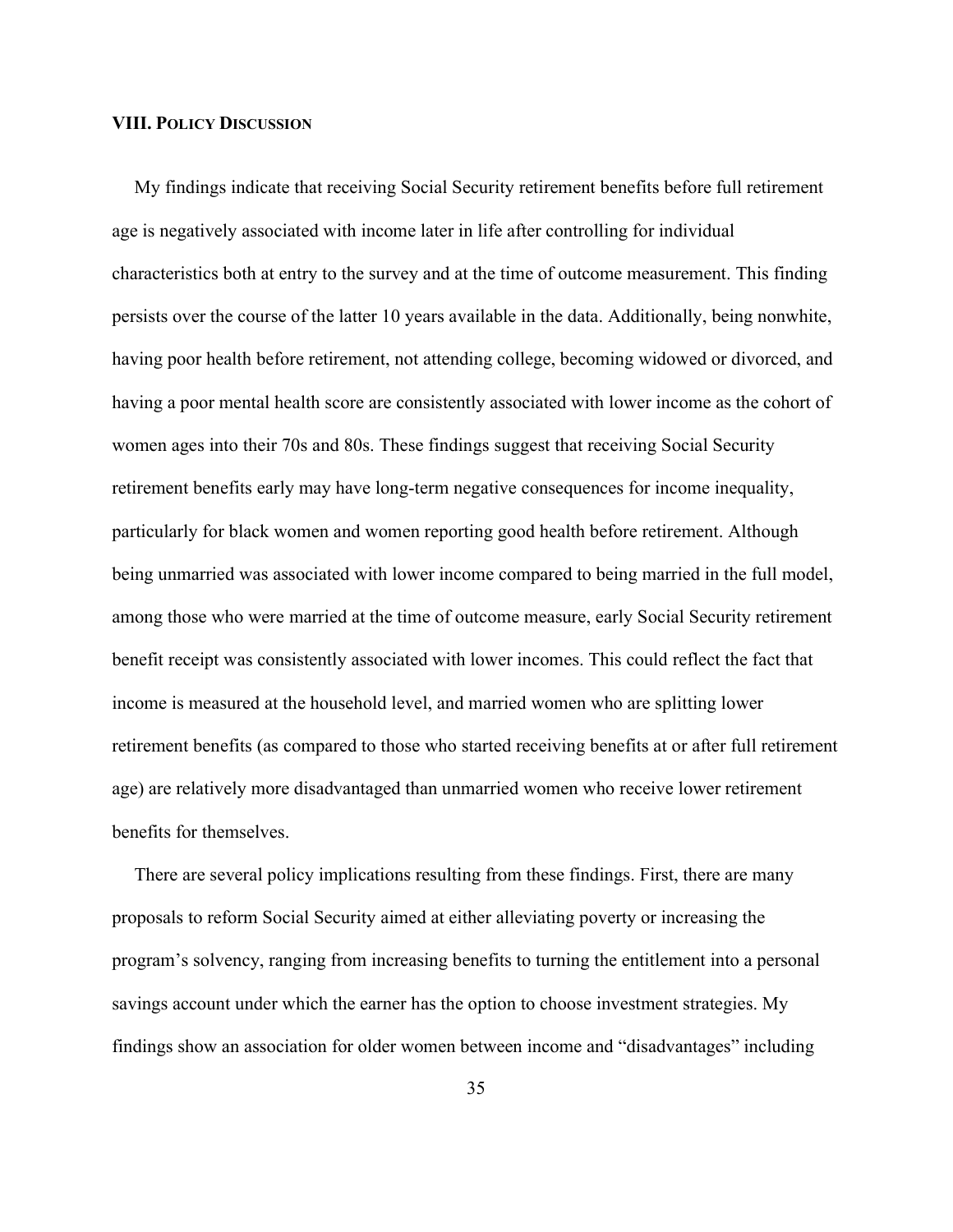race, education, marital status, poor health, and caregiving. Given the systemic barriers to income equality that have persisted throughout several generations in the U.S., particularly for minorities and women, my results do not support a change that would benefit higher earners and endanger the wellbeing of lower earners such as switching to a private savings plan or subjecting benefits to market risks.

 There are several options for increasing Social Security benefits for individuals most in need of financial assistance, which my results support. Increasing survivor benefits or oldest old's benefits may especially help widows. However, my results indicate that marital status – or indeed any personal characteristic – alone may not drive differences in incomes or poverty rates. Introducing minimum benefit plans or reforming special minimum benefits or SSI to focus on low-income older adults would benefit those in the greatest need, including those who outlive their savings.

 Caregiving credits may increase equity in initial benefit allocation, but my findings do not strongly support the need for additional support for former caregivers. However, the data does not include all types of caregiving, including care to children, and it only includes one point-intime measure. In practice, a caregiver credit would increase benefits for people who reduced their work for long periods of time in order to provide care – and not necessarily those who provided care for a shorter period of time or found a different balance of formal work and informal care. Instead, my findings support the need for additional financial support for older women with any disadvantage – whether that disadvantage is from their marital status, race, health, education, or earnings history. Receiving reduced Social Security retirement benefits (by taking them early) was associated with lower income across many such characteristics.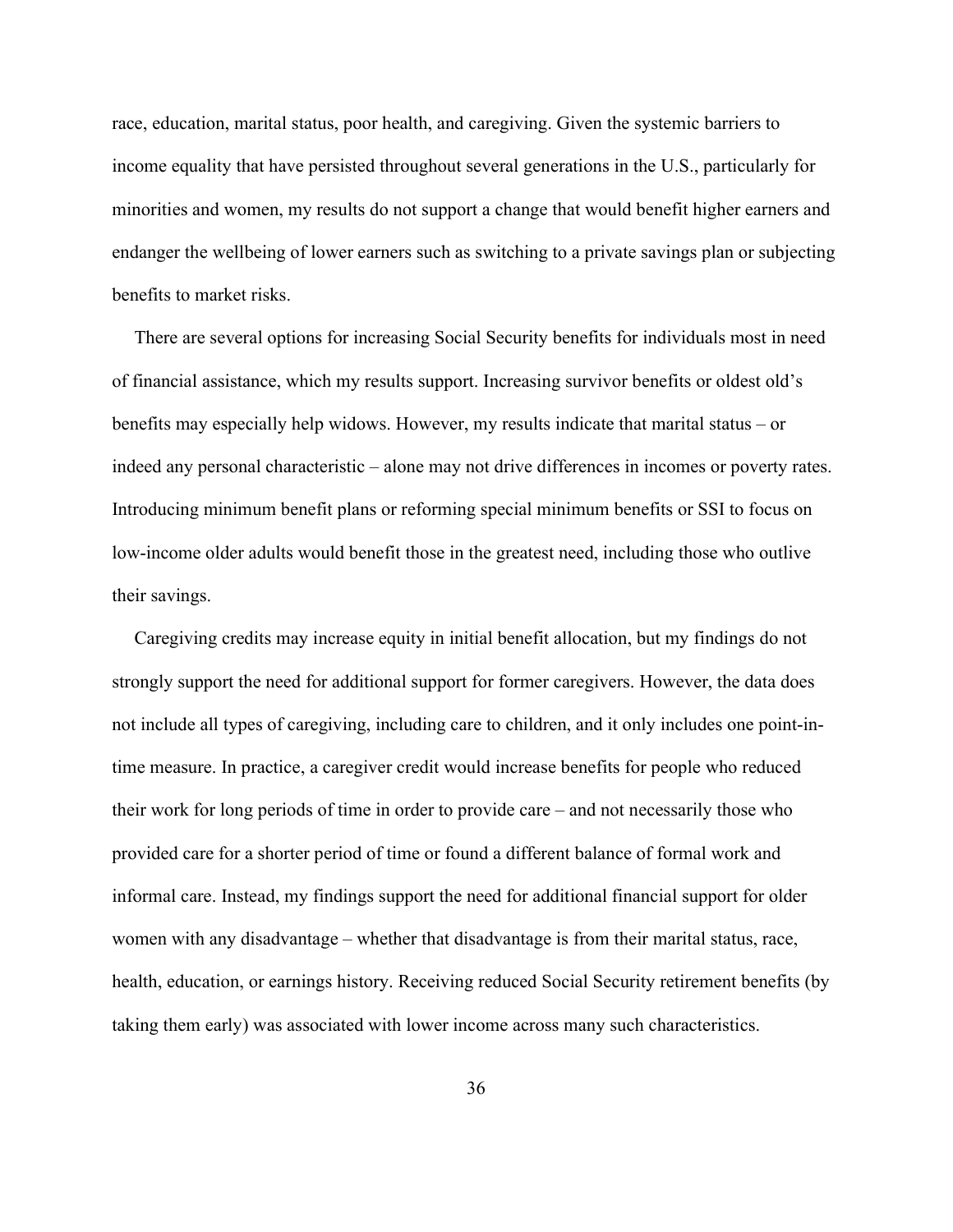Other policies aimed at alleviating poverty could either help or hurt older adults. Universal basic income may appeal to younger workers, but may hurt older adults who may have financial needs beyond a "universal" amount designed to help everyone. Paid family leave policies, on the other hand, could support middle-age workers at a crucial working age. Rather than providing caregiving credits, which would delay financial support until the worker reached retirement age, paid family leave could help workers stay in the labor force and maintain their earnings histories in order to qualify for their own retirement benefits. Expanding long-term services and supports (LTSS) is also an avenue to support both middle-age and older adults, including those who currently provide care to parents or those who do not have the flexibility to stop working to provide such care. Coverage could be expanded under Medicaid or funded through a social insurance program similar to Medicaid or Medicare to ensure home and community-based services (HCBS) are available to individuals with disabilities and functional limitations that may come with age. This would both reduce the need for additional financial assistance and the financial and nonpecuniary costs of institutionalization.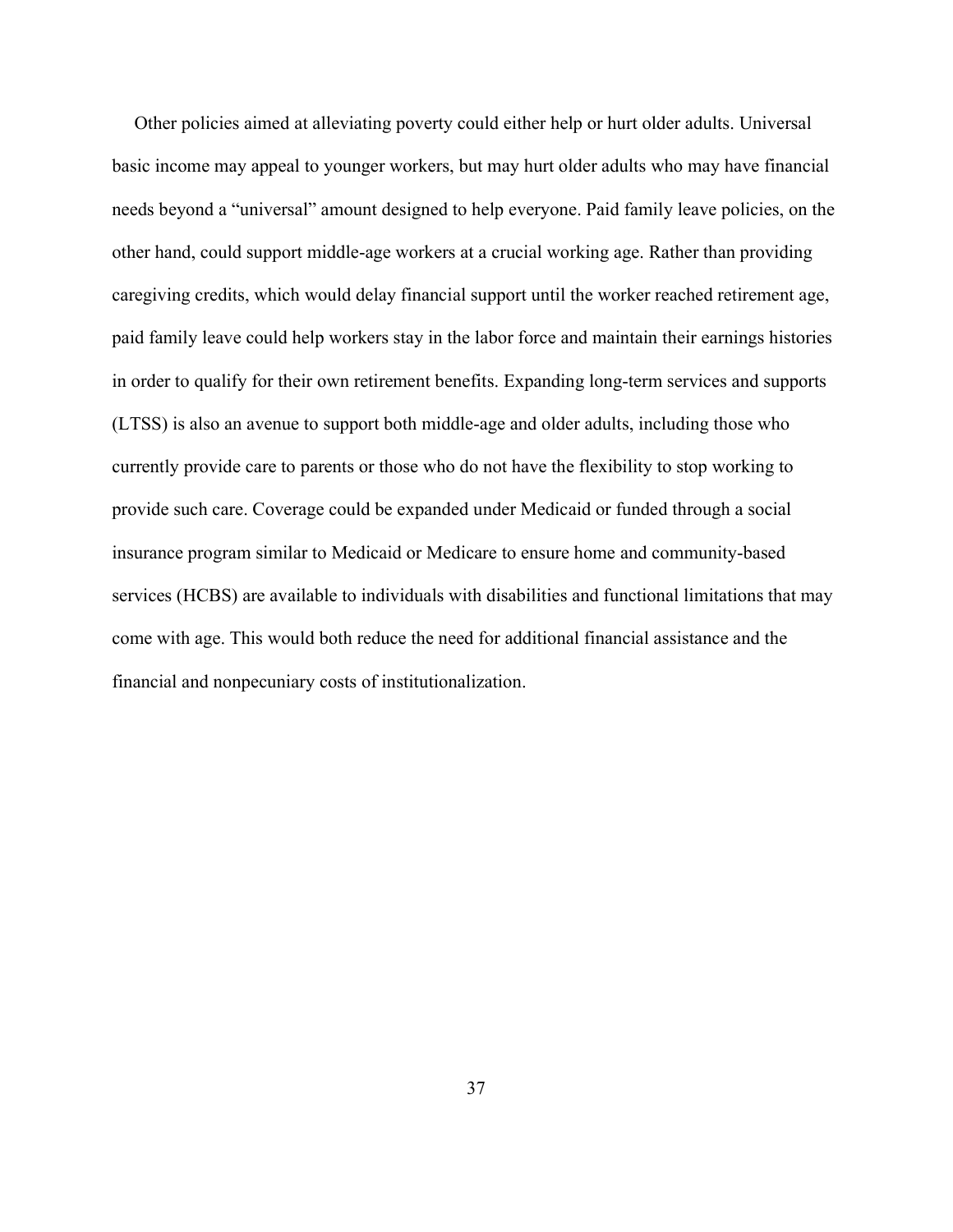#### IX. CONCLUSION

 This thesis sought to examine the relationship between early receipt of Social Security retirement benefits and income later in life. I focused on women, who are more likely to experience poverty and widowhood in older age than men. My analysis used longitudinal data to examine outcomes for up to 24 years. I found a significant negative relationship, as expected, in the latest years of my data with income to poverty ratios between 72 to 185 percentage points lower for women who received benefits early, controlling for other characteristics. In earlier years, I found significant negative relationships among certain disadvantaged subgroups, including black women, former caregivers, and those with less education.

 The small sample size and limited measures available, particularly of health and caregiving, mean that it is possible that there are relationships in the real world that I am unable to examine in my data. In particular, the latter two cohorts I examine are quite small and thus I am unlikely to observe a statistically significant relationship unless it is very large. Future research could examine alternate data sources with more comprehensive measures of health and caregiving throughout a woman's working years.

 There could be endogeneity between economic conditions or other factors at the time of Social Security receipt that influence both the decision to retire and income later in life (such as a recession impacting both the retirement decision and income from private savings). Because I only have one large cohort, I am unable to fully generalize my findings to future generations due to differences in the aging population. Nevertheless, I do find interesting results that hold true for several years. Although the later cohorts are smaller, as the Baby Boomer generation continues to age it would be instructive to consider the effects of early retirement for this cohort in which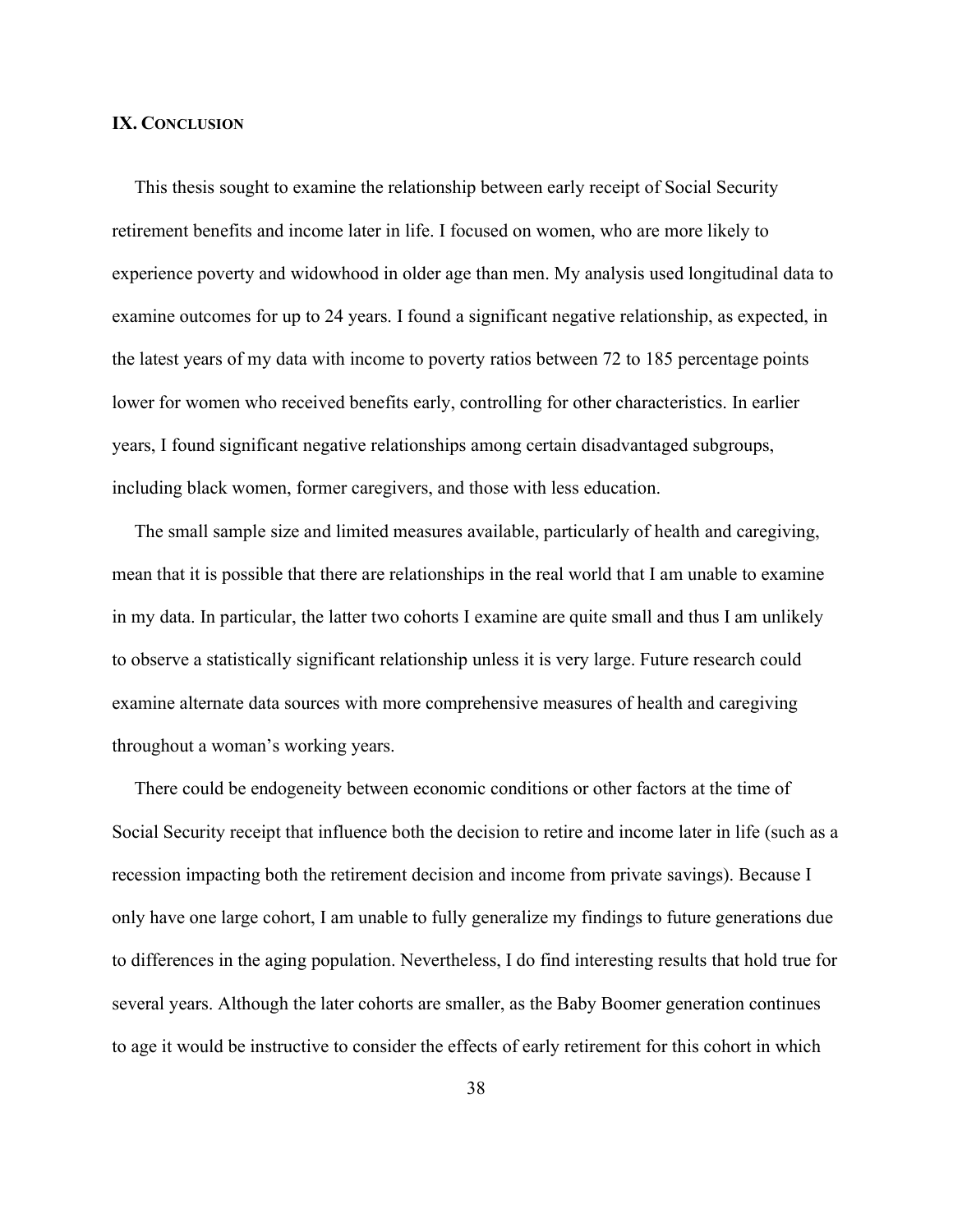women were more likely to work. Other research areas include disentangling the effects on longterm poverty of older adults attributable to personal shocks such as changes in marital status or health, and to large-scale shocks such as recessions or (recently) pandemics.

 Older adults in general are more vulnerable to experiencing poverty due to changes in the economy or their health than many others. The Coronavius Disease 2019 (COVID-19) pandemic highlighted the fragility of the U.S. economy and health care system in ways that were unimaginable to the public. Other uncertainties abound particularly for older adults, including drastic changes in health and loss of income or family members. Older women, who take on many caregiving roles and have longer life expectancies than men, are more likely to face financial – not to mention emotional and psychological – burdens and to experience poverty as they age. The largest program intended to keep older adults out of poverty, Social Security, needs to be protected and bolstered now more than ever. My results suggest that benefits should be targeted at low-income adults regardless of the reason for their poverty, rather than, for example, reforms or credits targeted specifically at widows or caregivers. However, as healthcare expenses increase, covering LTSS and making care more affordable may help the current generation of older adults, as well as their children, avoid poverty. Other supportive policies aimed at keeping workers in the labor market, such as paid family leave, could go a long way in increasing economic security for multiple generations.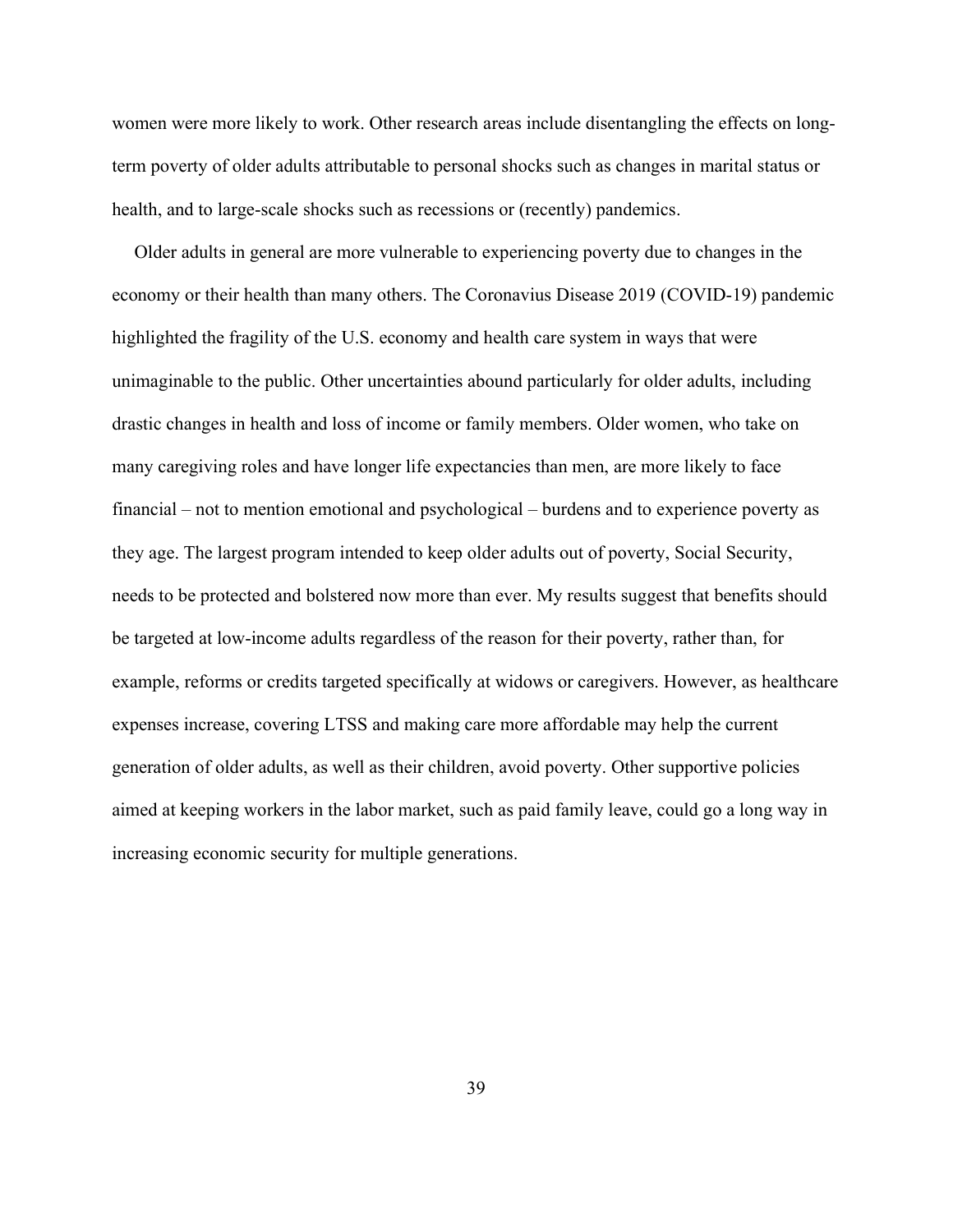| I ADIC A.I. DASCHIIC CHAI ACICI ISHUS (FECEIVEU SOCIAI SECUFILY FEIIFEIICHT DEIICHUS CAFFY)<br>Variable | All three<br>Initial |              | War babies   | Early baby  |
|---------------------------------------------------------------------------------------------------------|----------------------|--------------|--------------|-------------|
|                                                                                                         | cohorts<br>cohort    |              |              | boomers     |
| Female                                                                                                  | 100.0                | 100.0        | 100.0        | 100.0       |
| Age (mean)                                                                                              | 54.9                 | 55.7         | 53.1         | 54.6        |
| Caregiving                                                                                              | 19.3                 | 5.9          | 39.9         | 49.7        |
| Provided care (IADL or ADL) to                                                                          | N/A                  | N/A          |              |             |
| parent or spouse's parent                                                                               |                      |              | 25.2         | 32.0        |
| Provided care (ADL only) to parent or                                                                   |                      |              |              |             |
| spouse's parent                                                                                         | 6.6                  | 5.9          | 7.4          | 8.5         |
| Provided care to grandchild or great-                                                                   | N/A                  | N/A          |              |             |
| grandchild<br>Provided care to spouse                                                                   | N/A                  | N/A          | 14.3         | 20.8        |
|                                                                                                         |                      |              | 3.1          | 0.3         |
| Less than HS<br>HS or GED                                                                               | 15.4<br>41.6         | 18.4<br>45.4 | 10.8<br>35.3 | 8.2<br>33.3 |
| Some college or college degree                                                                          | 43.0                 | 36.1         | 53.9         | 58.5        |
| White                                                                                                   | 87.4                 | 89.1         | 86.0         | 80.0        |
| <b>Black</b>                                                                                            | 9.2                  | 8.2          | 9.8          | 14.8        |
| Other race                                                                                              | 3.4                  | 2.8          | 4.2          | 5.2         |
| Married or partnered                                                                                    | 74.6                 | 80.1         | 65.8         | 62.6        |
| Divorced                                                                                                | 17.4                 | 13.3         | 24.3         | 25.5        |
| Widowed                                                                                                 | 4.1                  | 3.6          | 4.7          | 5.4         |
| Never married                                                                                           | 3.9                  | 3.1          | 5.1          | 6.5         |
| Number of children ever born (mean)                                                                     | 2.8                  | 3.1          | 2.4          | 2.4         |
| Usual work hours (mean)                                                                                 | 26.5                 | 23.5         | 31.7         | 31.7        |
| Health                                                                                                  |                      |              |              |             |
| Fair or poor health (self-reported)                                                                     | 13.1                 | 12.0         | 12.3         | 22.1        |
| Number of chronic conditions (mean)                                                                     | 1.1                  | 1.1          | 1.1          | 1.2         |
| Obese                                                                                                   | 24.0                 | 21.1         | 27.9         | 32.3        |
| Ever smoked                                                                                             | 51.0                 | 52.1         | 50.5         | 45.3        |
| Depression score (mean)                                                                                 | 0.5                  | 0.0          | 1.4          | 1.2         |
| Predicted lifetime Social Security income                                                               |                      |              |              |             |
| $(\$)$                                                                                                  |                      |              |              |             |
| if retired at 62                                                                                        | 144,763              | 138,478      | 132,844      | 217,724     |
| if retired at FRA                                                                                       | 166,840              | 163,207      | 151,086      | 233,038     |
| if retired at 70                                                                                        | 173,411              | 165,748      | 166,618      | 241,396     |
| Survey year                                                                                             |                      | 1992         | 1998         | 2004        |
| Sample size                                                                                             | 2,538                | 2,088        | 303          | 147         |

# APPENDIX: ADDITIONAL TABLES

Table A.1. Baseline characteristics (received Social Security retirement benefits early)

Source: RAND HRS Longitudinal File and RAND HRS Family Data File.

Notes: ADLs = activities of daily living; BMI = body-mass index; IADLs = instrumental activities of daily living.  $N/A$  = not available due to limitations in the data.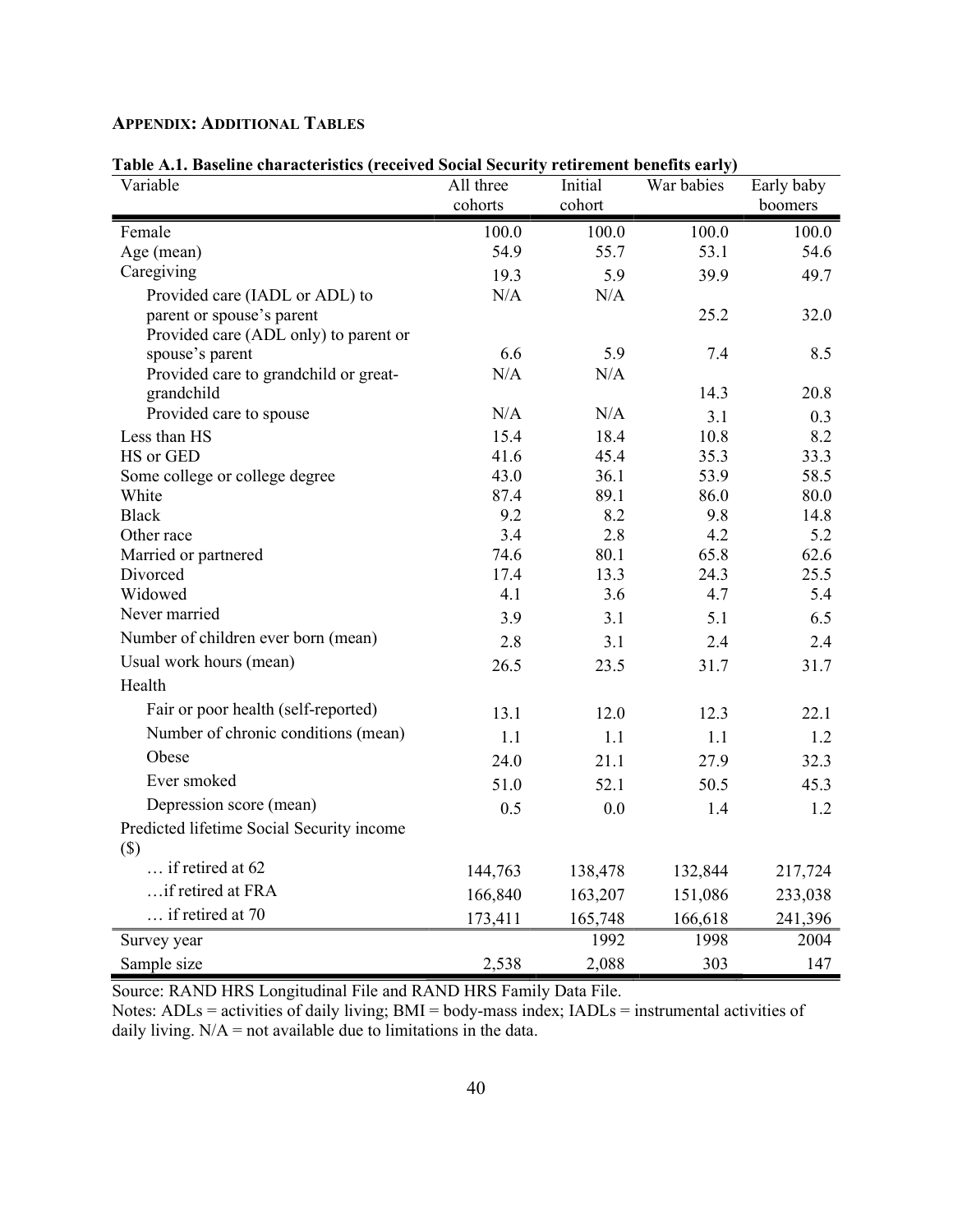| Variable                                                           | All three<br>Initial |              | War babies   | Early baby   |
|--------------------------------------------------------------------|----------------------|--------------|--------------|--------------|
|                                                                    | cohorts<br>cohort    |              |              | boomers      |
| Female                                                             | 100.0                | 100.0        | 100.0        | 100.0        |
| Age (mean)                                                         | 54.5                 | 55.9         | 52.9         | 54.7         |
| Caregiving                                                         | 26.1                 | 6.3          | 40.3         | 42.0         |
| Provided care (IADL or ADL) to                                     | N/A                  | N/A          |              |              |
| parent or spouse's parent<br>Provided care (ADL only) to parent or |                      |              | 28.9         | 23.6         |
| spouse's parent                                                    | 7.6                  | 6.3          | 8.9          | 7.7          |
| Provided care to grandchild or great-                              | N/A                  | N/A          |              |              |
| grandchild                                                         |                      |              | 12.6         | 20.8         |
| Provided care to spouse                                            | N/A                  | N/A          | 3.3          | 1.1          |
| Less than HS                                                       | 14.9                 | 20.2         | 12.0         | 8.9          |
| HS or GED                                                          | 26.6                 | 31.4         | 26.3         | 15.7         |
| Some college or college degree<br>White                            | 58.5<br>81.2         | 48.4<br>82.9 | 61.7<br>81.1 | 75.4<br>77.5 |
| <b>Black</b>                                                       | 12.7                 | 12.9         | 12.5         | 12.6         |
| Other race                                                         | 6.1                  | 4.2          | 6.3          | 9.9          |
| Married or partnered                                               | 67.4                 | 66.7         | 70.8         | 61.9         |
| Divorced                                                           | 22.2                 | 20.8         | 20.7         | 28.9         |
| Widowed                                                            | 4.9                  | 8.0          | 2.0          | 4.2          |
| Never married                                                      | 5.4                  | 4.6          | 6.6          | 5.0          |
| Number of children ever born (mean)                                | 2.6                  | 2.9          | 2.4          | 2.2          |
| Usual work hours (mean)                                            | 30.3                 | 28.9         | 31.0         | 31.6         |
| Health                                                             |                      |              |              |              |
| Fair or poor health (self-reported)                                | 15.5                 | 14.3         | 16.9         | 15.2         |
| Number of chronic conditions (mean)                                | 1.0                  | 1.1          | 0.9          | 1.1          |
| Obese                                                              | 25.5                 | 22.6         | 27.3         | 28.3         |
| Ever smoked                                                        | 46.1                 | 46.5         | 50.1         | 36.4         |
| Depression score (mean)                                            | 0.8                  | 0.0          | 1.5          | 1.3          |
| Predicted lifetime Social Security income                          |                      |              |              |              |
| $(\$)$                                                             |                      |              |              |              |
| if retired at 62                                                   | 142,806              | 119,336      | 138,143      | 209,395      |
| if retired at FRA                                                  | 160,385              | 139,582      | 154,057      | 224,303      |
| if retired at 70                                                   | 164,886              | 138,248      | 164,358      | 229,825      |
| Survey year                                                        |                      | 1992         | 1998         | 2004         |
| Sample size                                                        | 1,043                | 700          | 230          | 113          |

| Table A.2. Baseline characteristics (did not receive Social Security retirement benefits early) |  |  |
|-------------------------------------------------------------------------------------------------|--|--|
|                                                                                                 |  |  |

Notes: ADLs = activities of daily living; BMI = body-mass index; IADLs = instrumental activities of daily living.  $N/A$  = not available due to limitations in the data.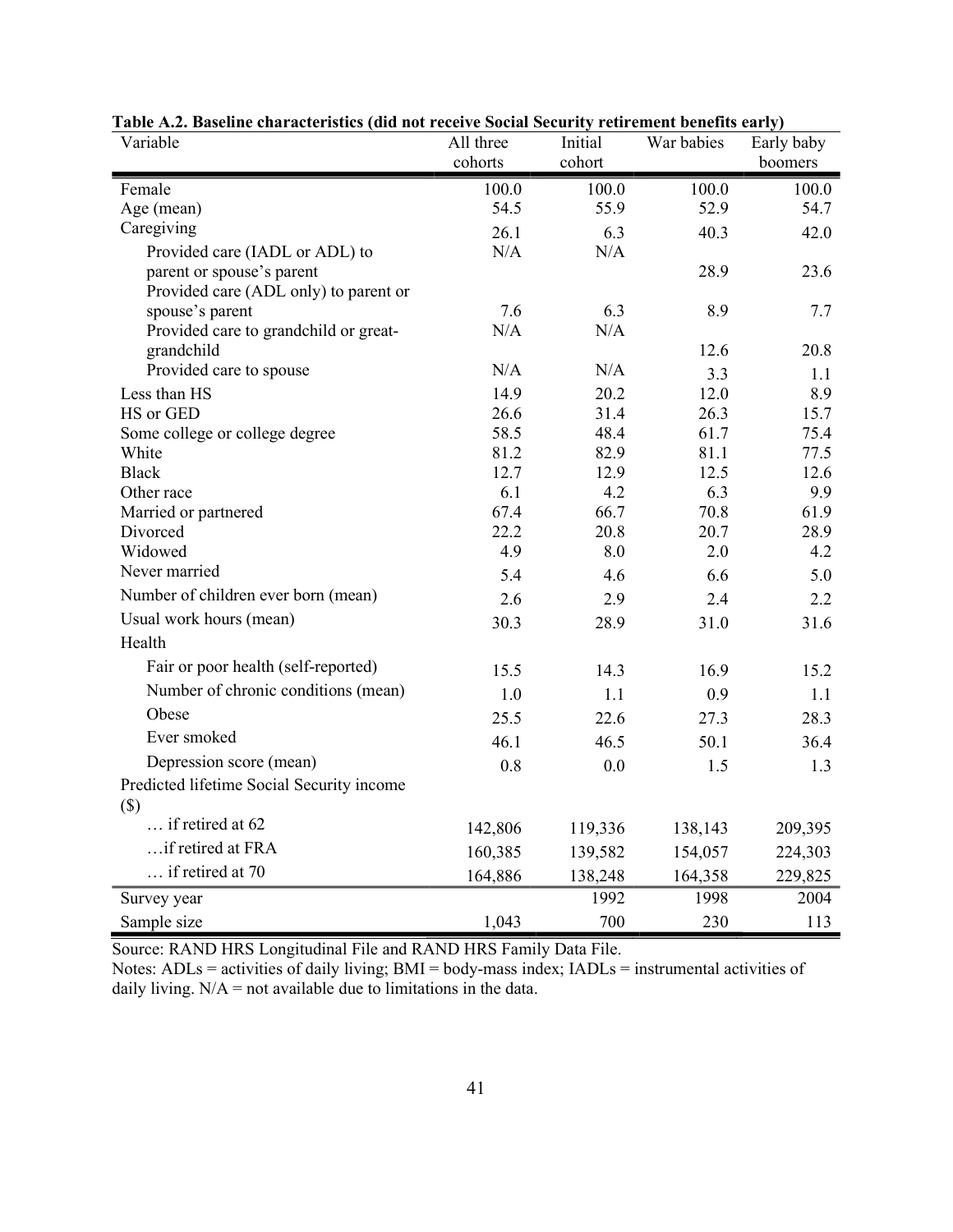| чи 17 ј         | 12 years | 14 years | 16 years | 18 years | 20 years | 22 years | 24 years |
|-----------------|----------|----------|----------|----------|----------|----------|----------|
| Age received    |          |          |          |          |          |          |          |
| SS benefits (if | 62.9     | 63.0     | 63.0     | 63.0     | 63.0     | 63.0     | 63.0     |
| ever)           |          |          |          |          |          |          |          |
| Caregiver       | 5.5      | 5.9      | 5.9      | 6.1      | 6.0      | 6.0      | 6.0      |
| Less than HS    | 19.4     | 19.3     | 17.8     | 16.5     | 15.9     | 16.0     | 15.4     |
| HS or GED       | 46.0     | 44.7     | 45.2     | 45.1     | 44.3     | 43.6     | 42.5     |
| Some college    |          |          |          |          |          |          |          |
| or college      | 34.7     | 36.0     | 37.0     | 38.4     | 39.7     | 40.4     | 42.1     |
| degree          |          |          |          |          |          |          |          |
| White           | 89.8     | 89.5     | 89.6     | 89.9     | 89.8     | 89.9     | 90.4     |
| <b>Black</b>    | 7.3      | 7.7      | 7.5      | 7.4      | 7.4      | 7.1      | 6.9      |
| Other race      | 2.9      | 2.8      | 2.9      | 2.7      | 2.8      | 3.0      | 2.7      |
| Married or      |          |          |          |          |          |          |          |
| partnered       | 70.2     | 67.0     | 63.7     | 60.1     | 56.6     | 52.3     | 49.2     |
| Divorced        | 9.3      | 10.2     | 10.7     | 10.4     | 10.1     | 9.7      | 10.0     |
| Widowed         | 17.9     | 20.1     | 22.9     | 25.7     | 30.0     | 33.7     | 37.0     |
| Never married   | 2.6      | 2.7      | 2.7      | 3.8      | 3.4      | 4.2      | 3.9      |
| Household       |          |          |          |          |          |          |          |
| below poverty   | 4.4      | 4.8      | 4.6      | 5.7      | 6.5      | 5.9      | 6.9      |
| threshold       |          |          |          |          |          |          |          |
| Household       |          |          |          |          |          |          |          |
| income to       | 5.3      | 5.1      | 4.8      | 4.5      | 4.1      | 4.5      | 4.4      |
| poverty ratio   |          |          |          |          |          |          |          |
| Sample size     | 1,630    | 1,979    | 2,055    | 1,888    | 1,766    | 1,577    | 1,380    |

Table A.3. Characteristics of initial cohort over time (received Social Security retirement benefits early)

Notes: FRA = full retirement age; SS benefits = Social Security retirement benefit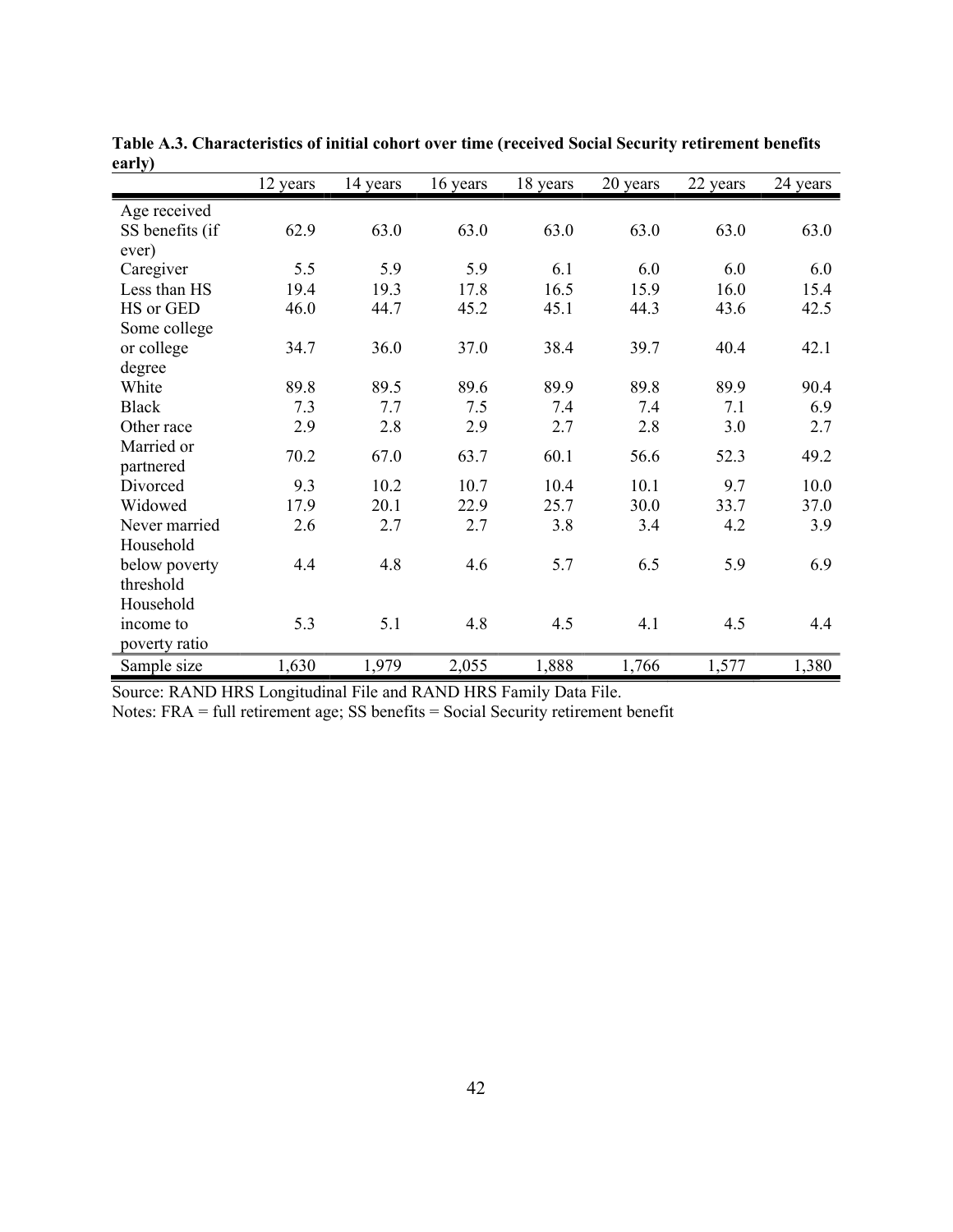| DUNUNG UALLY J                        | 12 years | 14 years | 16 years | 18 years | 20 years | 22 years | 24 years |
|---------------------------------------|----------|----------|----------|----------|----------|----------|----------|
| Age received SS<br>benefits (if ever) | 65.7     | 65.8     | 65.8     | 65.8     | 65.9     | 66.0     | 65.8     |
| Caregiver                             | 6.7      | 6.7      | 7.0      | 6.5      | 7.4      | 7.6      | 6.4      |
| Less than HS                          | 22.3     | 22.3     | 21.0     | 20.0     | 19.2     | 19.2     | 18.3     |
| HS or GED                             | 29.5     | 29.3     | 28.3     | 28.6     | 28.2     | 26.2     | 24.9     |
| Some college or<br>college degree     | 48.2     | 48.5     | 50.7     | 51.4     | 52.6     | 54.6     | 56.8     |
| White                                 | 80.7     | 80.5     | 81.8     | 81.2     | 83.9     | 83.1     | 84.2     |
| <b>Black</b>                          | 13.9     | 14.1     | 13.0     | 13.7     | 12.8     | 13.3     | 13.1     |
| Other race                            | 5.3      | 5.5      | 5.2      | 5.2      | 3.3      | 3.6      | 2.6      |
| Married or<br>partnered               | 49.9     | 43.4     | 41.6     | 39.3     | 39.5     | 37.6     | 33.1     |
| Divorced                              | 26.1     | 26.5     | 28.0     | 25.6     | 27.3     | 26.0     | 25.6     |
| Widowed                               | 17.6     | 24.0     | 24.0     | 26.9     | 25.2     | 27.8     | 33.2     |
| Never married<br>Household            | 6.4      | 6.1      | 6.4      | 8.2      | 8.0      | 8.6      | 8.1      |
| below poverty<br>threshold            | 8.7      | 10.6     | 8.7      | 11.7     | 12.8     | 11.7     | 8.6      |
| Household                             |          |          |          |          |          |          |          |
| income to<br>poverty ratio            | 5.8      | 5.4      | 6.1      | 5.1      | 4.6      | 4.9      | 5.0      |
| Sample size                           | 379      | 427      | 440      | 403      | 380      | 339      | 282      |

Table A.4. Characteristics of initial cohort over time (did not receive Social Security retirement benefits early)

Notes: FRA = full retirement age; SS benefits = Social Security retirement benefit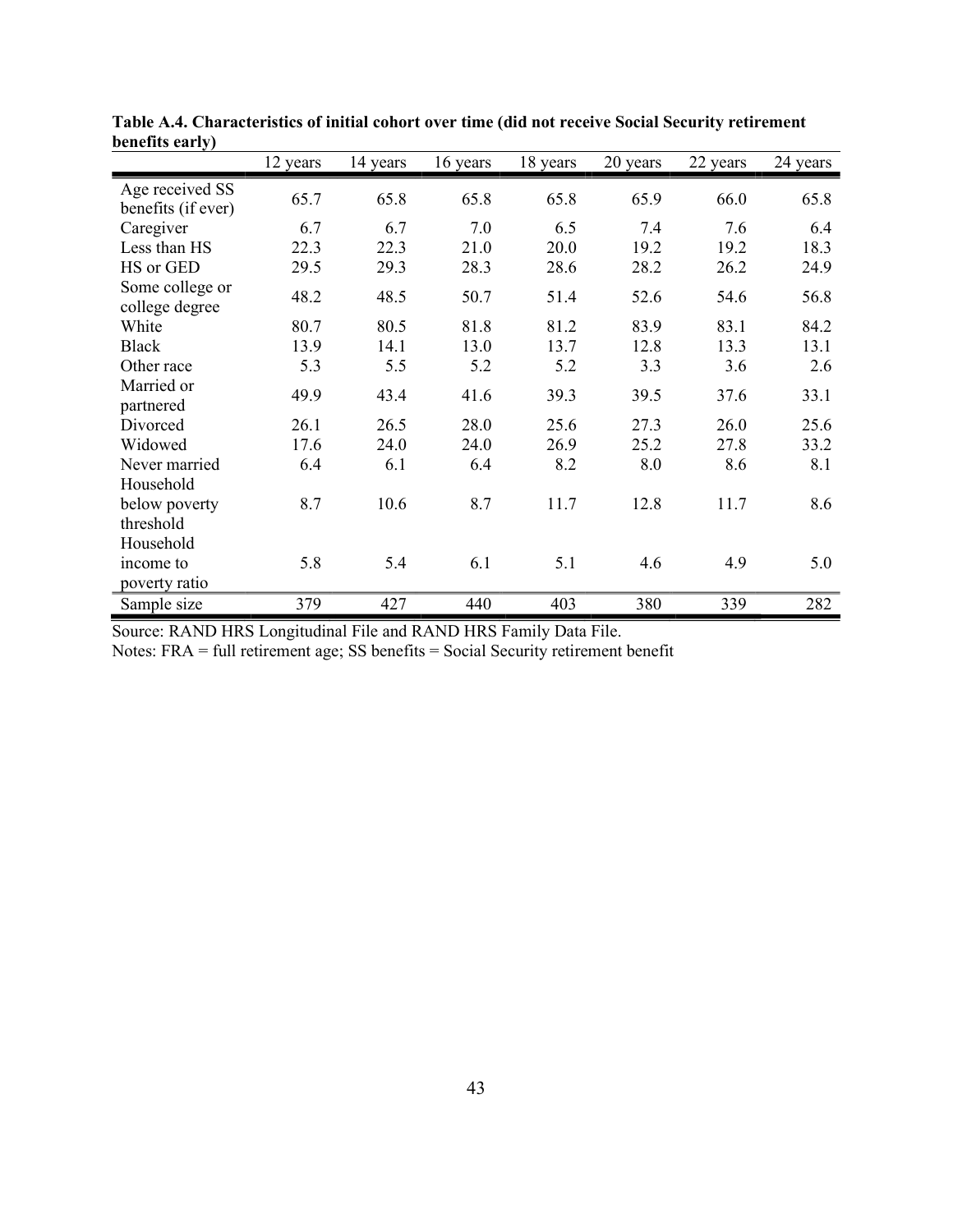#### **REFERENCES**

- AARP (2015). Caregiving in the U.S. AARP 2015 Report. https://www.aarp.org/content/dam/aarp/ppi/2015/caregiving-in-the-united-states-2015-reportrevised.pdf
- Bazzoli, G. J. (1985). The early retirement decision: New empirical evidence on the influence of health. Journal of Human Resources, 214-234.
- Boskin, M. J., & Hurd, M. D. (1977). The effect of Social Security on early retirement. Journal of Public Economics, 10, 361-377.
- Centers for Disease Control and Prevention (2017). Life expectancy. Retrieved from https://www.cdc.gov/nchs/fastats/life-expectancy.htm
- Choudhury, S., & Leonesio, M. V. (1997). Life-cycle aspects of poverty among older women. Social Security Bulletin, 60(2), 17.
- Coile, C., Diamond, P., Gruber, J., & Jousten, A. (2002). Delays in claiming social security benefits. Journal of Public Economics, 84(3), 357-385.
- Cremer, H., & Pestieau, P. (2003). Social insurance competition between Bismarck and Beveridge. Journal of Urban Economics, 54(1), 181-196.
- Cribb, J., & Emmerson, C. (2019). Can't wait to get my pension: The effect of raising the female early retirement age on income, poverty and deprivation. Journal of Pension Economics & Finance, 18(3), 450-472.
- Crystal, S., Shea, D. G., & Reyes, A. M. (2017). Cumulative advantage, cumulative disadvantage, and evolving patterns of late-life inequality. The Gerontologist, 57(5), 910-920.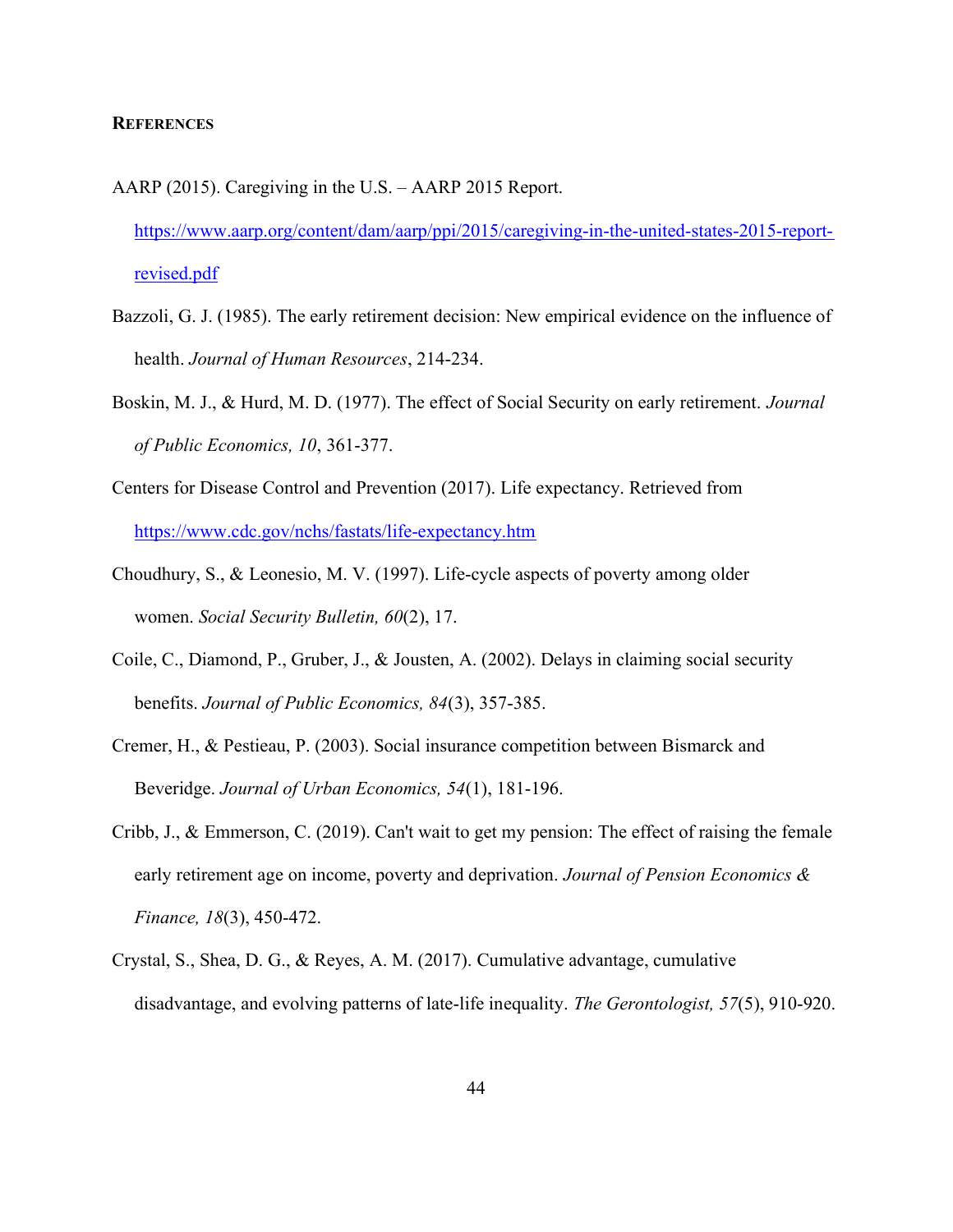Cubanski, J., Orgera, K., Damico, A., & Neuman, T. (2018). How many seniors are living in poverty? National and state estimates under the official and supplemental poverty measures in 2016. Henry J. Kaiser Family Foundation, March, 2. Retrieved from

https://www.kff.org/medicare/issue-brief/how-many-seniors-live-in-poverty/

Diebold, J., Moulton, J, & Scott, J. (2017). Early claiming of higher-earning husbands, the

survivor benefit, and the incidence of poverty among recent widows. *Journal of Pension* Economics & Finance, 16(4), 485-508.

- Engelhardt, G. V., & Gruber, J. (2004). Social security and the evolution of elderly poverty (No. w10466). National Bureau of Economic Research.
- Engelhardt, G. V., Gruber, J., & Kumar, A. (2018). Early Social Security Claiming and Old-Age Poverty: Evidence from the Introduction of the Social Security Early Eligibility Age (No. w24609). National Bureau of Economic Research.
- Gonzales, E., Lee, Y., & Brown, C. (2017). Back to work? Not everyone. Examining the longitudinal relationships between informal caregiving and paid work after formal retirement. The Journals of Gerontology: Series B, 72(3), 532-539.
- Jacobs, J. C., Van Houtven, C. H., Laporte, A., & Coyte, P. C. (2017). The impact of informal caregiving intensity on women's retirement in the United States. Journal of Population Ageing, 10(2), 159-180.
- Johnson, R. W., & Lo Sasso, A. T. (2006). The impact of elder care on women's labor supply. INQUIRY: The Journal of Health Care Organization, Provision, and Financing, 43(3), 195-210.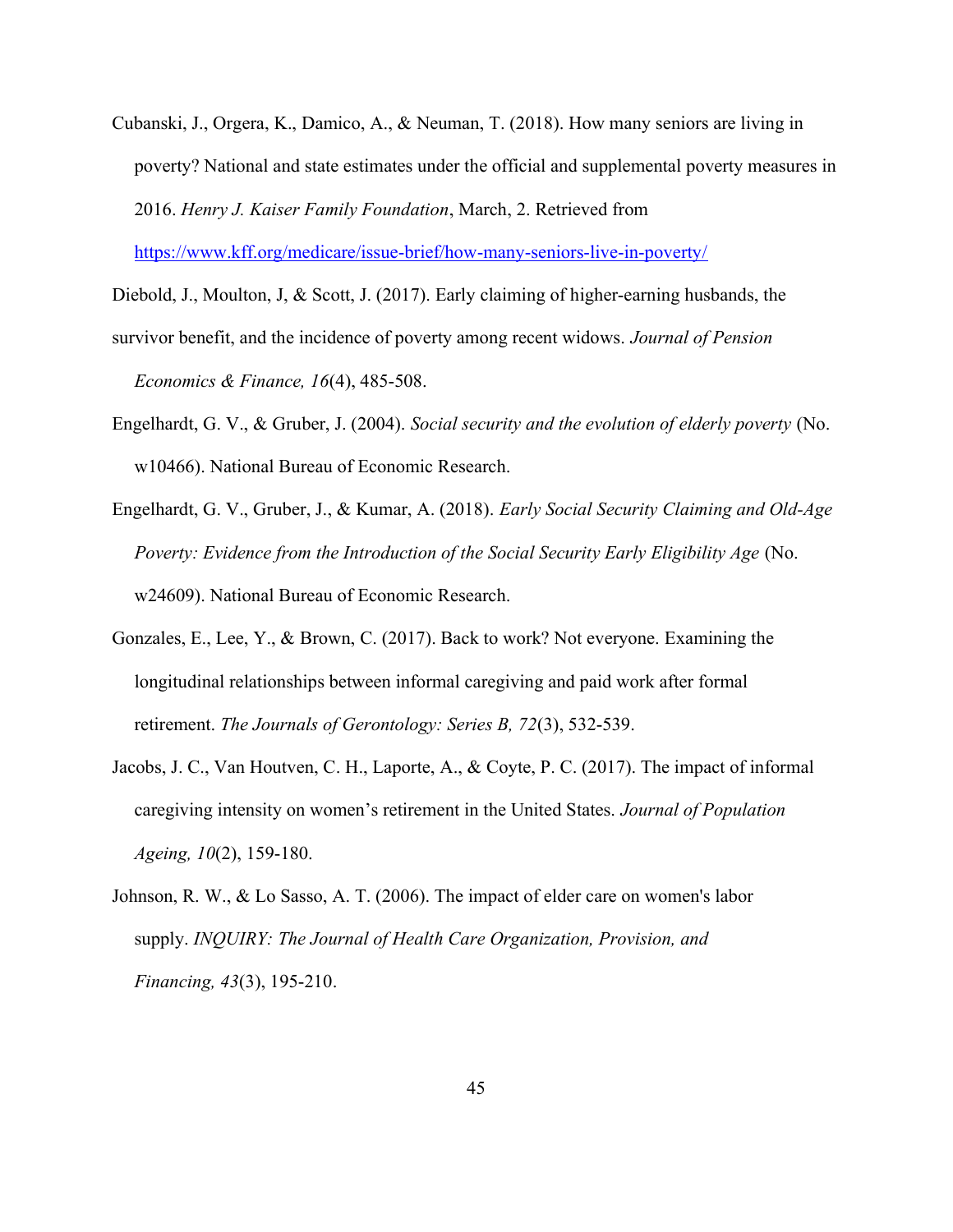- Kahn, J. R., & Pearlin, L. I. (2006). Financial strain over the life course and health among older adults. Journal of Health and Social Behavior, 47(1), 17-31.
- Karoly, L. A., & Rogowski, J. A. (1994). The effect of access to post-retirement health insurance on the decision to retire early. ILR Review, 48(1), 103-123.
- Kubicek, B., Korunka, C., Hoonakker, P., & Raymo, J. M. (2010). Work and family characteristics as predictors of early retirement in married men and women. Research on Aging, 32(4), 467-498.
- Lee, Y., & Tang, F. (2015). More caregiving, less working: Caregiving roles and gender difference. Journal of Applied Gerontology, 34(4), 465-483.
- Lee, Y., Tang, F., Kim, K. H., & Albert, S. M. (2014). The vicious cycle of parental caregiving and financial well-being: A longitudinal study of women. Journals of Gerontology Series B: Psychological Sciences and Social Sciences, 70(3), 425-431.
- Lilly, M. B., Laporte, A., & Coyte, P. C. (2007). Labor market work and home care's unpaid caregivers: A systematic review of labor force participation rates, predictors of labor market withdrawal, and hours of work. The Milbank Quarterly, 85(4), 641-690.
- Longacre, M. L., Valdmanis, V. G., Handorf, E. A., & Fang, C. Y. (2017). Work impact and emotional stress among informal caregivers for older adults. Journals of Gerontology Series B: Psychological Sciences and Social Sciences, 72(3), 522-531.
- Lumsdaine, R. L., & Vermeer, S. J. (2015). Retirement timing of women and the role of care responsibilities for grandchildren. Demography, 52(2), 433-454.
- McDonough, P., & Berglund, P. (2003). Histories of poverty and self-rated health trajectories. Journal of Health and Social Behavior, 198-214.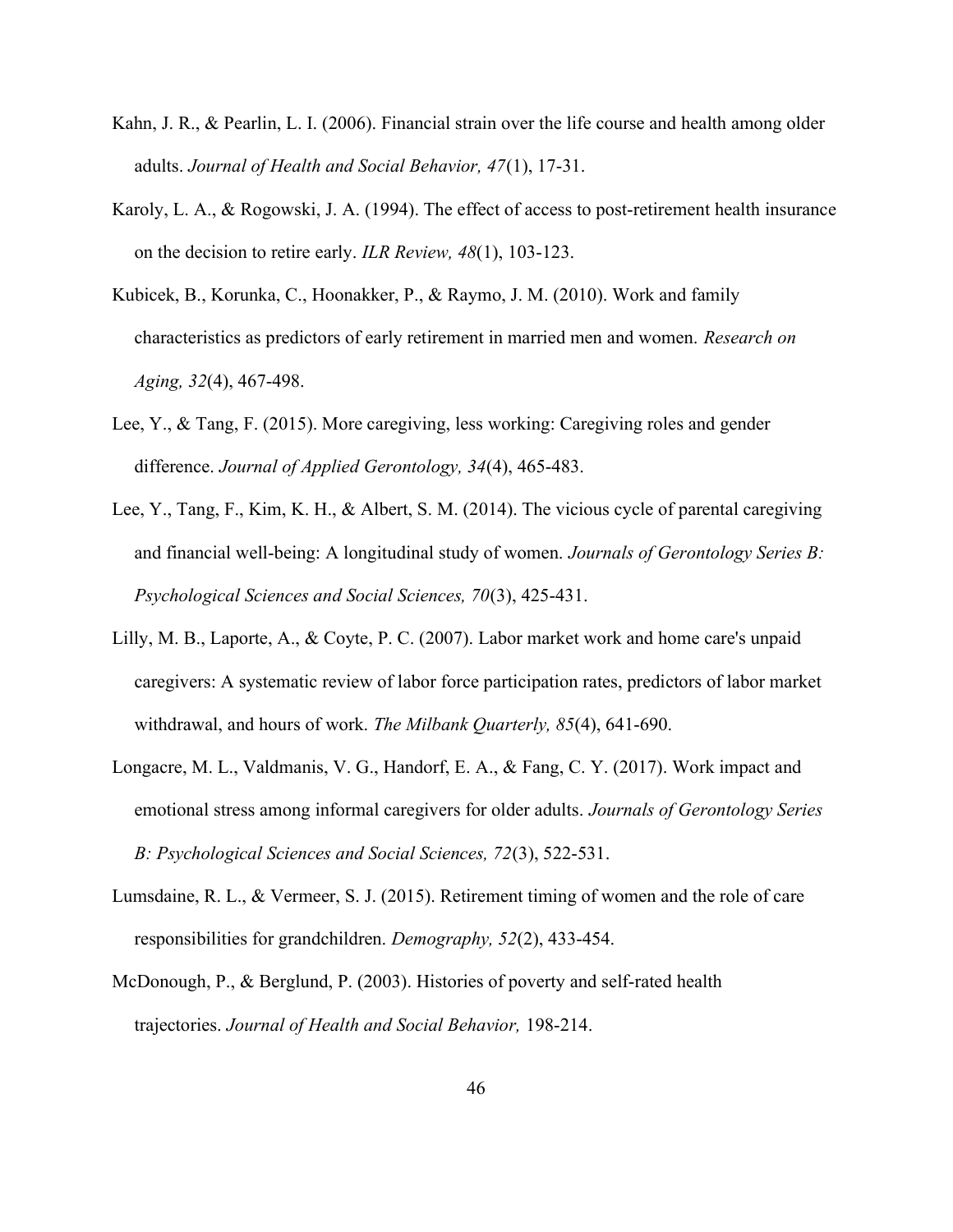- McGarry, K. (2004). Health and retirement do changes in health affect retirement expectations? Journal of Human Resources, 39(3), 624-648.
- Munnell, A. H., Sanzenbacher, G. T., & Zulkarnain, A. (2019). Why has poverty declined for widows? Center for Retirement Research at Boston College, Number 19-4.
- Nyce, S., Schieber, S. J., Shoven, J. B., Slavov, S. N., & Wise, D. A. (2013). Does retiree health insurance encourage early retirement? Journal of Public Economics, 104, 40-51.
- Pavalko, E. K., & Artis, J. E. (1997). Women's caregiving and paid work: Causal relationships in late midlife. The Journals of Gerontology Series B: Psychological Sciences and Social Sciences, 52(4), S170-S179.
- Pavalko, E. K., & Henderson, K. A. (2006). Combining care work and paid work: Do workplace policies make a difference? Research on Aging, 28(3), 359-374.
- Romig, K. (2019). Social Security lifts more Americans above poverty than any other program. Center on Budget and Policy Priorities, updated July, 19. Retrieved from https://www.cbpp.org/research/social-security/social-security-lifts-more-americans-abovepoverty-than-any-other-program
- Sass, S. A., Sun, W., & Webb, A. (2013). Social security claiming decision of married men and widow poverty. *Economics Letters*, 119(1), 20-23.
- Shultz, K. S., Morton, K. R., & Weckerle, J. R. (1998). The influence of push and pull factors on voluntary and involuntary early retirees' retirement decision and adjustment. Journal of Vocational Behavior, 53(1), 45-57.